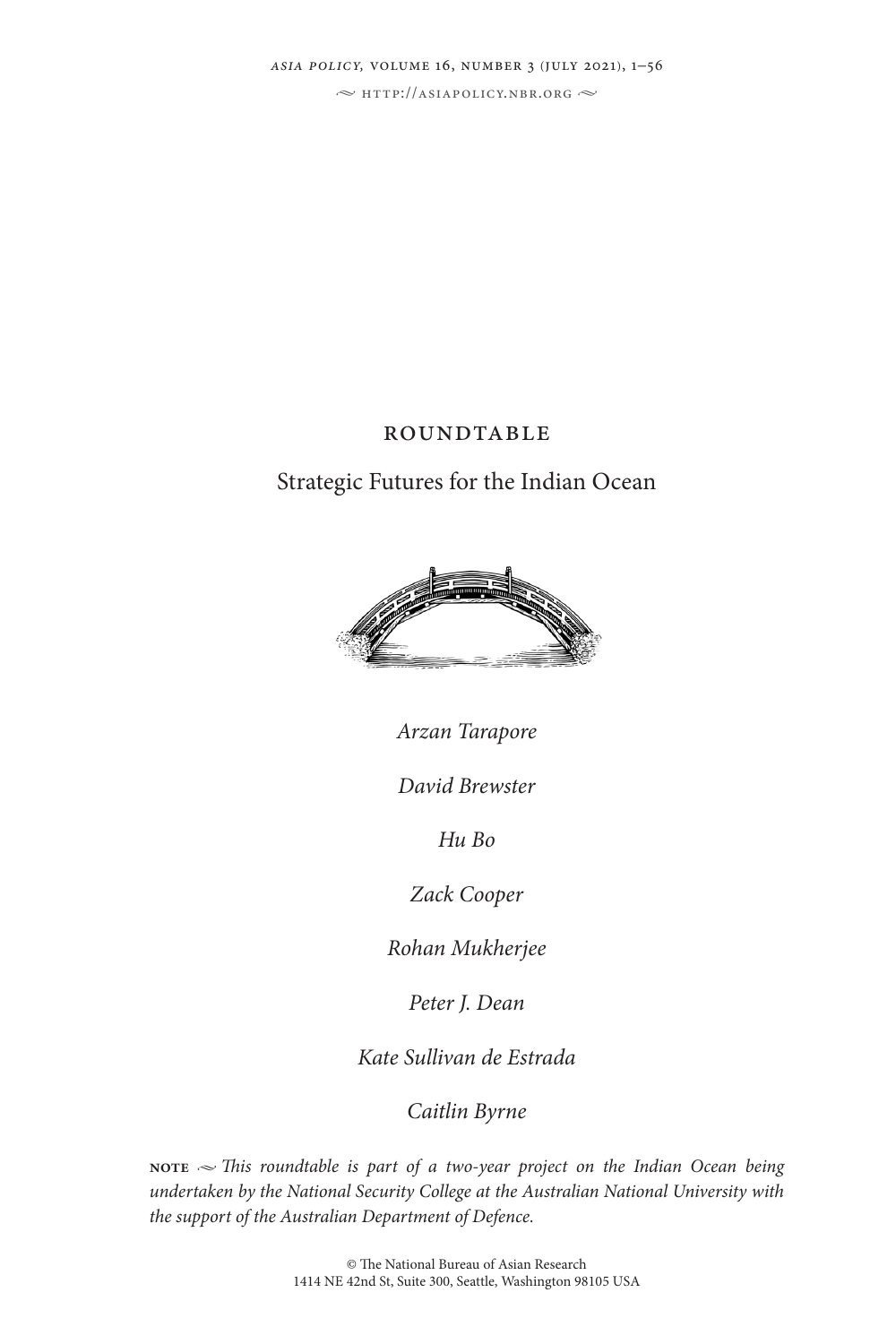### **Indian Ocean Strategic Futures: Re-examining Assumptions of Capability and Intent**

### *Arzan Tarapore and David Brewster*

In April 1989 a *Time* magazine cover story declared that India was<br>"determinedly transforming itself into a regional superpower." The "determinedly transforming itself into a regional superpower." The trends were compelling: India was strenuously building its military, it was already the world's largest weapons importer, and it was on the cusp of building nuclear weapons. Its military had recently seized control of the Siachen glacier, muscled its way into Sri Lanka, and decisively intervened in Maldives. But New Delhi's strategic intentions were unclear. Some countries around the Indian Ocean were looking upon this newly brawny India with a degree of unease. "What," the article asked, "does India intend to do with all that power?"*<sup>1</sup>* Australia was one of those uneasy countries. Even if bilateral relations were cordial, there was significant concern that India's rapidly growing military power and "disconcerting predisposition to use force" could destabilize the Indian Ocean region.*<sup>2</sup>*

The world changed quickly. The end of the Cold War, India's economic opening, and the emergence of new regional threats—especially Chinese power—clarified not only New Delhi's strategic preferences but also regional states' views of the country. The United States, followed in quick order by allies like Australia, brushed aside any lingering qualms and embraced India as a favored strategic partner. India would be particularly important in securing the Indian Ocean, a thoroughfare of globally critical sea lanes. Secretary of State Hillary Clinton, speaking on the shores of the Indian Ocean at Chennai in 2011, proclaimed that India was, "with us, a

**arzan tarapore** is the South Asia Research Scholar at the Walter H. Shorenstein Asia-Pacific Research Center at Stanford University (United States). He is also a Senior Nonresident Fellow at the National Bureau of Asian Research (NBR) and the author of the NBR report "Exploring India's Strategic Futures" (2020). He can be reached at <arzant@stanford.edu>.

DAVID BREWSTER is a Senior Research Fellow with the National Security College at the Australian National University (Australia), where he works on Indian Ocean and Indo-Pacific maritime security. He is the author of the Australian Strategic Policy Institute report "Australia's Second Sea: Facing Our Multipolar Future in the Indian Ocean" (2019) and the book *India's Ocean: The Story of India's Bid for Regional Leadership* (2014). He can be reached at <david.brewster@anu.edu.au>.

*<sup>1</sup>* Ross H. Munro, "India: The Awakening of an Asian Power," *Time*, April 3, 1989.

*<sup>2</sup>* Senate Standing Committee on Foreign Affairs, Defence, and Trade (Australia), *Australia-India Relations: Trade and Security* (Canberra, July 1990), 71  $\sim$  https://www.aph.gov.au/Parliamentary\_ Business/Committees/Senate/Foreign\_Affairs\_Defence\_and\_Trade/Completed\_inquiries/pre1996/ india\_trade\_security/index.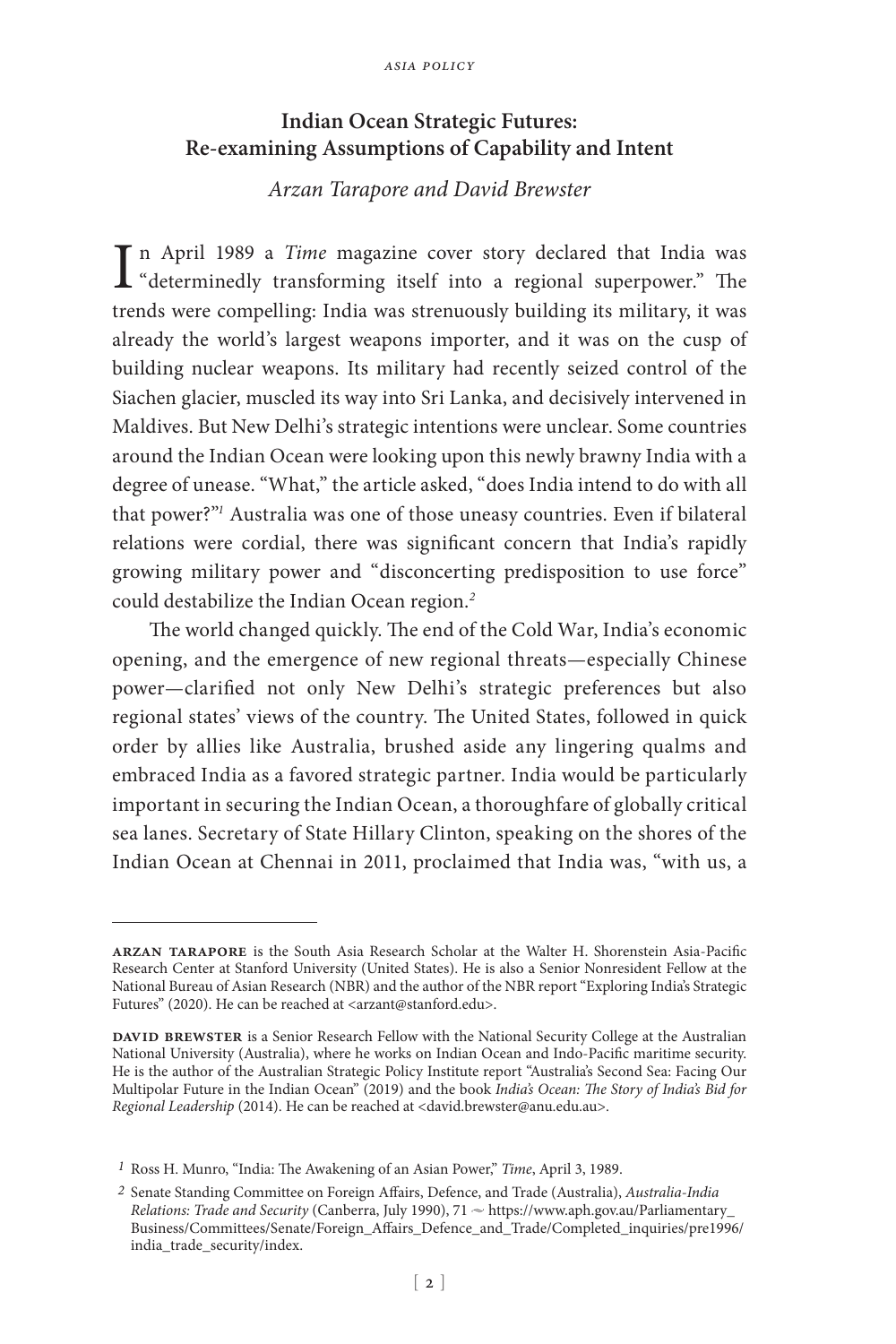steward of these waterways."*<sup>3</sup>* U.S. strategy, directed toward an escalating competition with China, now sees the Indian Ocean as inseparable from the Pacific—combined in an organic Indo-Pacific whole—and India as a linchpin partner in it.*<sup>4</sup>* As the United States plans to redouble its military power in the western Pacific, it is relying on India to grow more powerful and help safeguard their shared interests in the Indian Ocean, easing demands on U.S. resources in that region.

But that will not be the end of the story. India remains the most consequential strategic actor in the Indian Ocean by virtue of its geographic centrality, economic and military power, and abiding networks of influence across the region. But its capabilities and intentions—and therefore the strategic trajectory of the Indian Ocean—will continue to evolve as they have since the uncertain days of 1989 and long before. What if in the coming years India fails to expand its military power as its champions expect and instead is outmatched by China in the Indian Ocean? Or what if, in the throes of competition with China, India exercises its power more nakedly than its regional partners would wish? Relatedly, what if the United States, which has for decades underwritten regional security, chooses to retrench its strategic presence to focus efforts in the western Pacific? Policymakers in Washington, Canberra, and regional capitals would be well-advised to accept that many trajectories—some sharply divergent—are possible.

This essay offers a preliminary attempt at illustrating some of those sharply divergent scenarios. It uses a novel alternative futures methodology known as major/minor trends to derive scenarios of Indian and U.S. strategic behavior and their resulting effects on the Indian Ocean region. The essay briefly introduces the methodology and then sketches three alternative futures designed around a relatively weaker India, an aggressive India, and a retrenching United States, respectively. Each scenario is designed to convey a key lesson for policymakers on the fragility of the assumptions that underpin current policy.

*<sup>3</sup>* Hillary Rodham Clinton, "Remarks on India and the United States: A Vision for the 21st Century," U.S. Department of State, July 20, 2011  $\sim$  https://2009-2017.state.gov/secretary/20092013clinton/ rm/2011/07/168840.htm.

*<sup>4</sup>* U.S. National Security Council, "United States Strategic Framework for the Indo-Pacific," February 2018 u https://trumpwhitehouse.archives.gov/wp-content/uploads/2021/01/IPS-Final-Declass.pdf.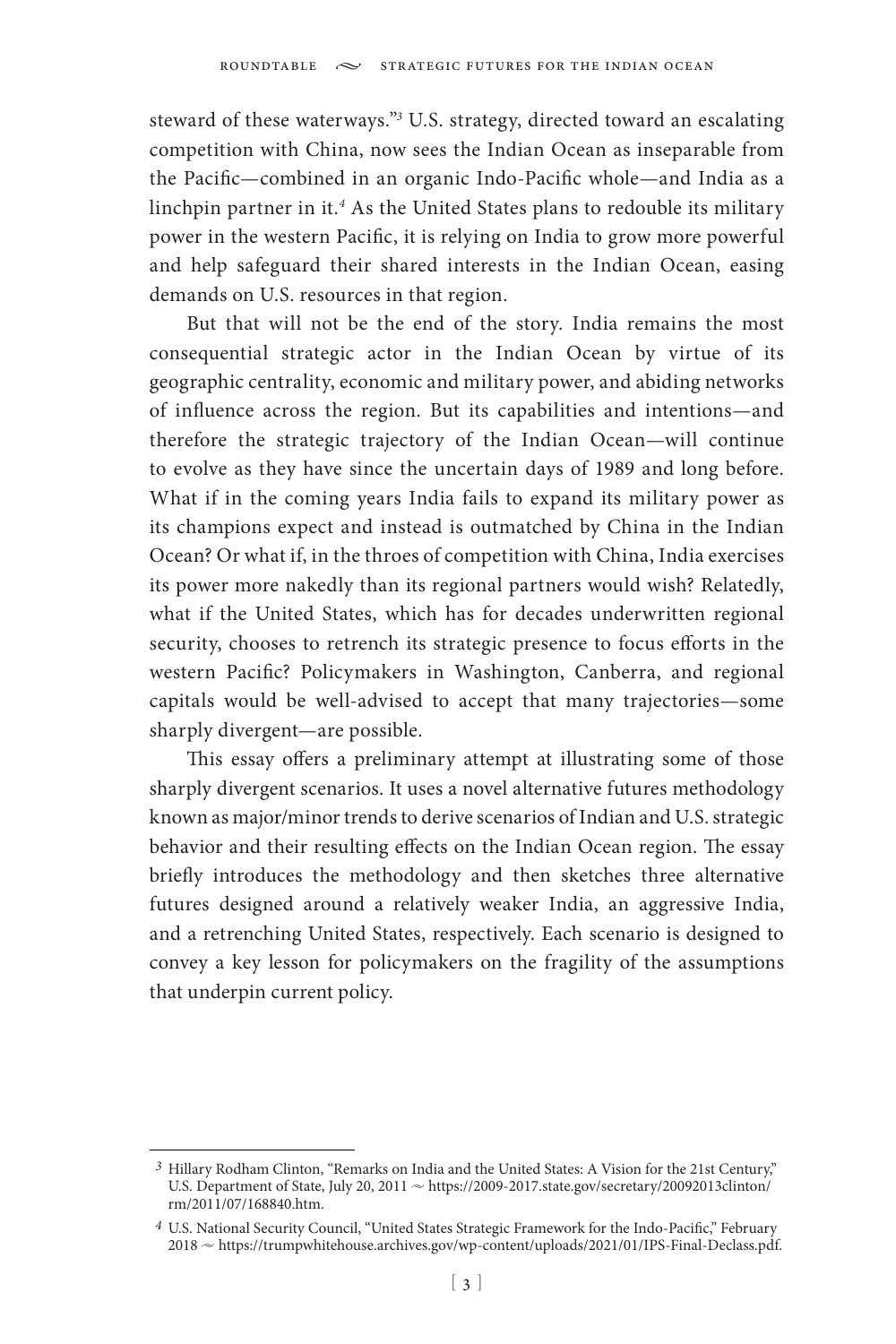#### the method of major/minor trends

Alternative futures analysis is designed to illustrate the range of ways a situation may evolve. It is expressly not a tool of prediction. It does not seek to assess the most likely outcome but rather to reveal the span of what is possible, including—or especially—less likely future trajectories that cognitive biases may otherwise overlook.*<sup>5</sup>* Decision-makers thus armed with alternative futures or scenarios analysis should be less prone to surprise when events take an unexpected turn, even if the specific trajectory was never precisely anticipated. An awareness of possible futures should allow decision-makers to react more quickly to indications of change in the status quo, ensuring that policies adapt and ideally even shaping unfolding events in a more favorable direction.

Most alternative futures methods rely on creative brainstorming exercises in imagination deliberately divorced from empirical reality. In contrast, the method of major/minor trends is fundamentally rooted in a close reading of the historical record. Tarapore originally outlined the method's principles as follows:

> The method is premised on the insight that future behavior—even surprising future behavior—does not spring from nowhere but rather evolves from observable past actions, preferences, and constraints. Every future scenario can trace its antecedents in a series of events, or a "trend." When a future is not very surprising—that is, only an incremental evolution from the past—it represents a continuation of the major trend of events, which is generally easily observed and understood through the orthodox narrative of events. When a future is surprising or unanticipated, it springs from the minor trend, which is characterized by exceptions to the major trend that do not fit the dominant pattern of behavior. Evidence of the minor trend may be dismissed and explained away by contemporaries as infrequent aberrations—a trend only in retrospect.

> Surprising futures occur when that minor trend is catalyzed into a new major trend. Under certain new environmental conditions—either some attributes of the actor or a completely exogenous shock—the actors in question follow new or newly salient incentives, adopting new patterns of behavior. The previously unusual becomes the new normal, yielding a surprising future or a paradigm shift. But the new dominant behavior always sprouts from a latent tendency—antecedent actions, preferences, or constraints. Likewise, every new major strain of behavior also accommodates its own exceptions. The new major trend comes

*<sup>5</sup>* Peter Schwartz, *The Art of the Long View: Planning for the Future in an Uncertain World* (New York: Currency Doubleday, 1996).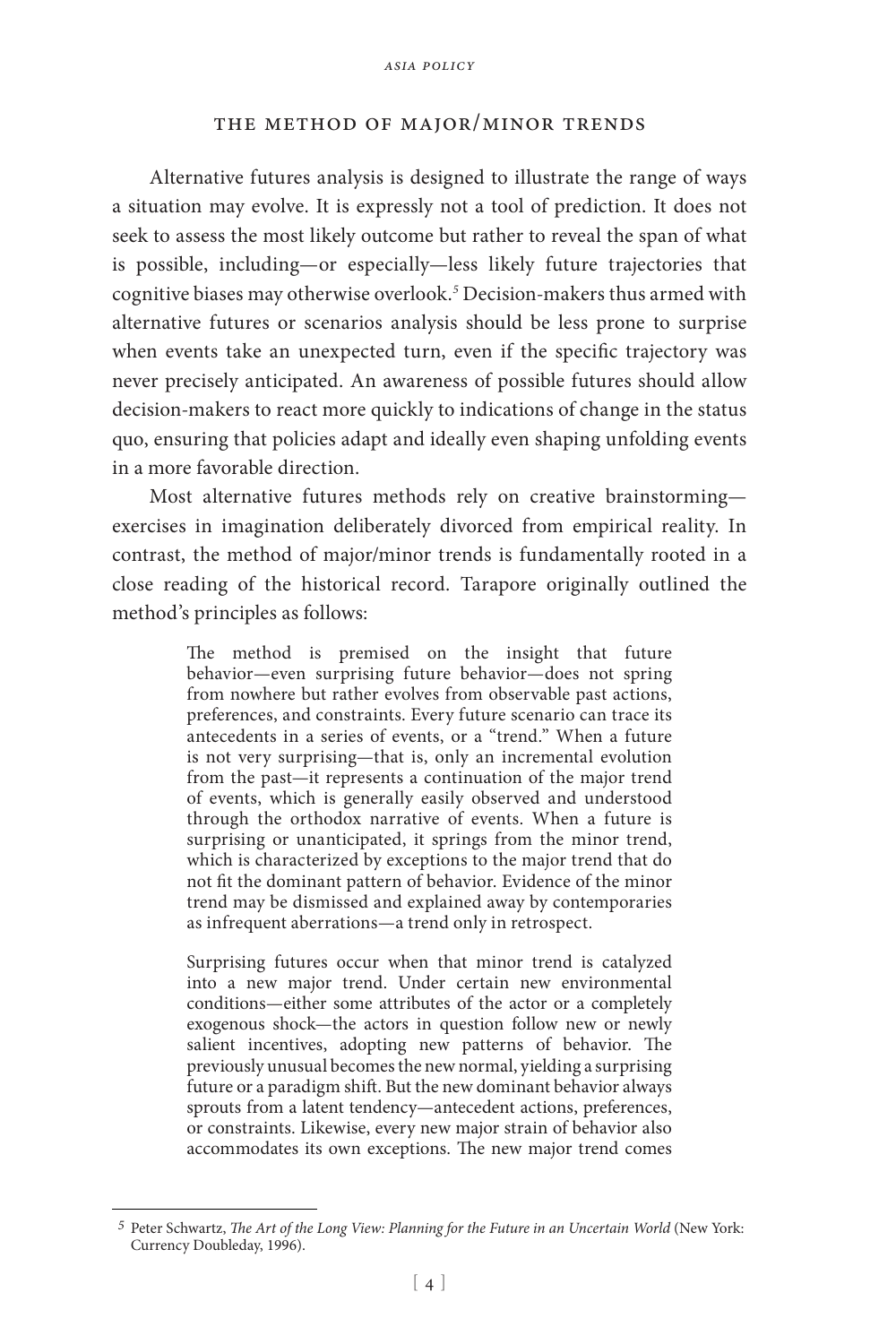with a new minor trend. Thus, the major and minor trends occur concurrently: the major trend is readily apparent even to casual observers and is the dominant narrative about a given issue. But the minor trend is also empirically observable to subject-matter experts who know where to look.*<sup>6</sup>*

The three scenarios described in this essay follow the same broad structure:

- 1. Identifying the major trend, or the actor's normal strategic behavior or preference, given prevailing historical conditions.
- 2. Identifying a corresponding minor trend, or unusual behavior that contemporaries may dismiss as random or unlikely to repeat.
- 3. Describing a fictitious scenario in which India or the United States adopts a posture that observers today might consider unlikely, but which is nevertheless grounded in observed antecedents and a plausible reordering of incentives.

In each of these scenarios, the deviation of strategic behavior directly and inescapably reshapes the Indian Ocean strategic environment.

## scenario 1: not india's ocean

The first scenario highlights the possibility of a precipitous decline in India's relative military power in the Indian Ocean. This scenario contrasts the major trend of a slow but steady naval modernization and operational activity with a minor trend of a persistently vulnerable homeland requiring significant military investment.

## *Major Trend: The Military Expansion of a Rising Great Power*

As India has expanded its strategic interests in recent decades, the Indian Navy has also expanded both its capabilities and its operational activities. This expansion was propelled by the growth of two threats: the potential for seaborne infiltration of terrorists, such as those that perpetrated the November 2008 attacks in Mumbai; and China's military expansion in the Indian Ocean with the deployment of a permanent task group, the construction of an overseas base in Djibouti, and an increasing tempo of operational patrols. Together, these developments sharpened India's ambitions in both its coastal

*<sup>6</sup>* Arzan Tarapore, "Exploring India's Strategic Futures," National Bureau of Asian Research, NBR Special Report, no. 88, September 2020, 4 ~ https://www.nbr.org/publication/exploring-indias-strategic-futures.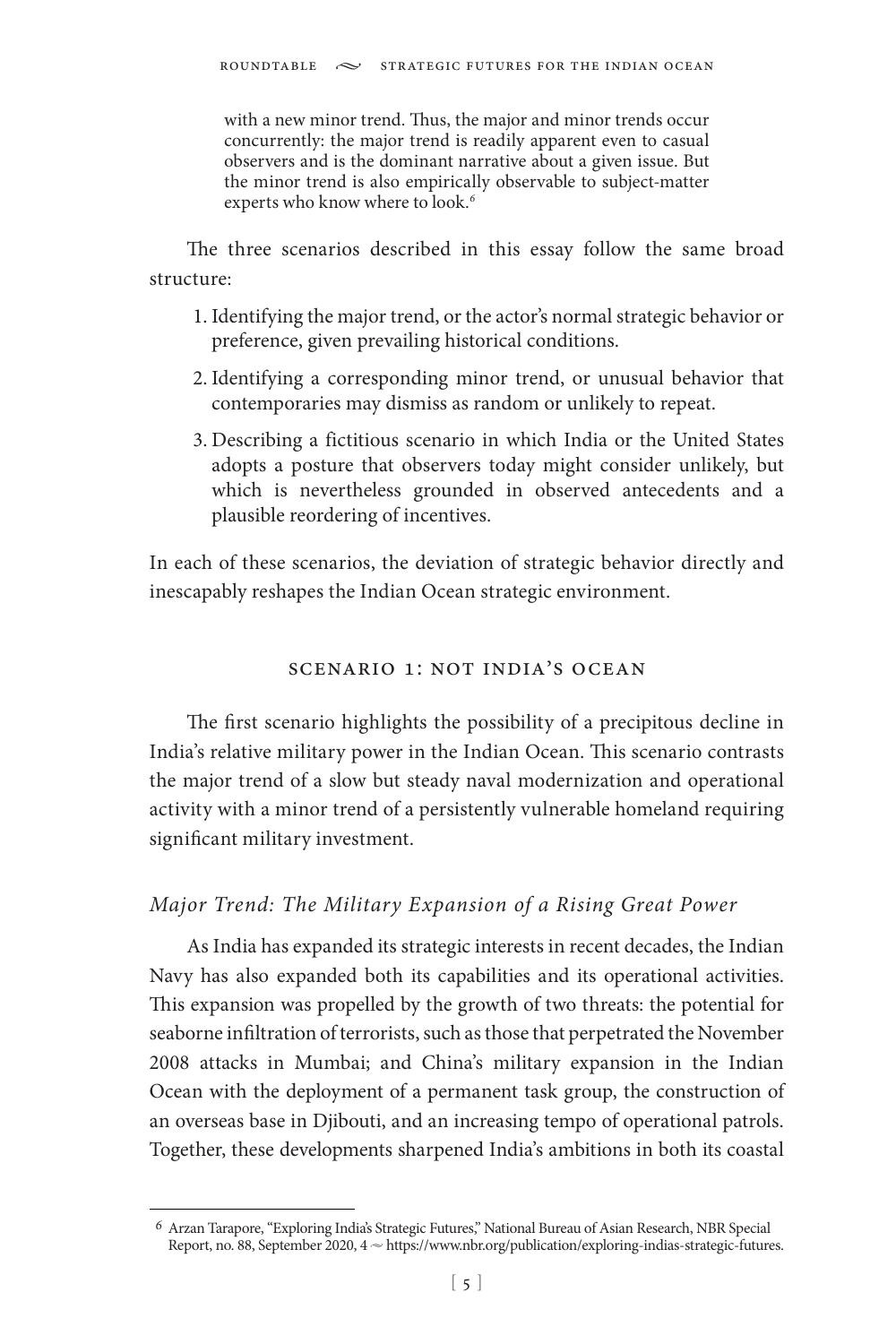waters and the farthest reaches of the Indian Ocean. The country's 2015 maritime security strategy committed the navy to the goal of achieving sea control to enable its operations and declared most of the Indian Ocean, including all perimeter chokepoints, as a primary area of maritime interest.*<sup>7</sup>* This conception of Indian maritime interests traces its lineage back at least to pre-independence naval theorist K.M. Panikkar, who argued that India's security rested on dominance in the Indian Ocean, which in turn rested on control of its key chokepoints.*<sup>8</sup>*

In accordance with these ambitions, the navy's modernization plans are centered on maritime domain awareness and force projection across the entire ocean. The centerpiece of these long-term plans are aircraft carrier battle groups, as well as an emphasis on submarines and antisubmarine warfare capabilities. The navy has also begun to acquire P-8I long-range multi-mission aircraft and MH-60R helicopters and has leased Sea Guardian long-endurance surveillance drones. These acquisitions not only add high-technology platforms for maritime domain awareness but also enable unprecedented interoperability with the U.S. and Australian navies. Additionally, India has taken steps to build situational awareness and strategic influence among smaller regional states. It has inaugurated a series of coastal surveillance radars, including in partner countries across the region, and established an information fusion center that shares data with partners.

The Indian Navy's recent operational activities have been similarly designed to extend its reach and influence. It now maintains around-the-clock presence patrols, known as mission-based deployments, at key chokepoints in the region.*<sup>9</sup>* It has conducted a range of humanitarian assistance and disaster relief operations across and beyond the Indian Ocean. The navy has increased the tempo and complexity of multilateral training exercises, including with highly capable partners such as the United States, Japan, and Australia. And it maintains a robust security cooperation program, supplying military equipment and training to partner countries from Mozambique to Myanmar. The Indian Navy still must struggle to compete for scarce resources, but its ambitions, capabilities, and activities have all slowly yet steadily expanded over the past two decades in line with its strategic interests.

*<sup>7</sup>* Indian Navy, *Ensuring Secure Seas: Indian Maritime Security Strategy* (New Delhi, October 2015).

*<sup>8</sup>* K.M. Panikkar, *India and the Indian Ocean: An Essay on the Influence of Sea Power on Indian History*, 2nd ed. (London: Allen and Unwin, 1962).

*<sup>9</sup>* Sujan Dutta, "Indian Navy Informs Government about the Fleet's Reoriented Mission Pattern," *New Indian Express*, April 1, 2018.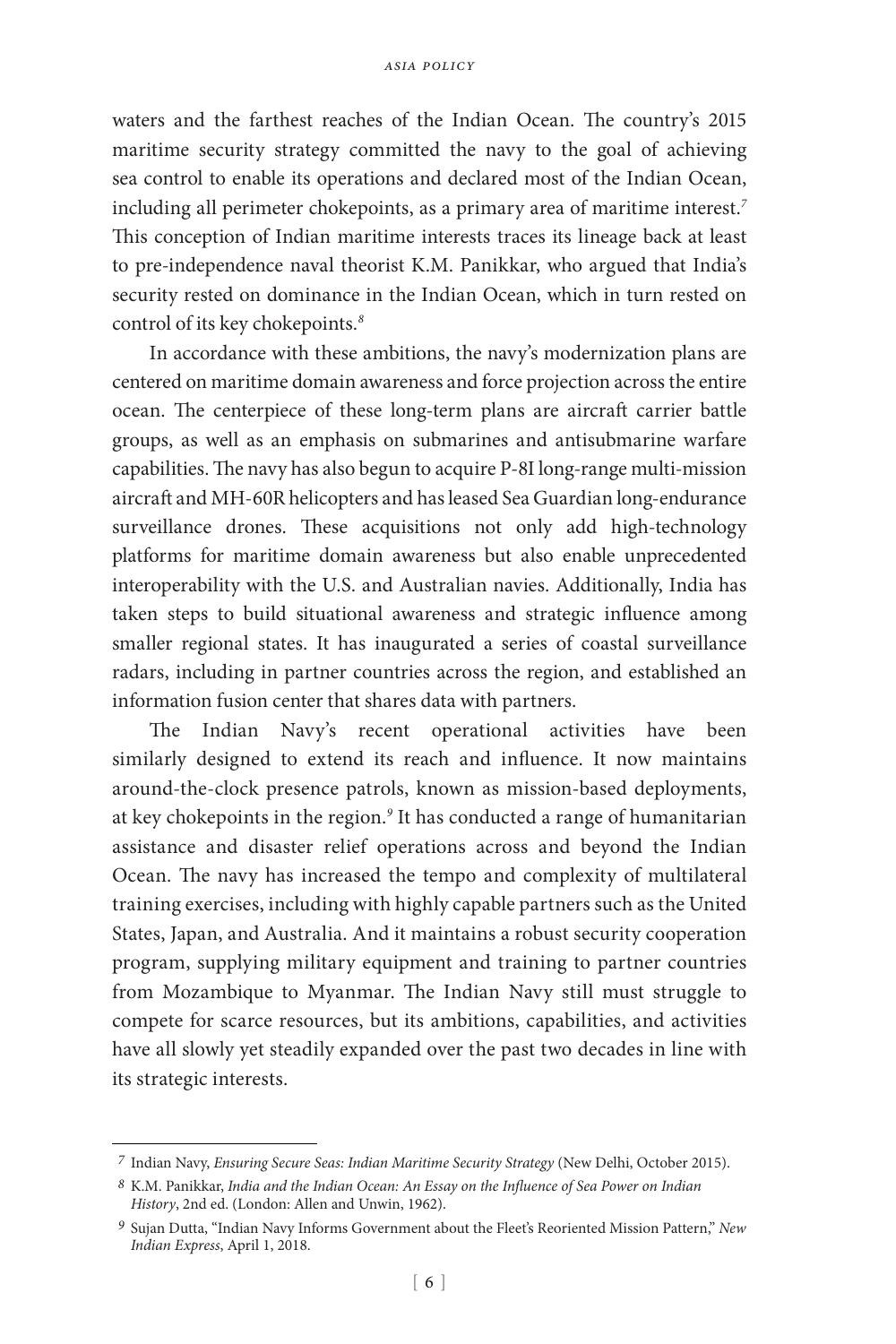### *Minor Trend: Defending the Homeland*

Even as India has begun to gradually expand its military presence in the Indian Ocean region, it remains vulnerable along its land borders. Colonial India feared encroachments along its northern periphery, and independent India has similarly concentrated strategic attention on its disputed borders. Since independence, India has fought five wars along those borders and suffered many more militarized crises and war scares. The military is dominated by the army, which accounts for 57% of the defense budget and 85% of military personnel, while the navy remains the smallest and least-resourced service.*<sup>10</sup>* These threat perceptions and organizational biases have long dominated India's strategic elite and defense priorities. But in the context of a rising great power with expanding regional interests, the persistence of continental security threats is a minor trend.

In recent decades, even as the Indian Navy expanded into the Indian Ocean, the homeland continued to demand significant military investment. Although India has apparently established mutual deterrence against both its rivals, China and Pakistan, threats to the homeland persist. From Pakistan, India faces intermittent state-sponsored terrorist attacks; from China, it faces intermittent threats to its territorial boundary. These threats are politically very salient. When Indians have lost their lives and foreign troops have occupied Indian land, political leaders cannot easily defer military action. Thus, terrorist attacks at Uri in 2016 and Pulwama in 2019 elicited Indian counterstrikes; the ongoing 2020–21 crisis in Ladakh prompted the retasking of an army strike corps, which itself came after the partial raising of a new mountain strike corps to deter China. As much as New Delhi may prefer to extend its strategic influence across the Indian Ocean region, it cannot escape the priority of investing military resources and accepting strategic risk to defend its insecure homeland.

## *Future Scenario: India Fails to Show Up*

In this scenario, the 2020–22 border crisis in Ladakh has had a long-term impact on Indian defense planning. In response to multiple deadly skirmishes and perennial Chinese infiltration attempts, the Indian

*<sup>10</sup>* Ministry of Defence (India), *Annual Report 2018-2019* (New Delhi, 2018), 16 ∼ https://mod.gov. in/sites/default/files/MoDAR2018.pdf; and International Institute of Strategic Studies, *The Military Balance 2020* (Abingdon: Routledge, 2020), 270.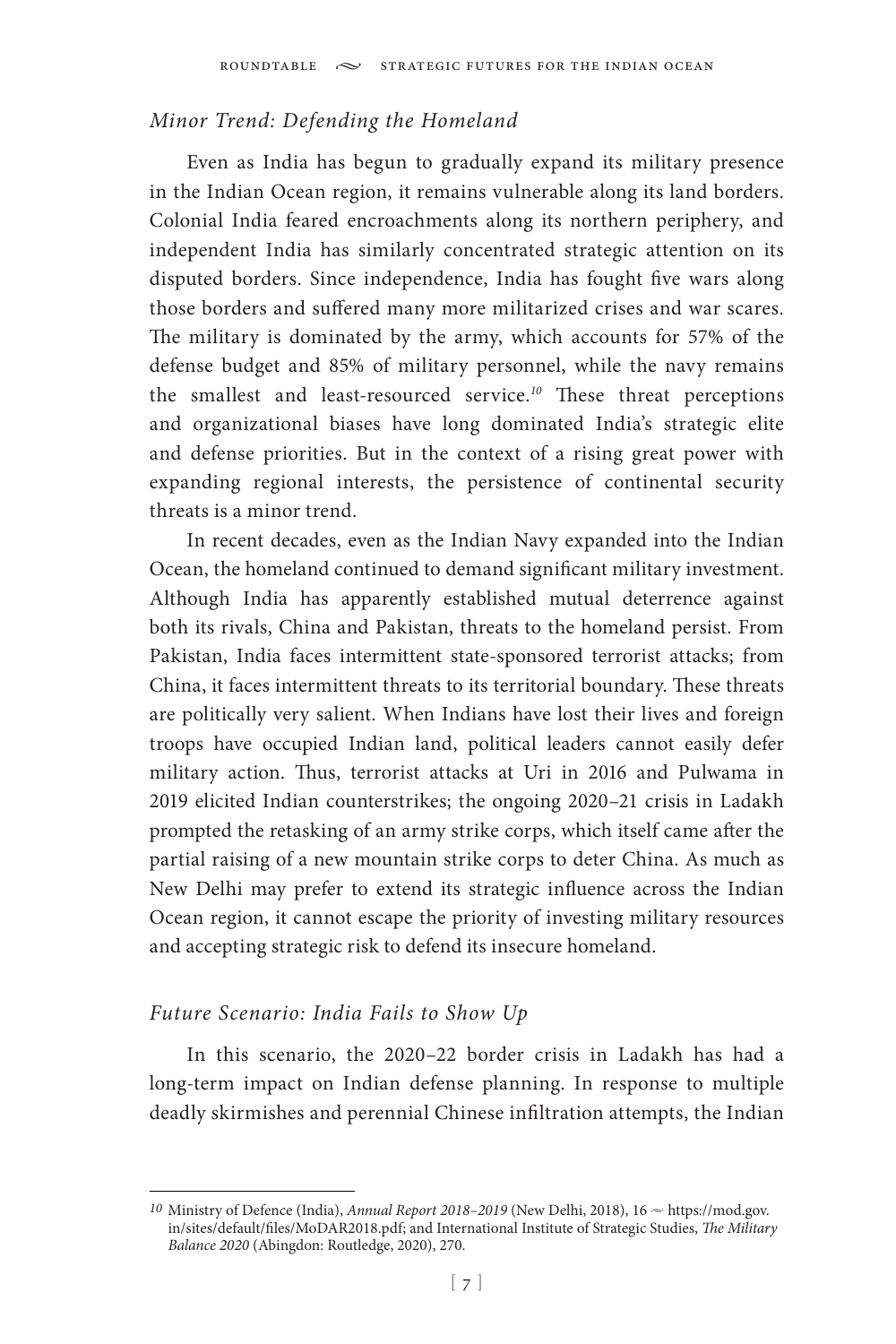Army retasked several formations to the China front. After a Pakistani attack in Jammu reignited fears of a two-front conflict, however, New Delhi decided that its best option was to raise a fifth strike corps. The new joint acquisitions and planning structures, including the creation of a unified chief of defense staff, were designed to facilitate coordination and reduce duplication, but in response to these new national security emergencies, they in fact have served to remove prior institutional barriers to army domination. The other services, in losing their independent planning powers, have also lost their institutional guarantees of separate acquisitions. India has indefinitely postponed the procurement of new naval vessels and armed maritime drones.

China, meanwhile, has continued its naval expansion uninterrupted. In a first, it has homeported surface combatants and coast guard militia ships at a new naval base in Myanmar. Undeterred by India's small and aging navy, China frequently deploys its third aircraft carrier to the Bay of Bengal. Beijing judges that the time is right to press its claims near Indonesia's Natuna Islands. Its Myanmar-based militia ships sink an Indonesian vessel while a carrier battle group takes position in the Andaman Sea to deter any retaliation.

The United States, Australia, and Japan, which have all invested in civil infrastructure in the Natunas, decide to mount a show-of-force naval patrol in the disputed waters. India declines to participate. Its navy is operationally stretched. Individual ships still maintain the mission-based deployments in the Andaman Sea and near the Malacca Strait, but the Indian Navy cannot reinforce them. Given the navy's minimal capital budget, its aging frigates on patrol also lack the new artificial intelligence–enabled close-in weapons system that has been mounted on the U.S., Australian, and Japanese ships. Indian forces stationed on the Andaman and Nicobar Islands were never hardened with advanced air defenses. India judges that its deployed forces are too vulnerable. It offers diplomatic support for Indonesia and places its forces on higher alert but otherwise resiles from any military action. New Delhi has, in effect, conceded that it no longer dominates the Bay of Bengal region and must accept that it cannot disrupt China's military activities there. Without a dependable Indian presence, Canberra and its partners must decide how much risk they are willing to accept to maintain a free and open Indo-Pacific.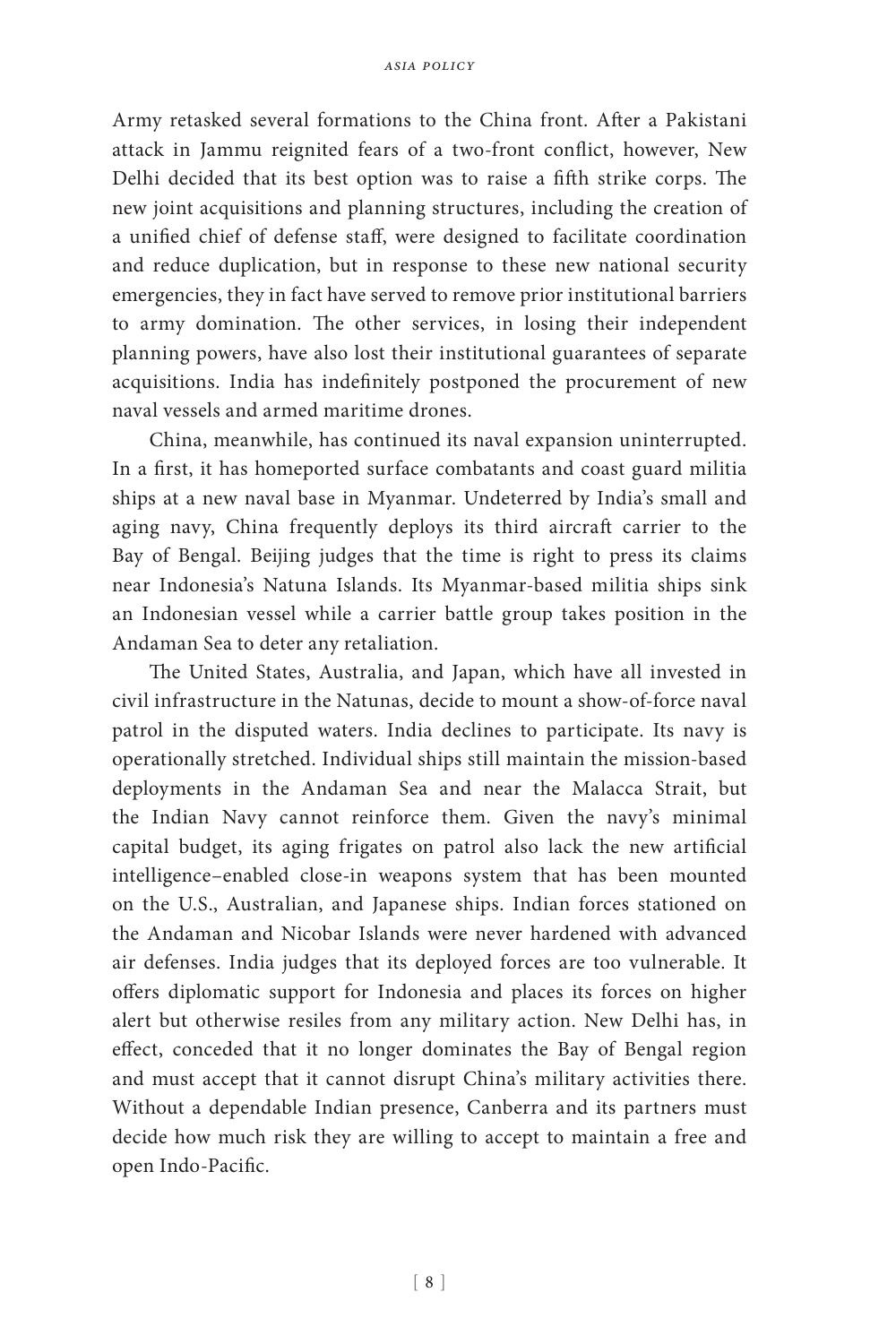#### scenario 2: an illiberal international order

The second scenario illustrates the risk of an India that competes aggressively for influence in the Indian Ocean region. In the major trend, India's approach to strategic competition eschews open acts of bellicosity; but this scenario also reveals a minor trend of India escalating force or taking pre-emptive action under certain strategic conditions.

### *Major Trend: Defending the Status Quo*

India is normally a status quo strategic actor. Most of its uses of military force—even when it escalated a conflict—were designed to defend its territory and the status quo. Even in instances when India gained territory in wartime, such as the wars against Pakistan in 1965 and 1971, it assiduously preserved the status quo by not retaining those territorial gains. In the Indian Ocean region, it uses military operations primarily to provide humanitarian assistance and disaster relief or to support freedom of navigation. Indeed, India's shared interest in preserving the status quo is the foundation of its burgeoning strategic partnerships with the United States, Australia, and other like-minded partners.

India's tactics in its strategic competition with China generally eschew direct military confrontation. Aware of the unfavorable balance of relative power, New Delhi is careful not to provoke its stronger adversary, and relies instead on other instruments of national power where it enjoys a relative advantage. Thus, for example, in Sri Lanka in 2015 and Maldives in 2018, outspoken and domestically powerful pro-China leaders were surprisingly replaced in elections by pro-India opposition leaders—amid speculation that Indian diplomats and intelligence helped sway voting.*<sup>11</sup>* In the ongoing Ladakh border crisis, India had no viable options to punish China militarily, but it did threaten their potentially lucrative commercial relationship by temporarily tightening foreign investment rules and warning of a continuing deterioration in bilateral relations. For years, India resisted inviting Australia to join the Malabar naval exercises and slowed the evolution of the Quad. Some Western observers came to regard India as a frustrating partner.*<sup>12</sup>* In fact, its commitment to competing with China

*<sup>11</sup>* John Chalmers and Sanjeev Miglani, "Indian Spy's Role Alleged in Sri Lankan President's Election Defeat," Reuters, January 18, 2015.

*<sup>12</sup>* See, for example, Derek Grossman, "India Is the Weakest Link in the Quad," *Foreign Policy*, July 23, 2018.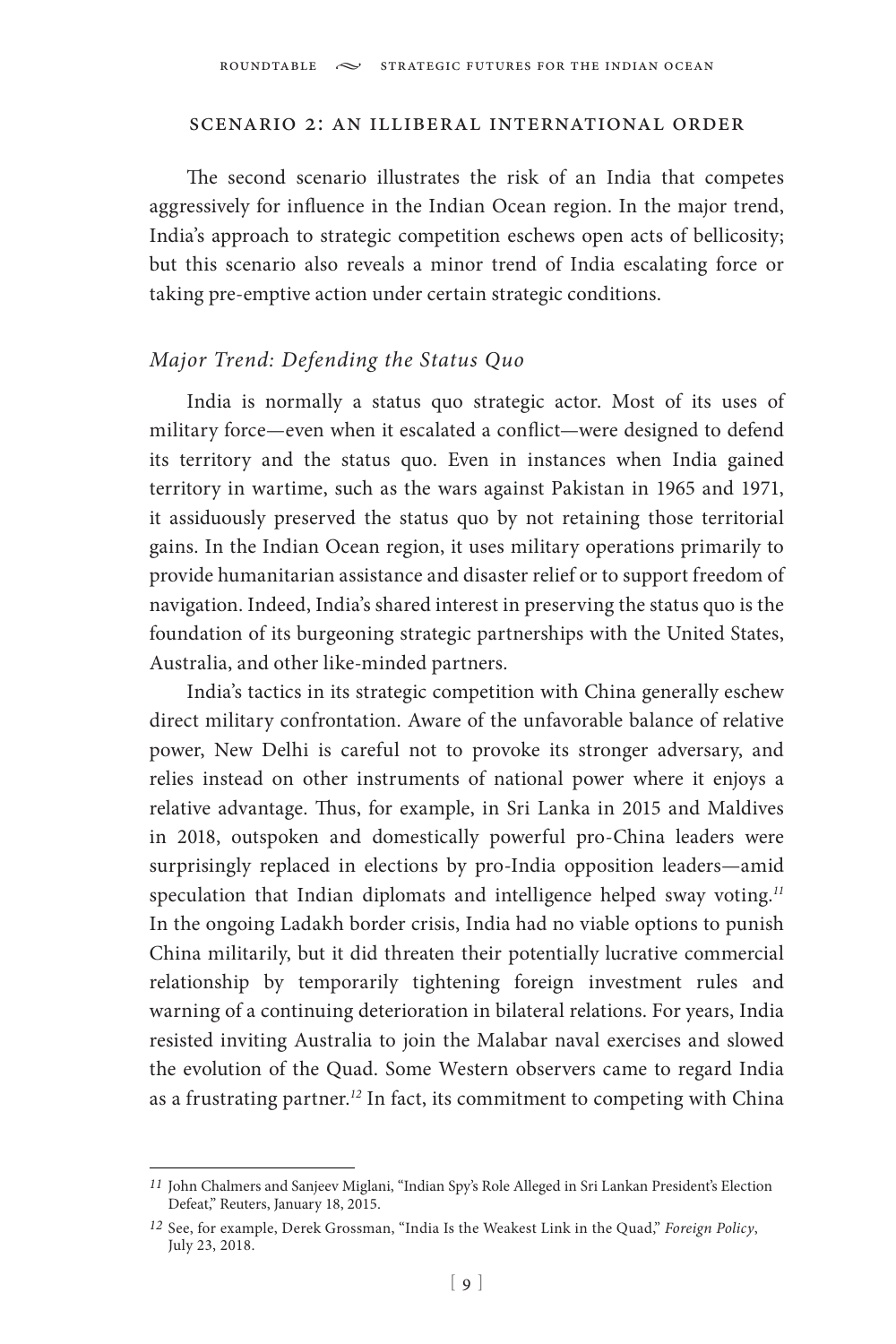is firm. Yet, as the weaker side in the competition, India has been careful to avoid destabilizing the status quo and has had to manage with limited, wasted, or misallocated means.

#### *Minor Trend: Striking When Conditions Are Right*

Under certain conditions, India has deployed military force decisively, even aggressively, to undermine other states' sovereignty. When New Delhi has enjoyed a clear advantage in relative military power, and assessed it could manage the risk of escalation, it took action to change the status quo. Most notably, in the 1971 war India launched an overwhelming invasion of what was then East Pakistan, which collapsed and became the newly independent Bangladesh. India later seized control of the Siachen glacier in 1984, launched a short-notice expedition to thwart a coup attempt in Maldives in 1988, and launched an expeditionary campaign to Sri Lanka that lasted from 1987 to 1990 and quickly degenerated into a counterinsurgency morass. More recently, in 2016 and 2019, it retaliated against Pakistan for terrorist attacks, determined to signal that the status quo of unanswered terrorism was changing.

In most of these cases, India's military initiative was unilateral, swift, and limited. India preferred to act alone because the operations were aimed at securing national interests rather than a global public good. Acting with partners or a multilateral institution would have presented unhelpful fetters. In most cases, India acted quickly, with operational surprise and successfully maintaining secrecy lest a belabored military buildup invite a third-party diplomatic or military intervention to disrupt Indian plans. And in most cases, the operation consisted of a single mission designed to achieve a tightly circumscribed objective to minimize the risk of a prolonged and escalating conflict (with the failed Sri Lanka campaign being a significant exception). When India's uses of military force were effective, they were based on sound assessments of quickly achievable political goals.

#### *Future Scenario: The India We've Been Waiting For?*

Ladakh was the wakeup call. Belatedly, the Indian juggernaut has been roused into a more active posture. For years China had been building its political influence and military capabilities in the Indian Ocean region while soothing New Delhi with promises of summitry and lavish foreign direct investment. In the 2020–22 crisis in Ladakh, however, China spilled Indian blood several times and used cyberattacks to wreak extensive havoc on India's critical infrastructure. A popular strain of public opinion likens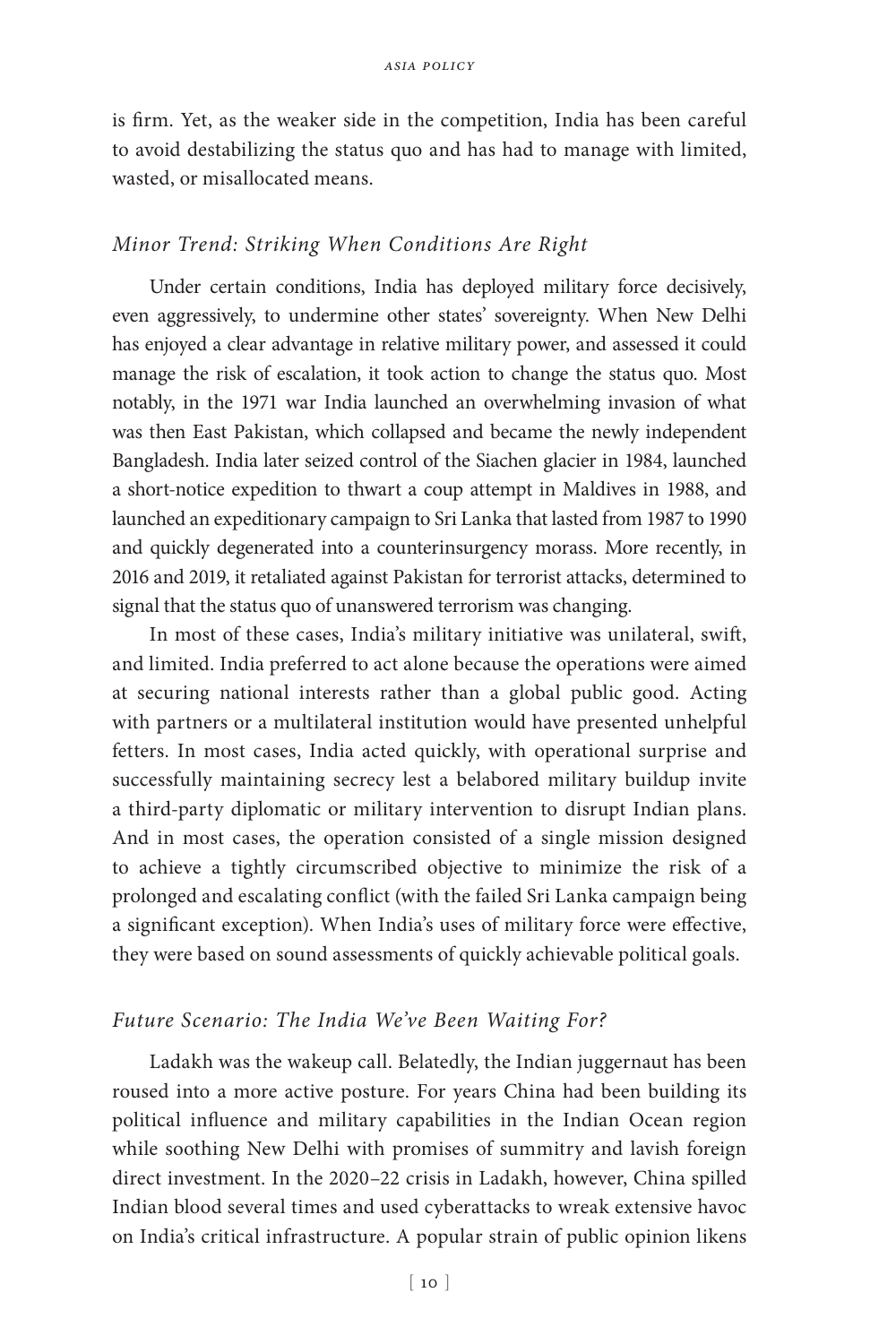the crisis to a replay of the 1962 war, which was a national humiliation that exposed Indian vulnerabilities. A new nationalist government vows to even the score. Emboldened by improved economic growth and enamored by modest new military acquisitions, the government promises a zero-tolerance policy against Chinese encroachments into India's self-proclaimed sphere of influence. Western governments are pleasantly surprised.

In Maldives, history seems to be repeating. A newly elected president accepts a major package of Chinese technical assistance to manage the threat of climate change. To much of the world—including Washington and Canberra—this is cautiously welcomed as an example of responsible Chinese statecraft. To New Delhi, it is seen as a direct affront and a threat to India's role in the region. Having proclaimed that its credibility is at stake, the Indian government dispatches paratroopers to Malé. New Delhi maintains the public narrative that it is defending the will of the Maldivian people. Its troops swiftly take the Maldivian cabinet into custody, but then the operation almost immediately begins to fall apart. After India's chosen successor refuses to take the oath of office, the Indian military acts as an interim administrator of Maldives, and public anger boils over against Indian troops.

International opinion demands that India restore the *status quo ante*, but that would be an intolerable capitulation for New Delhi. The crisis drags on for several months as India searches for a face-saving solution. France cancels a planned naval exercise with India, Bangladesh refuses a high-level Indian military delegation, and Indonesia suspends construction activity at Sabang port. India's reputation plummets, and China leads a "Quit Maldives" campaign against India in the United Nations and on social media. The United States, Australia, and like-minded partners are placed in an impossible position, knowing that defending India's transgression of Maldivian sovereignty, for the sake of competition with China, has actually strengthened China's hand.

## scenario 3: the united states' west of singapore moment

The third scenario examines the potential for a precipitous retrenchment from the Indian Ocean region by the U.S. military in response to the unsustainable costs of maintaining its global posture and growing strategic imperatives elsewhere. This scenario contrasts the major trend of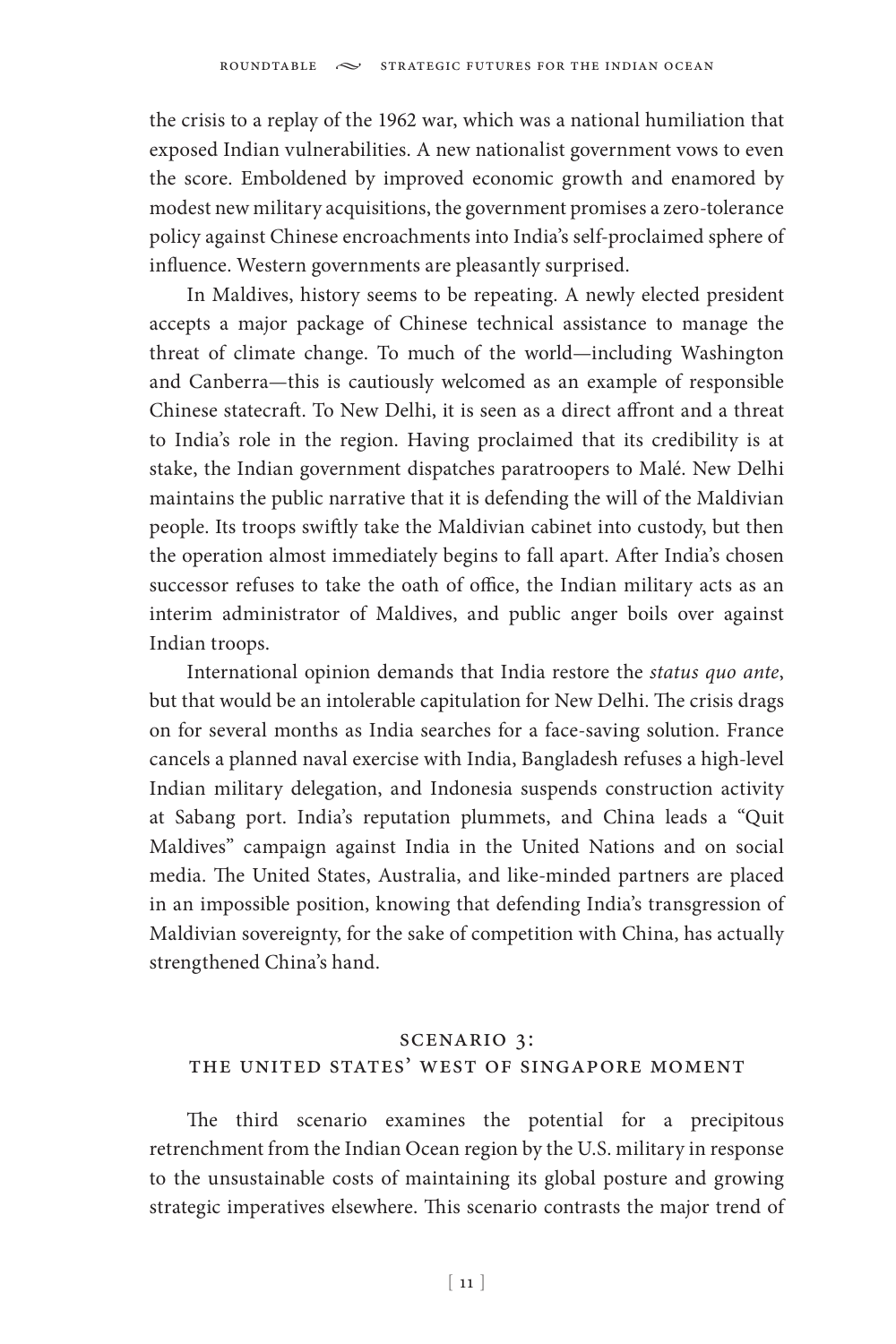continued U.S. predominance in the Indian Ocean with the minor trend of U.S. strategic constraints and changing priorities.

### *Major Trend: Security Guarantor of the Indian Ocean*

The United States has been the predominant military power in the Indian Ocean since the late 1970s when a confluence of events fundamentally altered the strategic environment. The 1979 Iranian revolution signaled the loss of Washington's most important regional ally. This was followed by the Soviet intervention in Afghanistan, which many perceived as a first step toward the "warm waters" of the Indian Ocean that would directly threaten the Persian Gulf. There were fears that the Soviet Union might use its regional military superiority to gain influence with Gulf states and seize Iranian territory and oil fields, potentially shifting the global balance of power decisively in its favor.

These developments caused Washington to make a major modification to its global strategic posture, laying the foundation for U.S. policy in the Indian Ocean. In his January 1980 State of the Union address, President Jimmy Carter declared what later became known as the Carter Doctrine: "Let our position be absolutely clear: An attempt by any outside force to gain control of the Persian Gulf region will be regarded as an assault on the vital interests of the United States of America, and such an assault will be repelled by any means necessary, including military force."*<sup>13</sup>* Whereas Carter focused on external threats, President Ronald Reagan later pledged to defend the internal security of the United States' Gulf allies, particularly Saudi Arabia. Through these pronouncements, the United States explicitly made the Persian Gulf a core U.S. security interest and assumed the role of regional security manager in what appears to be a virtually permanent commitment to the region.

The end of the Cold War and the withdrawal of Soviet forces cemented U.S. predominance in the Indian Ocean region. U.S. defense resources are concentrated in the northwest, in and around the Persian Gulf, reflecting the United States' perceptions of its interests. In recent decades, the wars in Iraq and Afghanistan required supporting air and naval forces in the Persian Gulf and strategic sustainment through the Indian Ocean. The U.S.

*<sup>13</sup>* Jimmy Carter, "Address by President Carter on the State of the Union before a Joint Session of Congress," (Washington, D.C., January 23, 1980), republished in *Foreign Relations of the United States, 1977–1980*, vol 1, *Foundations of Foreign Policy*, ed. Kristin L. Ahlberg (Washington, D.C.: Government Printing Office, 2014), document 138 ~ https://history.state.gov/historicaldocuments/ frus1977-80v01/d138.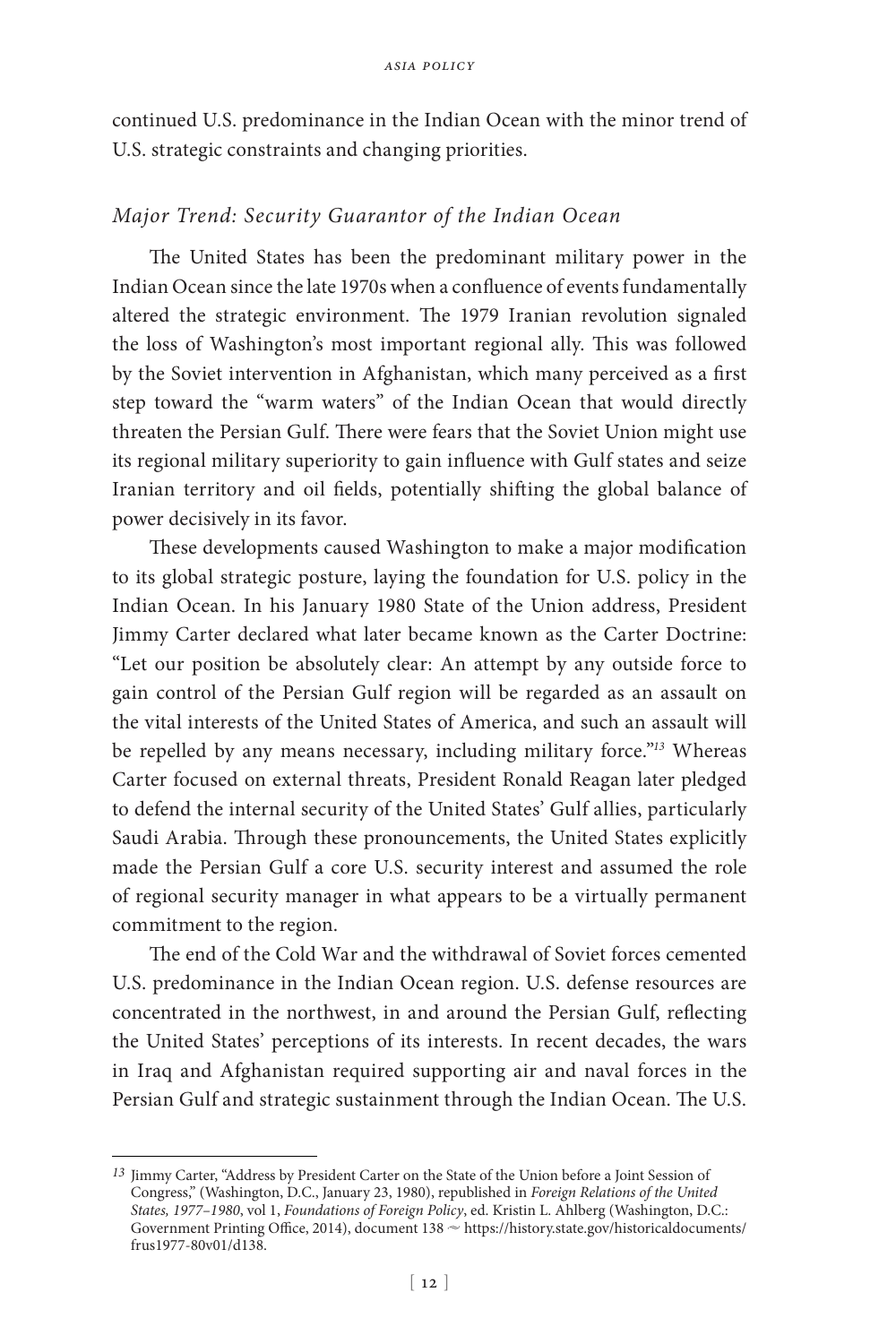base at Diego Garcia in the central Indian Ocean also plays a pivotal role in providing air and naval logistical support for the United States throughout the broader region.

#### *Minor Trend: Decline in U.S. Strategic Interests in the Indian Ocean*

Despite the operational requirement to support forces in combat, at least two broader trends have increasingly drawn Washington's attention away from the greater Indian Ocean region. First, the United States is far less dependent on energy from the Persian Gulf. Technological advances in the extraction of oil and gas have led to massive production increases in North America over the past decade. In 2019, imports from the Persian Gulf constituted only about 5% of overall domestic oil consumption, down from 24.5% in 1990.*<sup>14</sup>* In 2019, the United States became a net exporter of natural gas.*<sup>15</sup>* In 2020, the United States was the world's largest producer of crude oil and became a net exporter of petroleum.*<sup>16</sup>* The reduction in U.S. dependency on energy imports may be further magnified by increased use of non-hydrocarbon energy sources in the future. The United States' much-reduced dependence on Persian Gulf energy represents a major change in U.S. strategic interests in the region. Washington will have more options, including not acting in response to contingencies. A U.S. administration might not always feel compelled to protect energy being exported to China or other countries. It may conclude instead that whatever intangible benefits might accrue from U.S. military dominance of the Gulf are outweighed by their huge and very measurable financial costs.

A second trend diverting U.S. attention from the Indian Ocean region in the past decade is that the United States has increasingly prioritized strategic competition with China and Russia. This has led to growing perceptions that the Indian Ocean is a secondary theater in U.S. global priorities.

The U.S.-China relationship continues to grow increasingly tense, making the western Pacific the principal concern in U.S. priorities. In particular, Chinese territorial claims over Taiwan and the South China

*<sup>14</sup>* "The Weekly Focus: A Market and Economic Update," Standard Life, October 8, 2012.

*<sup>15</sup>* "United States Has Been a Net Exporter of Natural Gas for More than 12 Consecutive Months," U.S. Energy Information Administration (EIA), May 2, 2019  $\sim$  https://www.eia.gov/todayinenergy/ detail.php?id=39312.

*<sup>16</sup>* "Annual Petroleum and Other Liquids Production," EIA; and "Oil and Petroleum Products Explained," EIA ~ https://www.eia.gov/energyexplained/oil-and-petroleum-products/importsand-exports.php.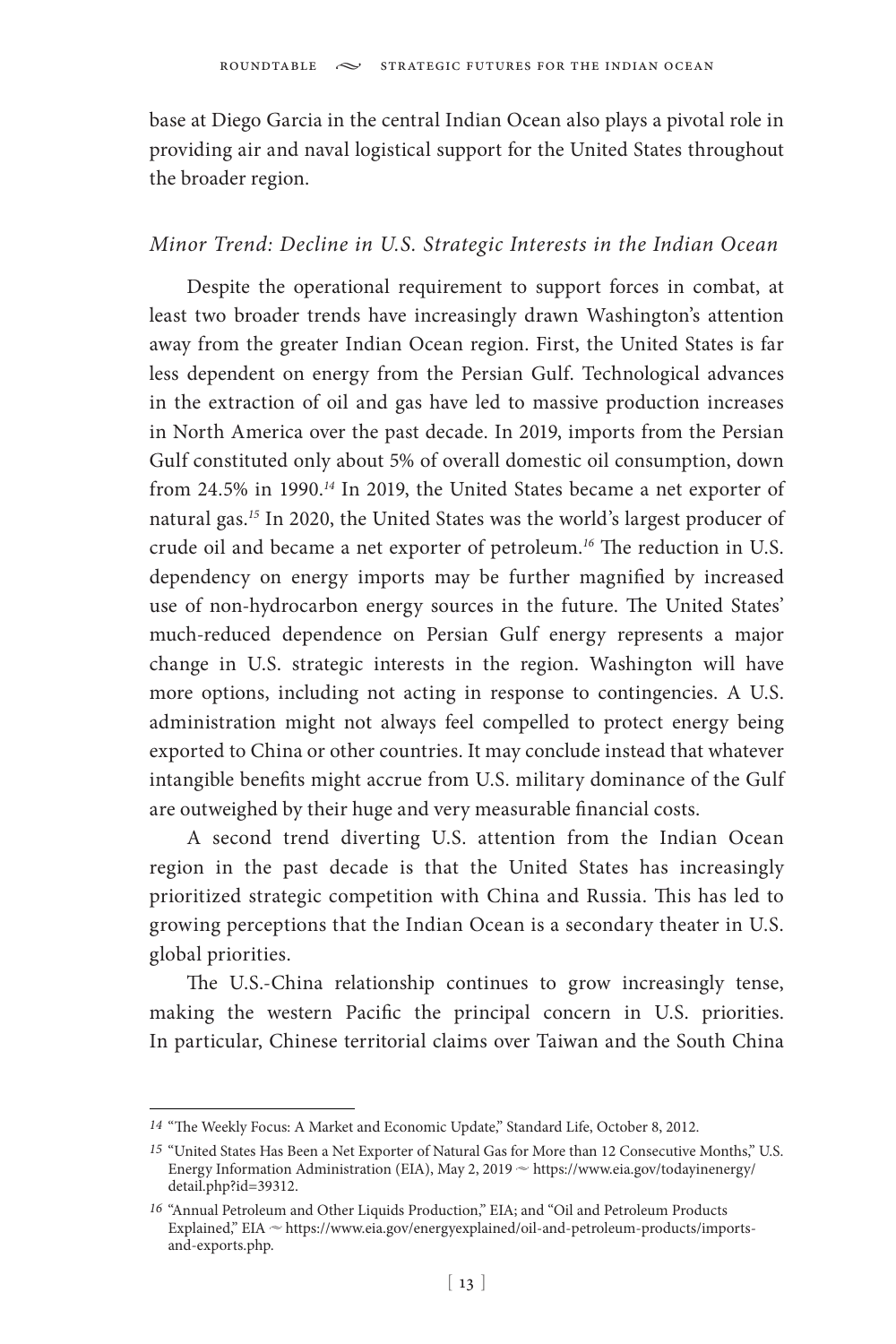Sea have focused Washington's attention on the western Pacific as the most likely locus of conflict with China. The United States has accordingly begun to devote significant new resources to reinforcing its defense posture there.*<sup>17</sup>* Moreover, the U.S. Navy is also paying more attention to the Atlantic and Arctic Oceans, which have become increasingly interconnected from the U.S. perspective due to the great-power threats from China and Russia. Recent U.S. strategy documents and official statements focus on the Pacific, and increasingly also the Atlantic and Arctic Oceans, suggesting that the Indian Ocean is becoming recognized as secondary in the hierarchy of Washington's concerns.*<sup>18</sup>*

# *Future Scenario: Drawdown in U.S. Defense Resources from West of Singapore*

In the years following the 2020–22 Covid-19 pandemic, the United States faced a major economic crisis that increasingly forces major cuts in defense expenditure. Newly elected president Kamala Harris has directed the Pentagon to review the extent of U.S. military commitments around the globe—chief among them the U.S. commitment in the Persian Gulf.

Congressional critics of the U.S. presence in the Gulf argue that the United States should not be spending blood and treasure to protect oil that is largely destined for China. They also point to a significant reduction in regional tensions following a new comprehensive agreement with Tehran under which Iran ceased its nuclear weapons program and many of its subversive activities around the region. However, this agreement was accompanied by a souring of relations between Washington and the Arab Gulf states.

The U.S. position in the Indian Ocean has not been helped by the recent election of a Labour government in the United Kingdom, which announced that it will begin to return administration of the British Indian Ocean Territory to Mauritius. The government of Mauritius then announced that the "window of opportunity had closed" on negotiations for the

*<sup>17</sup>* Joe Gould, "Eyeing China, Indo-Pacific Command Seeks \$27 Billion Deterrence Fund," *DefenseNews*, March 1, 2021 ~ https://www.defensenews.com/congress/2021/03/02/eyeing-chinaindo-pacific-command-seeks-27-billion-deterrence-fund.

*<sup>18</sup>* Nilanthi Samaranayake, "U.S. Naval Strategy in the Indian Ocean" (forthcoming). For an example of such official documents, see U.S. Department of Defense, *Indo-Pacific Strategy Report: Preparedness, Partnerships, and Promoting a Networked Region* (Washington, D.C., June 2019) <sup>u</sup> https://media.defense.gov/2019/Jul/01/2002152311/-1/-1/1/department-of-defense-indo-pacificstrategy-report-2019.pdf.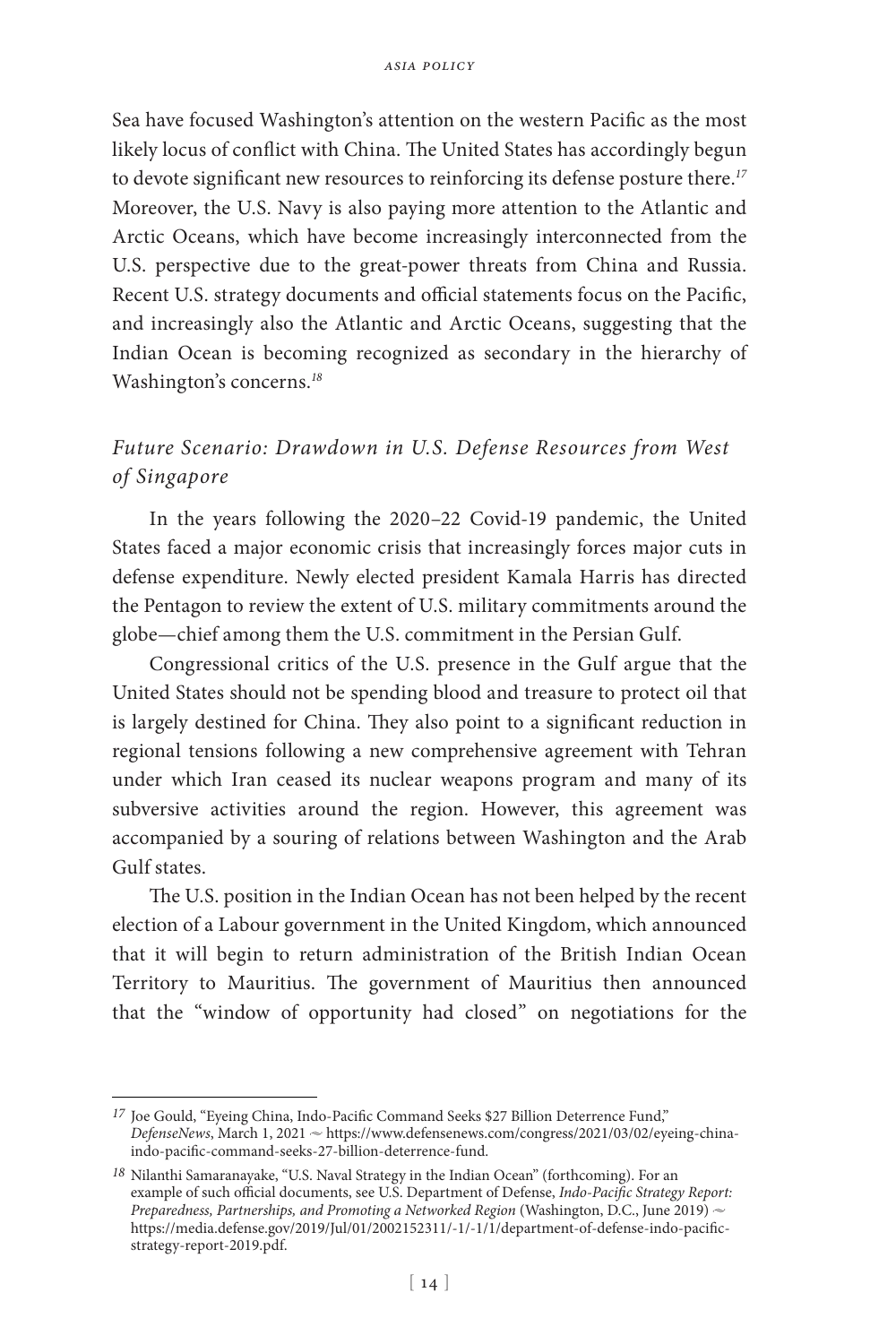continuation of the U.S. base on Diego Garcia under Mauritian sovereignty. As a result, the U.S. military is now preparing to vacate the base.

China has also been ramping up aggressive activities in the western Pacific, making a forceful takeover of Taiwan ever more likely. Many analysts believe that U.S. forces in the western Pacific are insufficient to deter a Chinese invasion of Taiwan.

President Harris responds to these developments by announcing a major change in the U.S. global military posture. In view of the heightened threat in the Pacific, the United States will withdraw the bulk of its military forces from west of Singapore, including forces stationed in the Persian Gulf and at Diego Garcia. Most of those resources will be relocated to the western Pacific (although the announcement did not include details of where and when).

In a major speech touted as the "West of Singapore Doctrine," President Harris states that regional partners such as India and Australia will be expected to shoulder a significantly greater share of the burden of securing their neighborhood. To provide continuing support for its regional partners, the U.S. Navy adopts a "swing strategy" between the Pacific and Indian Oceans under which U.S. naval resources will be based in the Pacific but will be available to surge into the Indian Ocean in response to contingencies.

Within weeks of the West of Singapore announcement, Beijing announces the establishment of air defense identification zones covering the South China Sea and the Taiwan Strait and appears to make moves in preparation for invading Taiwan. This is accompanied by a significant uptick in Chinese military activity along the Line of Actual Control between India and China. What begins as a series of probing attacks turns into a major combat operation, with Chinese forces taking control of significant areas of Indian territory.

After the Indian Navy begins interdicting Chinese-owned ships transiting the Bay of Bengal, Chinese officials comment that Beijing may respond by closing the northern Indian Ocean to all commercial shipping. Reports from Washington indicate that the U.S. Navy "will have its hands full in the Pacific" and that events in the Indian Ocean "are now of secondary concern to the United States." U.S. allies and partners in the region—including India and Australia—must contend with a new strategic reality in which China, rather than the United States, defines the security agenda in the Indian Ocean.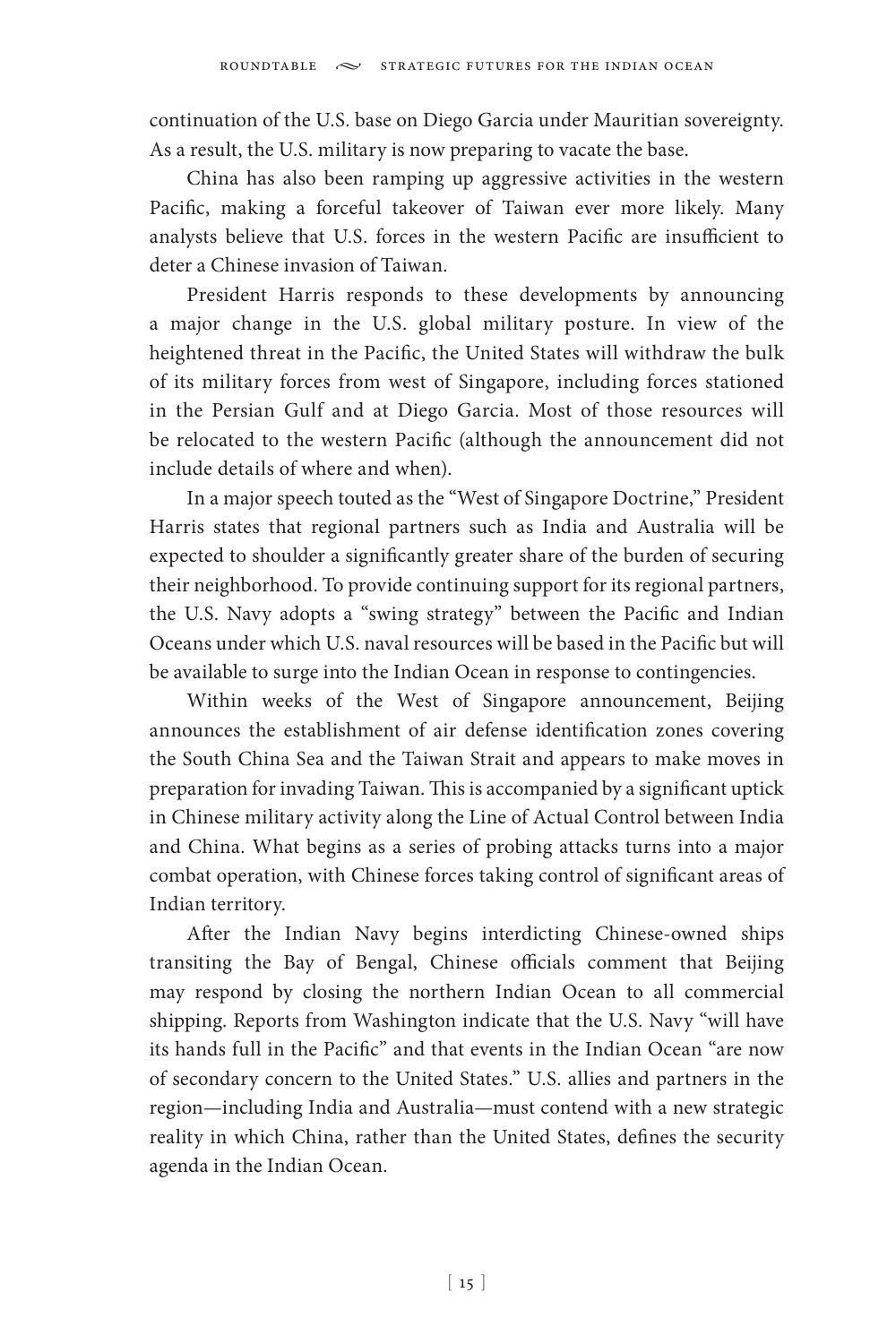#### policy implications

The three scenarios depicted in this essay deliberately contain some common themes. They all involve, for example, the perennial problem of resource scarcity for states struggling to manage competing strategic interests. As China's military power grows, policymakers will have to contend not only with its expanding presence in the Indian Ocean but also with the indirect effects of its growing power in the western Pacific. More specifically, however, each scenario illuminates a particular assumption in current policy settings that should at least be examined, if not relaxed:

- India's position in the Indian Ocean region comes with a trade-off: every quantum of force it deploys to build influence in the region is a quantum it denies from its territorial defense. This is a trade-off that New Delhi may choose not to make under some circumstances.
- The more strident Indian competition against China that policymakers in Canberra and Washington often yearn for may come at some unforeseen costs. Moreover, the "like-minded" camp in the strategic competition defines itself by adherence to certain standards of behavior—however hypocritically—and this remains a strategic asset in the regional contest for influence.
- The United States can no longer take for granted its military supremacy. Even if it remains the most powerful military in the world, the U.S. military is already outnumbered by the People's Liberation Army in the western Pacific. Managing the risks of Chinese power will force the United States to make unprecedented trade-offs elsewhere.

The remainder of this roundtable examines the policy implications of these scenarios for key actors in the region. Hu Bo begins by taking a step back from the scenarios to offer an analysis of China's long-term strategic interests in the Indian Ocean, suggesting that China's intentions are currently relatively modest but could change in response to U.S. and Indian actions. Zack Cooper argues that even if the United States does not retrench so starkly from the region, its pressing interests in the western Pacific suggest that it cannot sustain previous levels of engagement in the Indian Ocean. Rohan Mukherjee argues that both Chinese expansion and relative decline in U.S. power will pressure India to invest more militarily and diplomatically in the Indian Ocean region. Peter J. Dean highlights how middle powers like Australia may be buffeted by many possible scenarios, but none would be as damaging as a reduction in U.S. military presence. Kate Sullivan de Estrada argues that minilateral groupings of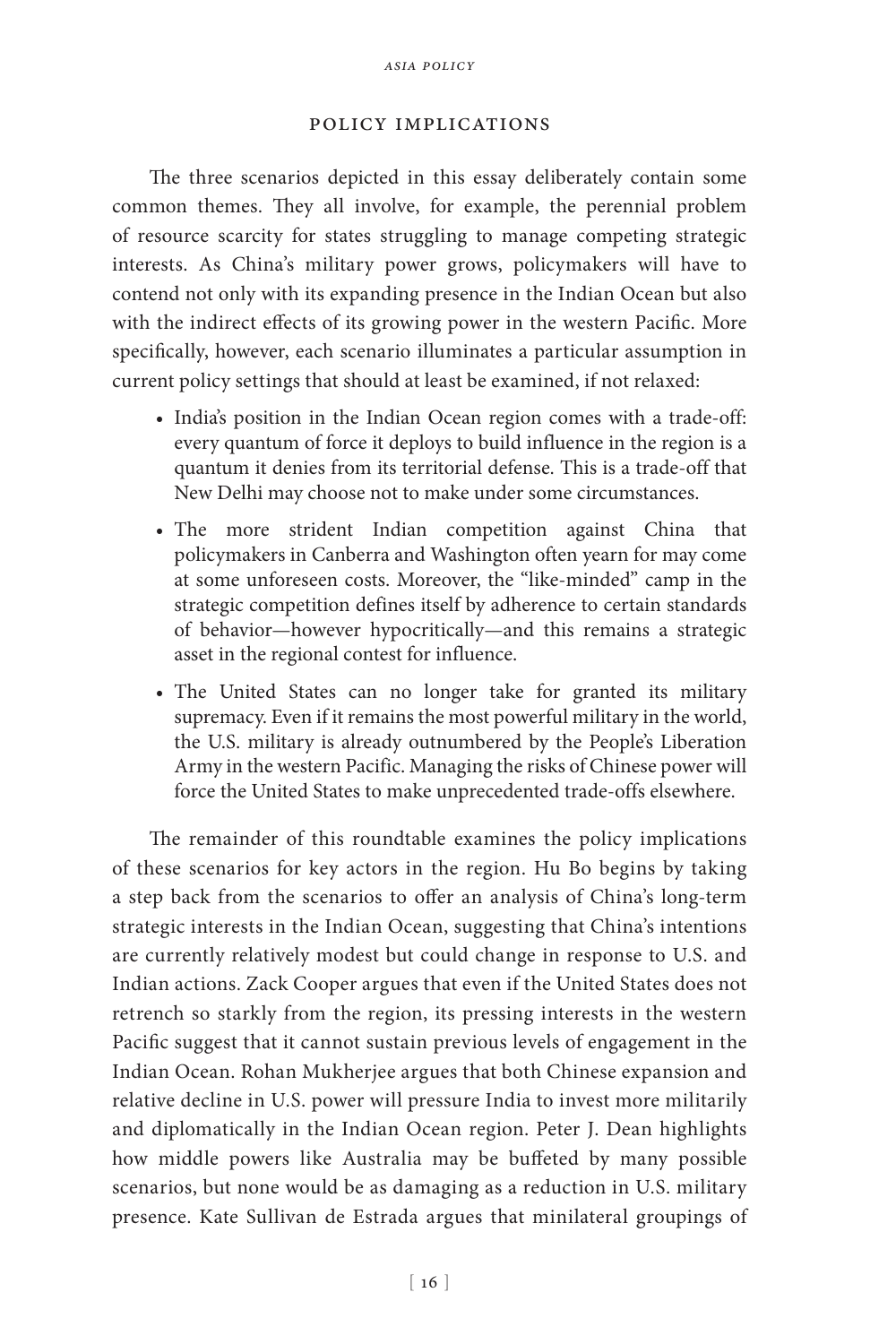partners, such as the Quad, should be seen not only as incipient forms of security architecture but also as serving valuable "social" purposes of building norms and trust among their members. Caitlin Byrne examines what dynamics emerge from a retrenchment of U.S. and Indian presence in the Indian Ocean and discusses the potential implications for strategic partnerships in the region.

As the scenarios sketched in this essay and the policy implications discussed in the full roundtable reveal, the success of policies made in Washington, Canberra, and like-minded capitals depends on numerous factors outside their control. At best, given sufficient warning, resourcing, and nimbleness of thought, national policy may be able to shape or nudge some strategic trajectories. This alternative futures analysis seeks to identify contestable assumptions in current policy and outline key considerations for more uncertain and risky futures.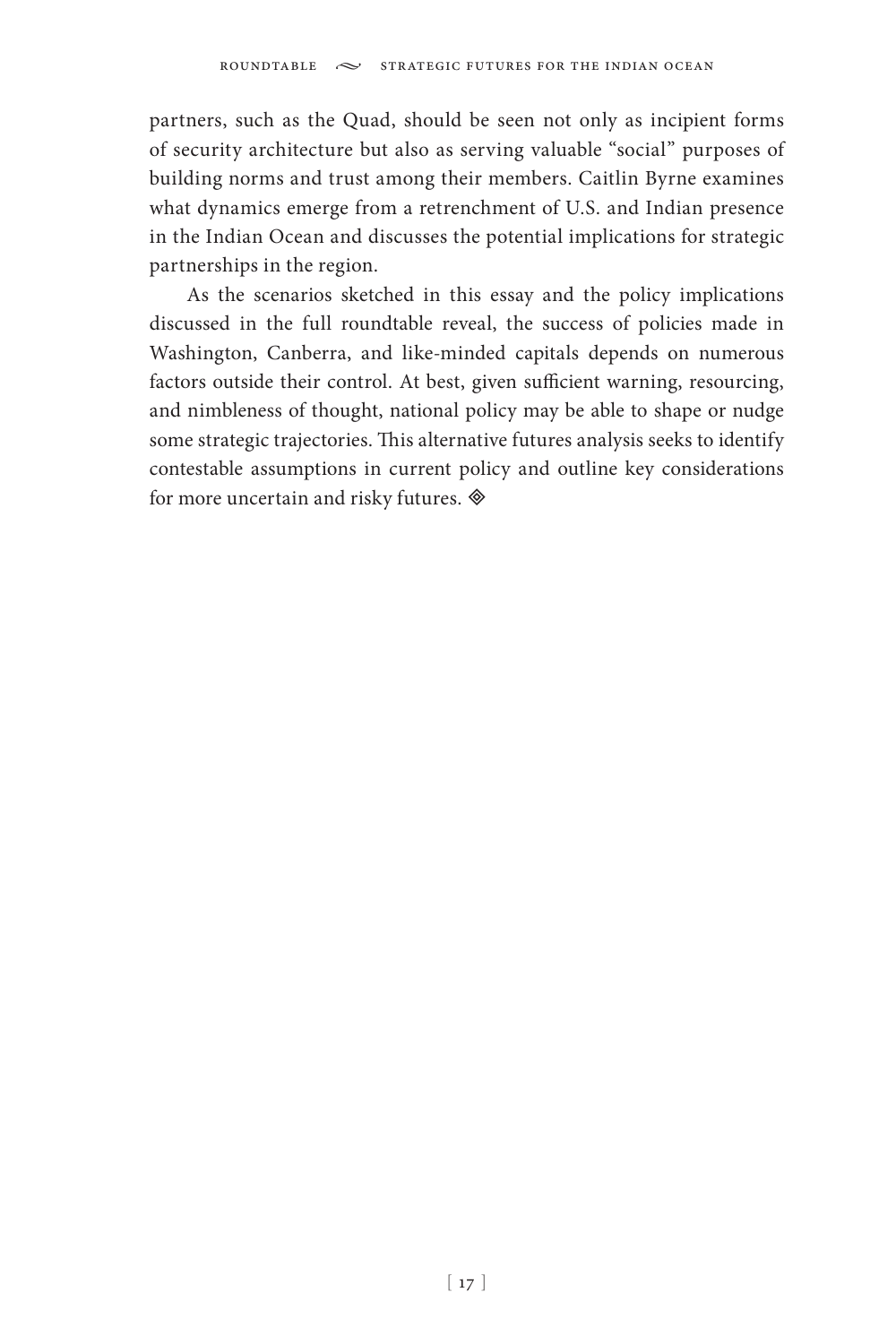### **Prospects for China's Maritime Strategy in the Indian Ocean**

### *Hu Bo*

There is much exaggerated speculation about China's military strategy in the Indian Ocean, including the so-called string of pearls, and military intentions for the Belt and Road Initiative. Before analyzing China's Indian Ocean strategy over the next ten to fifteen years, it is first useful to focus on some general development trends of sea power rather than speculation about China's intentions.

#### *The Dominance of Sea Denial*

Today, we are living in a period of sea-denial dominance. Because maritime hegemony is so expensive to gain and sustain in the 21st century, no powers, including the United States and China, can have the capacity and bear the cost. Compared with sea control, sea denial is a much more realistic and cheaper goal. Definitions of sea control and sea denial vary according to different perspectives, and the two concepts are usually intertwined. Nonetheless, from a strategic perspective, we may define sea control as assuring one's own use of the sea and denying its use to the rivals in wartime. Sea denial, by contrast, can be defined as preventing adversaries from using the sea. Sea control means the desire to gain maritime dominance, whereas sea denial entails a balance of power. The 2020 version of the U.S. Navy's *Naval Doctrine Publication 1* defines sea denial as an "offensive, cost-imposing approach that can be applied when it is impossible or unnecessary to establish sea control."*<sup>1</sup>*

Achieving sea control has always been more difficult than sea denial because the former is highly dependent on a country's capacity to project air and naval power, while the latter does not require massive power projection and intense joint operations. Moreover, today's task of sea control includes joint operations in all domains—land, sea, air, space,

**hu bo** is the Director of the Center for Maritime Strategy Studies and a Research Professor at the School of International Studies, Peking University (China). He is also Director of the South China Sea Strategic Situation Probing Initiative. His areas of specialization include maritime strategy, international security, and Chinese diplomacy. His most recent book is *Chinese Maritime Power in the 21st Century* (2019). He can be reached at <hupoo@pku.edu.cn>.

*<sup>1</sup>* U.S. Navy, *Naval Doctrine Publication 1: Naval Warfare* (Washington, D.C., 2020), 22.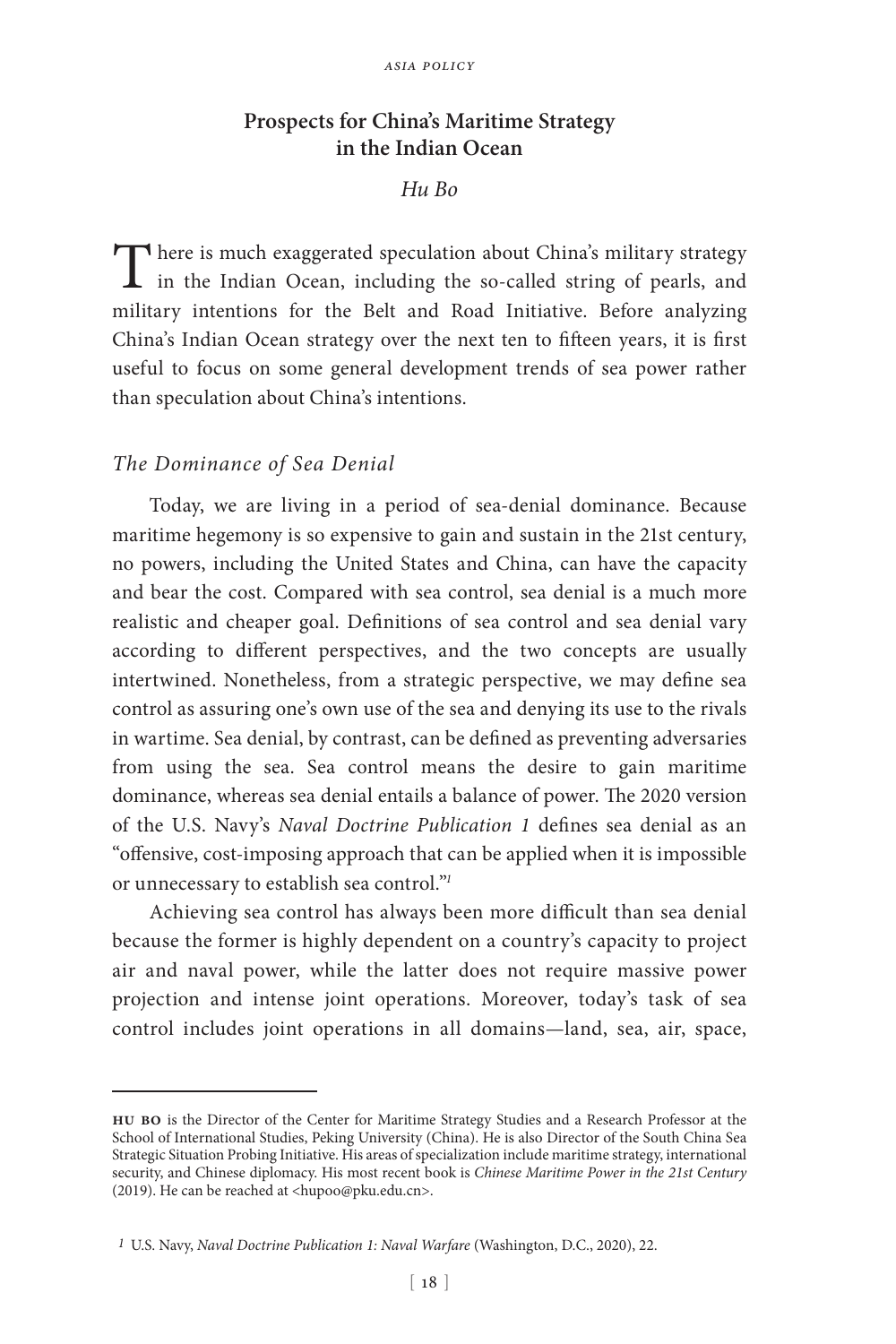and cyber—and the vulnerability of any domain may mean that the strategy fails. What makes sea denial different now from the past is the rapid improvement in sensor, guidance, and communication technology in recent decades and new ways of implementing strategies that such technology creates.*<sup>2</sup>* Therefore, states are increasingly able to threaten an opponent's ships at long range from relatively safer and cheaper land-based aircraft and missile batteries—a range of capabilities termed anti-access/area-denial by U.S. military planners.*<sup>3</sup>*

Thus, with heightened interdependence of great powers and multiple paths of military technology, maritime predominance is becoming increasingly difficult to obtain, and perhaps will even be impossible in the future. However, for great powers, it is progressively simpler to ensure the other side's fleet cannot sail unhindered if needed. In this regard, most waters of the world are in the contested "no man's sea."*<sup>4</sup>* Usually, great powers enjoy an advantage in their near seas and must accept others' advantages elsewhere. The United States may be the only exception based on its status as a superpower and its alliance system. However, even the United States is finding it harder to maintain its edge, especially in the western Pacific, Indian Ocean, and Arctic.

### *China's Interests in the Indian Ocean*

China is a power with a relatively unfavorable marine geography, and it has no formal military ally around the Indian Ocean. No matter how China rises, it would be difficult for the country to wield dominant sea power in the Indian Ocean region as long as the United States and India make no major strategic mistakes nor suffer a sharp decline in national power. In the Indian Ocean, China is confronted with a similar anti-access dilemma and the disadvantage of distance that the United States faces in East Asian waters. Therefore, China can only operate in the ocean as a relatively weak sea power, or perhaps by using a "fleet in being" strategy, which means maintaining an effective but inferior military presence so as to deter and

*<sup>2</sup>* Stephen Biddle and Ivan Oelrich, "Future Warfare in the Western Pacific: Chinese Antiaccess/Area Denial, U.S. AirSea Battle, and Command of the Commons in East Asia," *International Security* 41, no. 1 (2016): 19.

*<sup>3</sup>* Jonathan D. Caverley and Peter Dombrowski, "Cruising for a Bruising: Maritime Competition in an Anti-Access Age," *Security Studies* 29, no. 4 (2020): 676.

*<sup>4</sup>* Eugene Gholz, Benjamin Friedman, and Enea Gjoza, "Defensive Defense: A Better Way to Protect U.S. Allies in Asia," *Washington Quarterly* 42, no. 4 (2019): 171–89.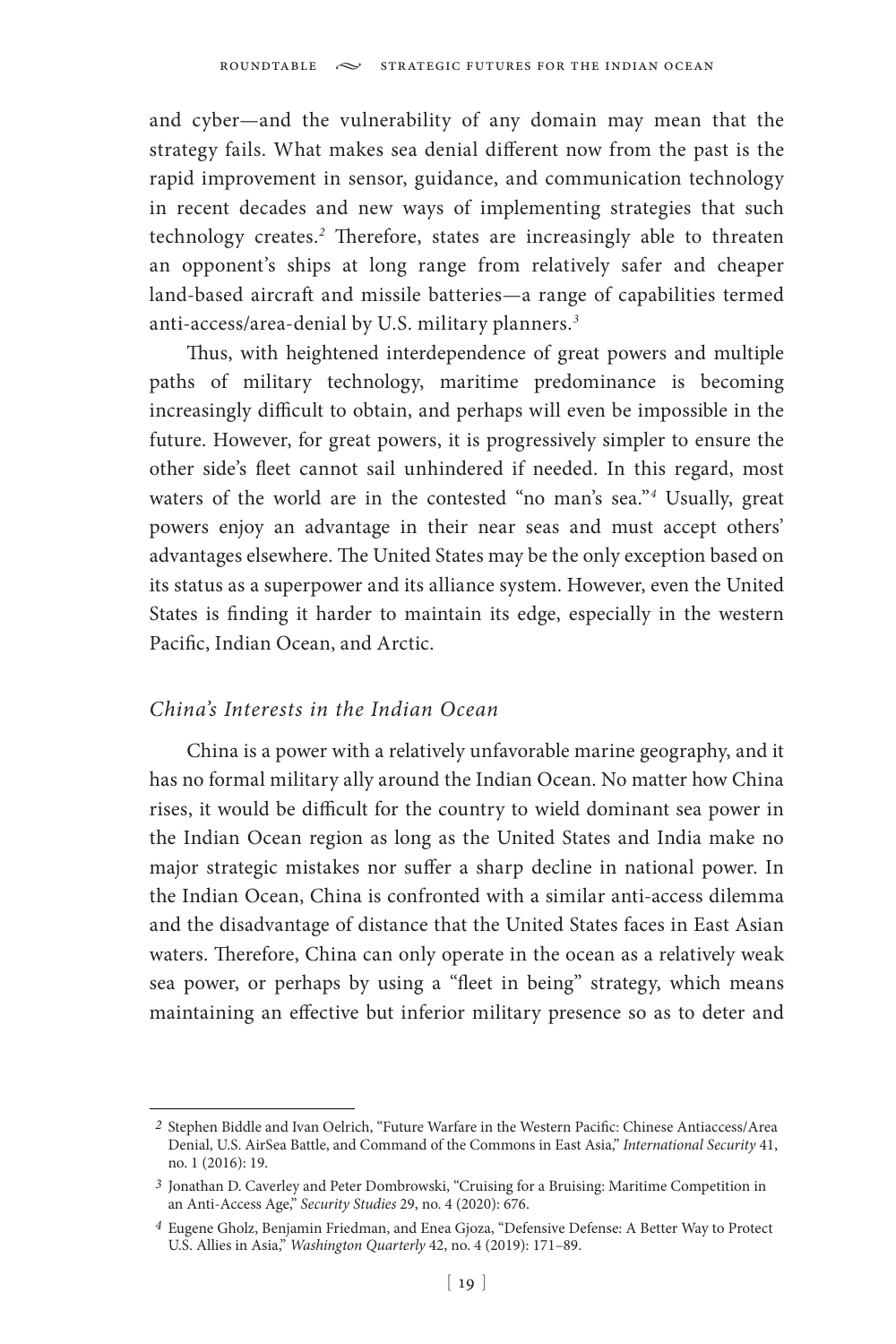check the stronger sea power from obtaining absolute command of the sea and violating its own vital interests.*<sup>5</sup>*

At present and for the foreseeable future, China's most important interest in the Indian Ocean is to maintain the openness and security of the sea lines of communication (SLOCs). However, Beijing knows very well that the SLOCs depend greatly on the openness of the international system and cooperation with other powers, including the United States, India, and Australia.

"Far sea protection" is one of the two major missions of the People's Liberation Army (PLA) Navy.*<sup>6</sup>* In recent years, the PLA Navy has strengthened its power projection and deployments in open seas as part of this mission. But so far, China's military capabilities outside the western Pacific remain inadequate to change its strategic weaknesses. Although its naval hardware is already very powerful, the military has not built credible deterrence as to great-power competition because of inadequate support from overseas bases and allies, which is unlikely to be improved substantially in the near term. In the Indian Ocean, China still has no credible military force or complete military system, despite having a base in Djibouti since 2017 and a naval escort task force in the Gulf of Aden since the end of 2008. Because of geographic disadvantages and limited geopolitical objectives, Beijing prefers a defensive and cooperative military policy in this area.

To a certain degree, China has accepted its strategic vulnerability in the waters outside the western Pacific. Instead, the country's rise has been built on the openness of the global system rather than on its navy, which is different from other rising powers in history. Thus, for the foreseeable future, China's SLOCs and overseas interests must be safeguarded through global cooperation, especially with great powers like the United States. In this regard, the United States is a partner, not a competitor, of China in most of the world's oceans and seas.

Undoubtedly, moves by the United States to step up great-power competition as well as to develop the Quad mechanism are heightening China's concerns about its maritime strategic environment. This could compel the country to improve its power presence and deterrence in the region and rethink its cooperative approach. However, provided the global

*<sup>5</sup>* Arthur Herbert, *The Earl of Torrington's Speech to the House of Commons, in November, 1690* (London: Gale ECCO, 2010), 29.

*<sup>6</sup>* State Council Information Office of the People's Republic of China (PRC), *China's Military Strategy*  (Beijing, May 2015)  $\sim$  http://eng.mod.gov.cn/publications/2016-07/13/content\_4768294.htm.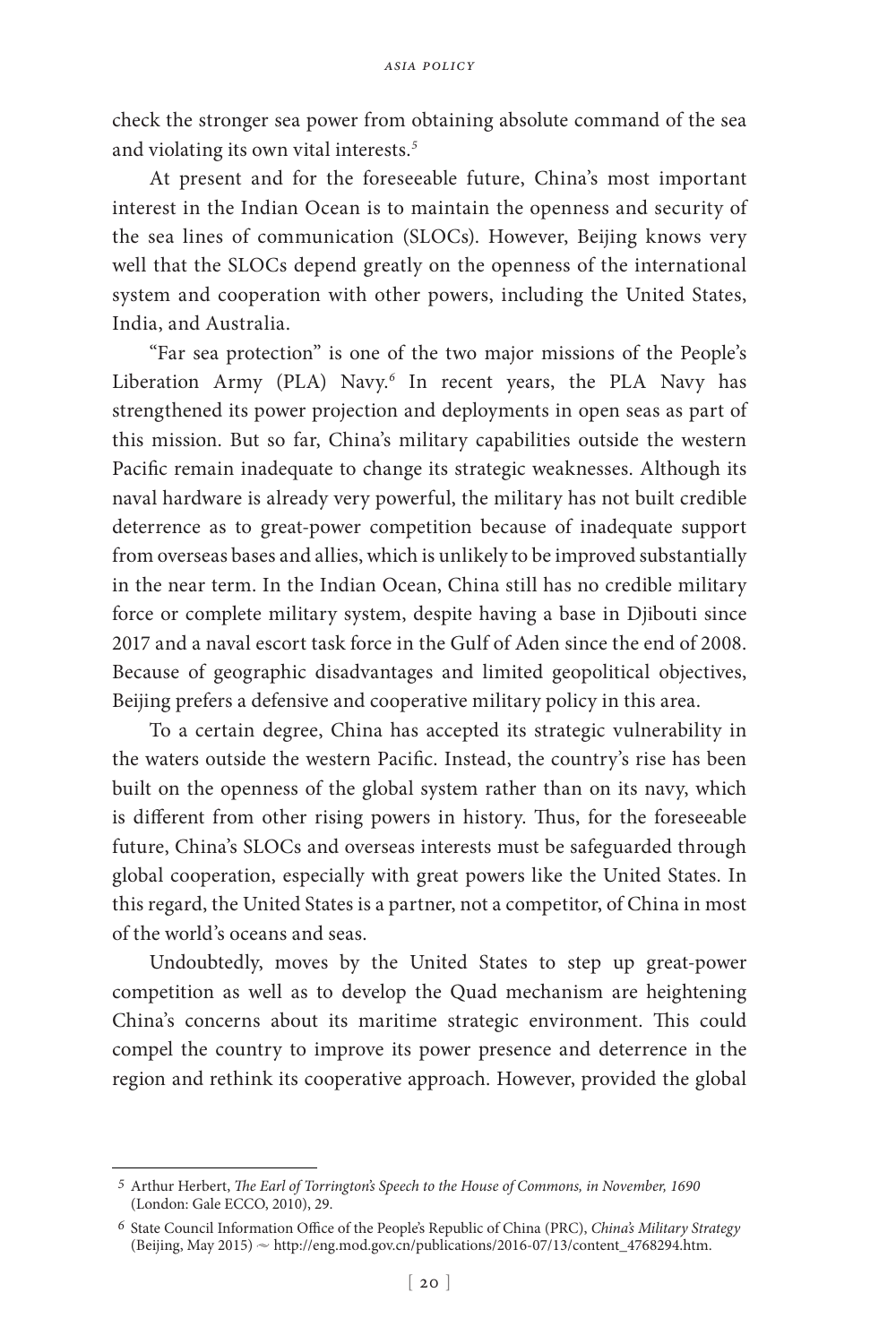economic system remains open and Sino-U.S. peace can be kept, China would not choose to abandon its current path.

Beijing's main geopolitical center of gravity remains the western Pacific, which means it would not be too concerned about the changing balance of power in the Indian Ocean unless a military alliance had been formed against China in the region. The Belt and Road Initiative, with over one hundred countries involved, can only be economically focused. It is too large to be the linchpin of a military strategy.*<sup>7</sup>* Of course, Beijing would prefer that there not be a hegemonic power like a possible U.S.-led alliance or super maritime India in the India Ocean, as a situation with checks and balances would be better for China's interests.

### *Managing Worst-Case Scenarios*

In order to deal with worst-case scenarios, China may seek out quasi-allies and partners around the northern Indian Ocean. But in the next ten to fifteen years, this demand is unlikely to be great. Tactically, only if China's SLOCs or important overseas interests were severely undermined would China respond militarily. Therefore, to a great extent, Beijing's strategy in the Indian Ocean depends on what the United States and India choose to do.

In recent decades, China has made great progress in projecting power and extending its military presence in the Indian Ocean. But, as discussed above, China's capacity in this region is still limited. To be able to create a credible deterrent, it needs more support bases, a more powerful oceangoing fleet, and more experience in overseas deployments.

As to potential overseas bases, the valuable pivots in the Indian Ocean region are mainly located in the northern area. Thus, in addition, its naval base in Djibouti, China will likely focus on the possibility of similar collaborations with nations such as Pakistan, Myanmar, Bangladesh, and Cambodia. Only when China establishes another two or three support bases along the coast of the northern Indian Ocean will it be possible for the country to develop strong systematic capacity in the region. However, because China's overseas bases are established through negotiation rather than by waging war or by providing security protection, there remains great uncertainty in their layout and impact.

*<sup>7</sup>* Hu Bo, "China in a Multipolar World," in *Navies in Multipolar Worlds: From the Age of Sail to the Present*, ed. Paul Kennedy and Evan Wilson (London: Routledge, 2020), 231.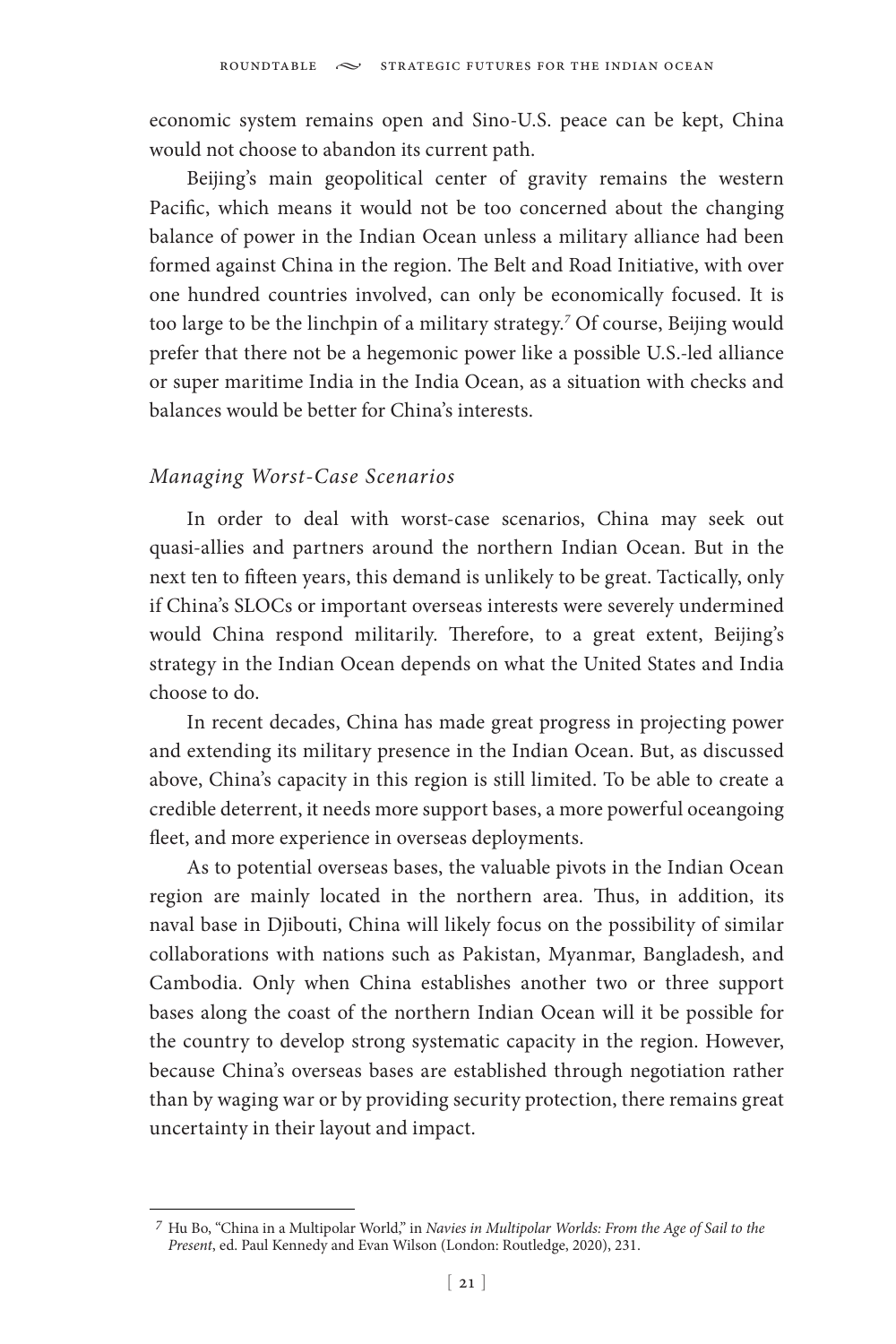All in all, in the next ten to fifteen years, Beijing will likely maintain its current cooperative approach in the Indian Ocean in the absence of any major incidents or changes in the balance of power. Unlike in China's near seas, Chinese military strategy and policy in the Indian Ocean will continue to be in a reactive and passive position. No big stimulus, no major change.  $\otimes$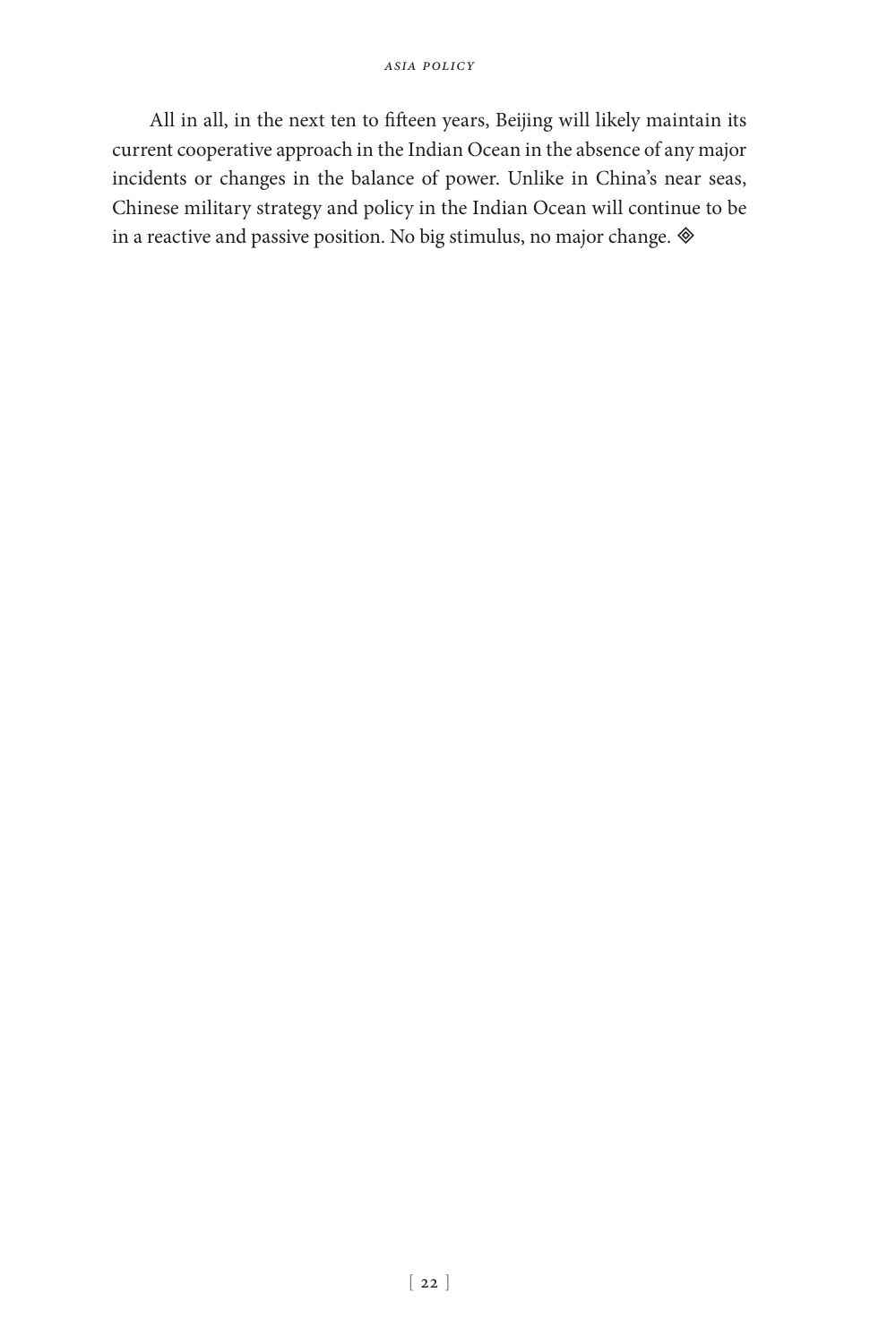### **Indian Ocean Futures: Implications for U.S. Strategy**

### *Zack Cooper*

 $\boldsymbol{M}$  hat strategic futures are possible in the Indian Ocean and how will the United States' approach to the region shape and be shaped by these possibilities? By questioning some fundamental assumptions about the Indian Ocean's future, Arzan Tarapore and David Brewster have helped drive an important discussion. In particular, they have initiated a needed debate about the degree to which the United States can rely on its allies and partners in the region, and whether those allies and partners can themselves trust that Washington will devote sufficient attention and resources to the Indian Ocean region.

It is now common for U.S. leaders to state that the Indian Ocean is a priority for the United States.*<sup>1</sup>* The growing influence of the Quad, renaming of the Indo-Pacific Command, and adoption of an Asia strategy predicated on the Indo-Pacific concept demonstrate a broadening of the traditional U.S. focus on East Asia.*<sup>2</sup>* What these changes belie, however, is the reality that the United States will have to make some hard choices about prioritization in the years ahead and that, in these debates, the Indian Ocean is unlikely to come out on top.*<sup>3</sup>* Rather than being a priority theater, the Indian Ocean could become an economy of force theater, particularly as the United States draws down forces in Afghanistan and perhaps also the Persian Gulf.

In short, the Indian Ocean may not be a top priority for Washington in the years ahead. Of course, the United States will still operate in the region and maintain diplomatic and economic ties with countries bordering

**zack cooper** is a Senior Fellow at the American Enterprise Institute (United States), where he studies U.S. strategy and alliances in Asia. He also teaches at Georgetown University and Princeton University, and he co-directs the Alliance for Securing Democracy, which is housed at the German Marshall Fund of the United States. He can be reached at <zack.cooper@aei.org>.

*<sup>1</sup>* "U.S.-India Joint Strategic Vision for the Asia-Pacific and Indian Ocean Region," Ministry of External Affairs (India), January 25, 2015 ~ https://www.mea.gov.in/bilateral-documents. htm?dtl/24728/USIndia\_Joint\_Strategic\_Vision\_for\_the\_AsiaPacific\_and\_Indian\_Ocean\_Region.

*<sup>2</sup>* Dhruva Jaishankar and Tanvi Madan, "How the Quad Can Match the Hype," *Foreign Affairs*, April 15, 2021  $\sim$  https://www.foreignaffairs.com/articles/united-states/2021-04-15/how-quad-can-match-hype.

<sup>&</sup>lt;sup>3</sup> Van Jackson, "America's Indo-Pacific Folly," *Foreign Affairs*, March 12, 2021  $\sim$  https://www. foreignaffairs.com/articles/asia/2021-03-12/americas-indo-pacific-folly.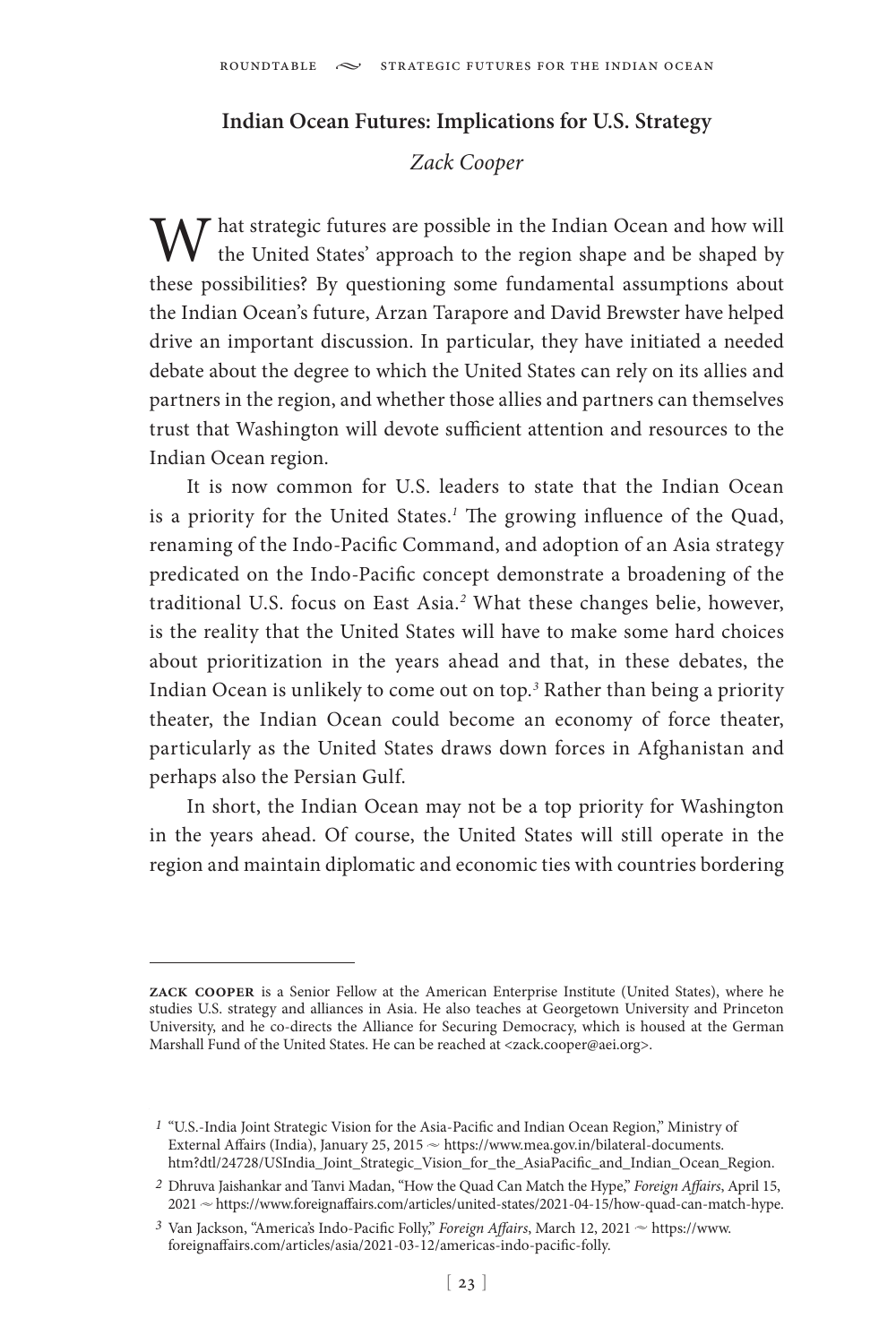the ocean.*<sup>4</sup>* But U.S. leaders are unlikely to devote scarce defense resources to the region, particularly when military challenges farther east are growing more severe.*<sup>5</sup>* As a result, a division of labor is likely to emerge in which Washington asks its allies and partners around the Indian Ocean to take on much of the burden so that the United States can focus elsewhere. The question remains, however, whether U.S. allies and partners will be willing and able to share that burden.

### *Questioning Assumptions*

Perhaps the most valuable aspect of futures exercises is the ability to question assumptions that are too often implicit rather than explicit. In this regard, Brewster and Tarapore's scenarios should force a public debate about one key assumption: that the United States will devote substantial resources to the Indian Ocean region in the years ahead. This is not an argument about what the United States should do, but rather about what the United States will do. The strategic logic of a U.S. presence in the Indian Ocean is clear, but whether this accords with political realities and resource constraints is the critical issue at hand.

In recent years, there have been several arguments put forward about why the United States should increase the attention it pays to the Indian Ocean region. One popular line among military strategists is that the United States should look to compete with China in the Indian Ocean because the United States has a bigger advantage there than it does closer to China's coastline. In particular, some have suggested that the United States should threaten to conduct a peripheral blockade in the Indian Ocean to deter Chinese military adventurism in East Asia by imposing severe economic costs on China's economy.*<sup>6</sup>*

From a strategic standpoint, this makes some sense. The U.S. presence in the Indian Ocean region might force Beijing to devote substantial resources to a distant area where it has some inherent geographic disadvantages, thereby imposing a disproportionate cost on the People's

*<sup>4</sup>* U.S. Department of Defense, *Indo-Pacific Strategy Report: Preparedness, Partnerships, and Promoting a Networked Region* (Washington, D.C., June 2019)  $\sim$  https://media.defense.gov/2019/ Jul/01/2002152311/-1/-1/1/department-of-defense-indo-pacific-strategy-report-2019.pdf.

*<sup>5</sup>* Kathleen Hicks, "Getting to Less: The Truth about Defense Spending," *Foreign Affairs*, March/April 2020 ~ https://www.foreignaffairs.com/articles/2020-02-10/getting-less.

*<sup>6</sup>* T.X. Hammes, "Offshore Control: A Proposed Strategy for an Unlikely Conflict," National Defense University, Institute for National Strategic Studies, Strategic Forum, June 2012  $\sim$  https://ndupress. ndu.edu/Portals/68/Documents/stratforum/SF-278.pdf.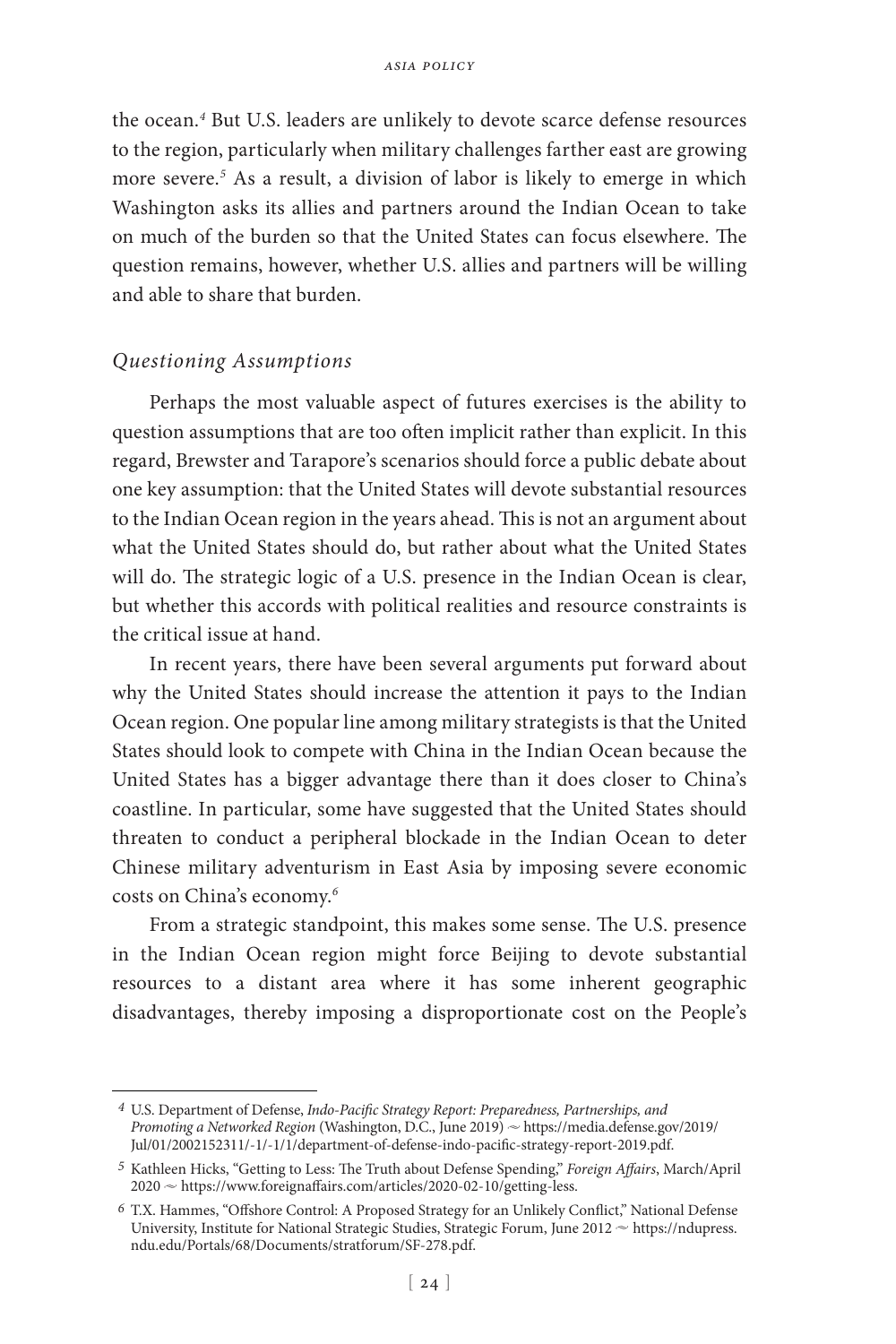Liberation Army (PLA), particularly the PLA Navy.*<sup>7</sup>* This approach could also trigger greater balancing by India, which would be threatened by a larger Chinese maritime presence in the Indian Ocean. As a result, some experts have suggested that the United States could avoid vertical escalation in East Asia by relying on the threat of horizontal escalation in the Indian Ocean.*<sup>8</sup>*

The reality, however, is that U.S. leaders are likely to see a peripheral campaign of this sort as a relatively unattractive fallback option.*<sup>9</sup>* Policymakers in Washington worry that horizontal deterrence could fail to deter Beijing because it might work too slowly (if at all).*<sup>10</sup>* As a result, advocates of this approach will struggle to attract the necessary resources, especially if U.S. leaders continue to focus more on deterrence by denial against an invasion of Taiwan.*<sup>11</sup>* Rather than a months-long blockade that would affect countries across the entire Indo-Pacific region, many American strategists believe that it would be more effective to maintain the capability to directly rebuff an invasion of Taiwan. This could be accomplished by sinking enough of China's fleet to either prevent an invasion from succeeding or render the endeavor unacceptably costly.*<sup>12</sup>*

Although peripheral operations in the Indian Ocean might still be useful as a cost-imposing strategy against Beijing, this is unlikely to drive major decisions in Washington. After all, the Biden administration has made clear that its chief military posture change will be to decrease the U.S. presence in Afghanistan and the Persian Gulf, which means fewer U.S. forces transiting through the Indian Ocean.*<sup>13</sup>* An administration looking for ways to cut the defense budget and increase U.S. presence in East Asia

*<sup>7</sup>* Thomas G. Mahnken, "Cost-Imposing Strategies: A Brief Primer," Center for a New American Security, Maritime Strategy Series, November 2014 ~ https://s3.us-east-1.amazonaws.com/files. cnas.org/documents/CNAS\_Maritime4\_Mahnken.pdf?mtime=20160906081628&focal=none.

*<sup>8</sup>* Sean Mirski, "Stranglehold: The Context, Conduct and Consequences of an American Naval Blockade of China," *Journal of Strategic Studies* 36, no. 3 (2013): 385–421.

*<sup>9</sup>* Gabriel Collins, "A Maritime Oil Blockade Against China—Tactically Tempting but Strategically Flawed," *Naval War College Review 71*, no. 2 (2018)  $\sim$  https://digital-commons.usnwc.edu/ nwc-review/vol71/iss2/6.

*<sup>10</sup>* Evan Braden Montgomery "Reconsidering a Naval Blockade of China: A Response to Mirski," *Journal of Strategic Studies* 36, no. 4 (2013): 615–23.

*<sup>11</sup>* Elbridge Colby, "America Can Defend Taiwan," *Wall Street Journal*, January 26, 2021  $\sim$  https:// www.wsj.com/articles/america-can-defend-taiwan-11611684038.

*<sup>12</sup>* Eugene Gholz, Benjamin Friedman, and Enea Gjoza, "Defensive Defense: A Better Way to Protect U.S. Allies in Asia," *Washington Quarterly* 42, no. 4 (2019): 171–89.

*<sup>13</sup>* Mara Karlin and Tamara Cofman Wittes, "How to Do More with Less in the Middle East," *Foreign*  Affairs, September 15, 2020  $\sim$  https://www.foreignaffairs.com/articles/middle-east/2020-09-15/ how-do-more-less-middle-east.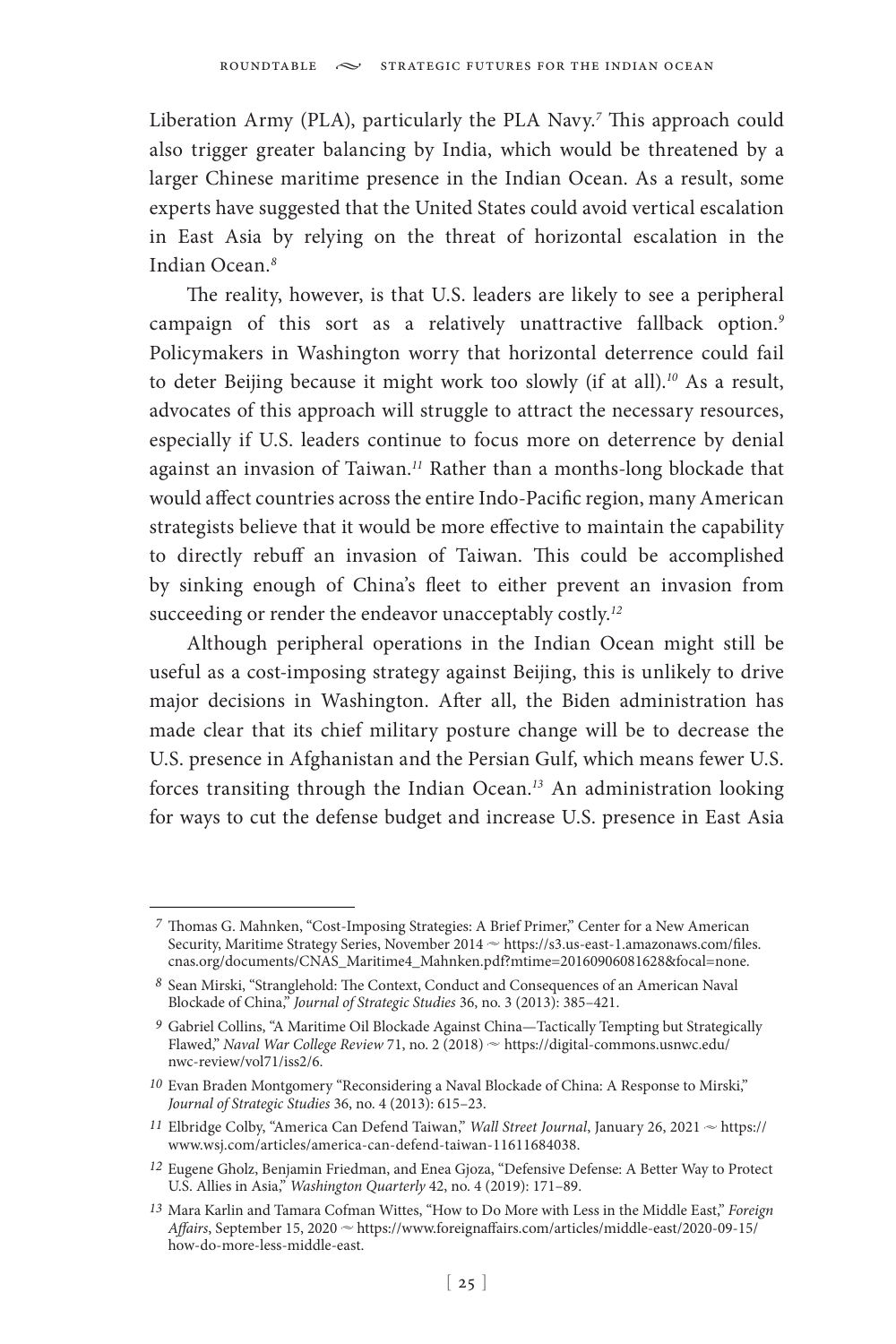will find it hard to make scarce resources available for operations in and around the Indian Ocean.*<sup>14</sup>*

#### *Reassessing Options*

From a U.S. perspective, the best outcome in the Indian Ocean would be joint efforts alongside India and Australia to maintain collective regional superiority without requiring the reallocation of scarce resources by the United States. After all, it is increasingly clear that the U.S. military will have to prioritize not only regionally but also subregionally. "Indo" may now come before "Pacific" in Indo-Pacific Command's name, but the Pacific Ocean still comes well before the Indian Ocean in prioritization. Working with India and Australia (perhaps alongside some limited presence from Japan, France, and the United Kingdom) would help Washington minimize the military resources required in the Indian Ocean region.*<sup>15</sup>*

Yet, if China dramatically increases its presence in the Indian Ocean, then a steady-state commitment by the United States might not be sufficient to maintain a satisfactory military balance across the region. In this case, a potential fallback option would be greater reliance on other regional players—what has been referred to (often derogatively) as a "deputy sheriff" model. The logic of this approach is that the U.S. military might prioritize its presence in East Asia and ask India and/or Australia to take the lead in the Indian Ocean. No doubt, the United States would still need some presence in the region, but smaller and more episodic deployments might suffice rather than a large steady-state force.*<sup>16</sup>*

Brewster and Tarapore point out that it is unfortunately unclear whether India or Australia would be both willing and capable of taking on this role. India might be too preoccupied with building up its ground and air forces on the Sino-Indian border to field a sufficient navy for sustained operations across the Indian Ocean.*<sup>17</sup>* Australia might also find itself stretched thin in

*<sup>14</sup>* Sameer Lalwani and Heather Byrne, "Great Expectations: Asking Too Much of the U.S.-India Strategic Partnership," *Washington Quarterly* 42, no. 3 (2019): 41–64.

*<sup>15</sup>* Satu Limaye, "Weighted West, Focused on the Indian Ocean and Cooperating across the Indo-Pacific: The Indian Navy's New Maritime Strategy, Capabilities, and Diplomacy," CNA, April 2017  $\sim$  https:// www.cna.org/cna\_files/pdf/DRM-2016-U-013939-Final2.pdf.

*<sup>16</sup>* Abhijit Singh, "The U.S. Navy in the Indian Ocean: India's 'Goldilocks' Dilemma," War on the Rocks, May  $11$ , 2021  $\sim$  https://warontherocks.com/2021/05/the-u-s-navy-in-the-indian-oceanindias-goldilocks-dilemma.

*<sup>17</sup>* For a counterargument, see Darshana M. Baruah, "India in the Indo-Pacific: New Delhi's Theater of Opportunity," Carnegie Endowment for International Peace, June 30, 2020  $\sim$  https:// carnegieendowment.org/2020/06/30/india-in-indo-pacific-new-delhi-s-theater-of-opportunitypub-82205.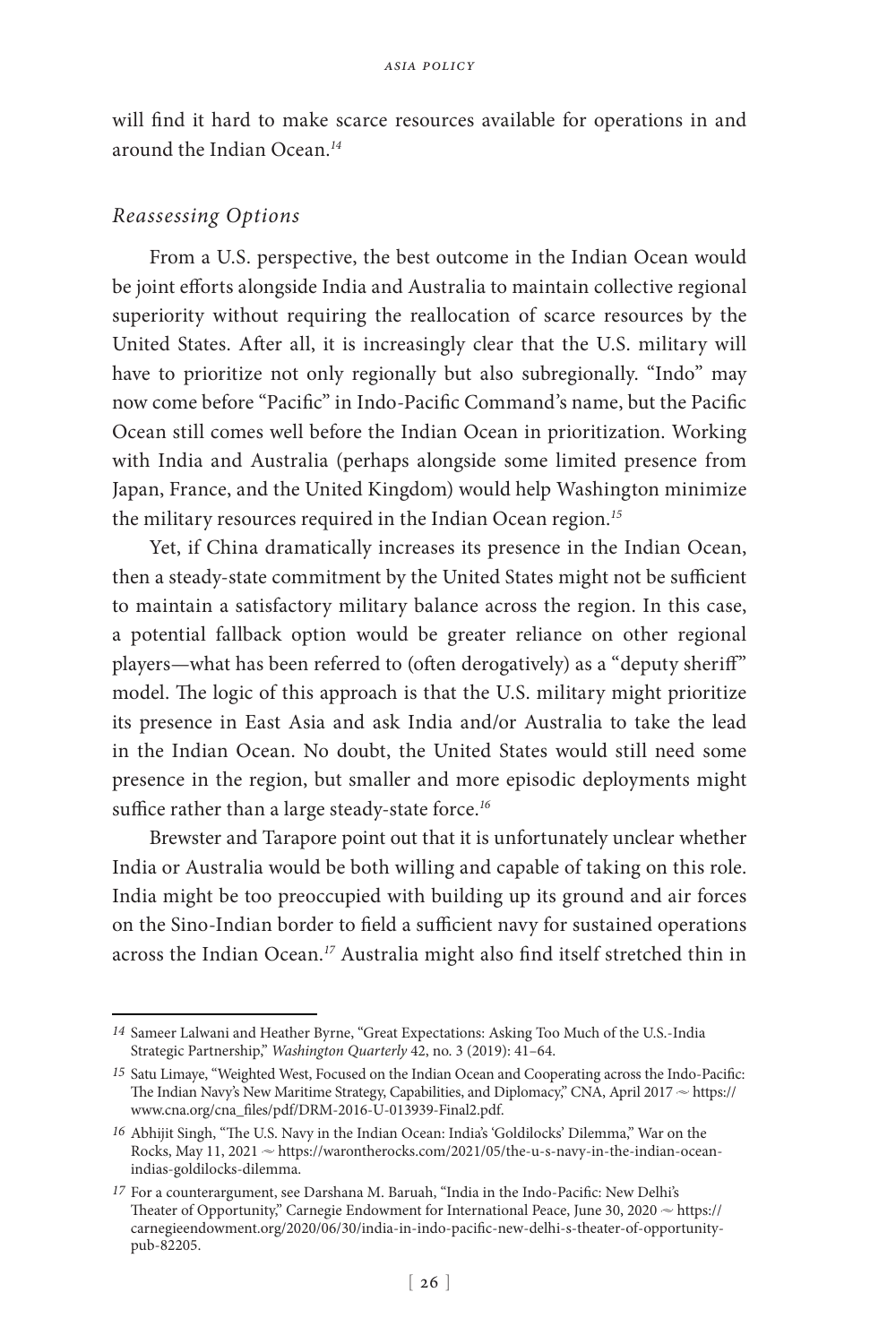deciding between allocating resources to the Pacific or Indian Ocean. It is possible that both countries could view the Indian Ocean as a secondary military priority, particularly if they are confronted with serious domestic constraints or extraregional security challenges.

What would happen if China increased its military presence in the Indian Ocean but both India and Australia were unable to meet that challenge?*<sup>18</sup>* In this circumstance, it is possible that the United States could effectively choose to withdraw its military forces from the Indian Ocean region and refocus on East Asia. Resource constraints imposed by an ongoing conflict or domestic challenges would make this more likely. But another impetus could be uncertainty about Diego Garcia, where diplomatic issues could force a reassessment of the costs, benefits, and sustainability of the United States' presence.*<sup>19</sup>*

This might seem unlikely to observers, particularly given that the United States has recently promised to build a new fleet for the Indian Ocean. But the First Fleet concept appears to be losing steam, and if no friendly country is taking a leading role in the region, how would officials in Washington convince politicians to increase resources devoted to the Indian Ocean? After all, as U.S. leaders consider the implications of greater energy independence, they are looking to downsize the U.S. presence in the Middle East, which could leave the Indian Ocean looking more like a secondary theater (such as Africa or Latin America) than a primary theater (such as Europe or East Asia).

### *Policy Implications*

These scenarios remind us that the United States is not likely to make the Indian Ocean a priority theater in the years ahead. Instead, Washington will hope that it can avoid devoting more resources to the region, which might be possible if Beijing chooses not to do so itself. Regardless, the United States is likely to look for ways to devolve some regional responsibilities to India, Australia, and others. If these partners are unable or unwilling to take up these burdens, then leaders in Washington will face a difficult set of decisions.

*<sup>18</sup>* T.V. Paul, "How India Will React to the Rise of China: The Soft-Balancing Strategy Reconsidered," War on the Rocks, September 17, 2018  $\sim$  https://warontherocks.com/2018/09/india-and-the-riseof-china-soft-balancing-strategy-reconsidered.

*<sup>19</sup>* Blake Herzinger, "The Power of Example: America's Presence in Diego Garcia," Lowy Institute, Interpreter, February 15, 2021  $\sim$  https://www.lowyinstitute.org/the-interpreter/power-exampleamerican-presence-diego-garcia.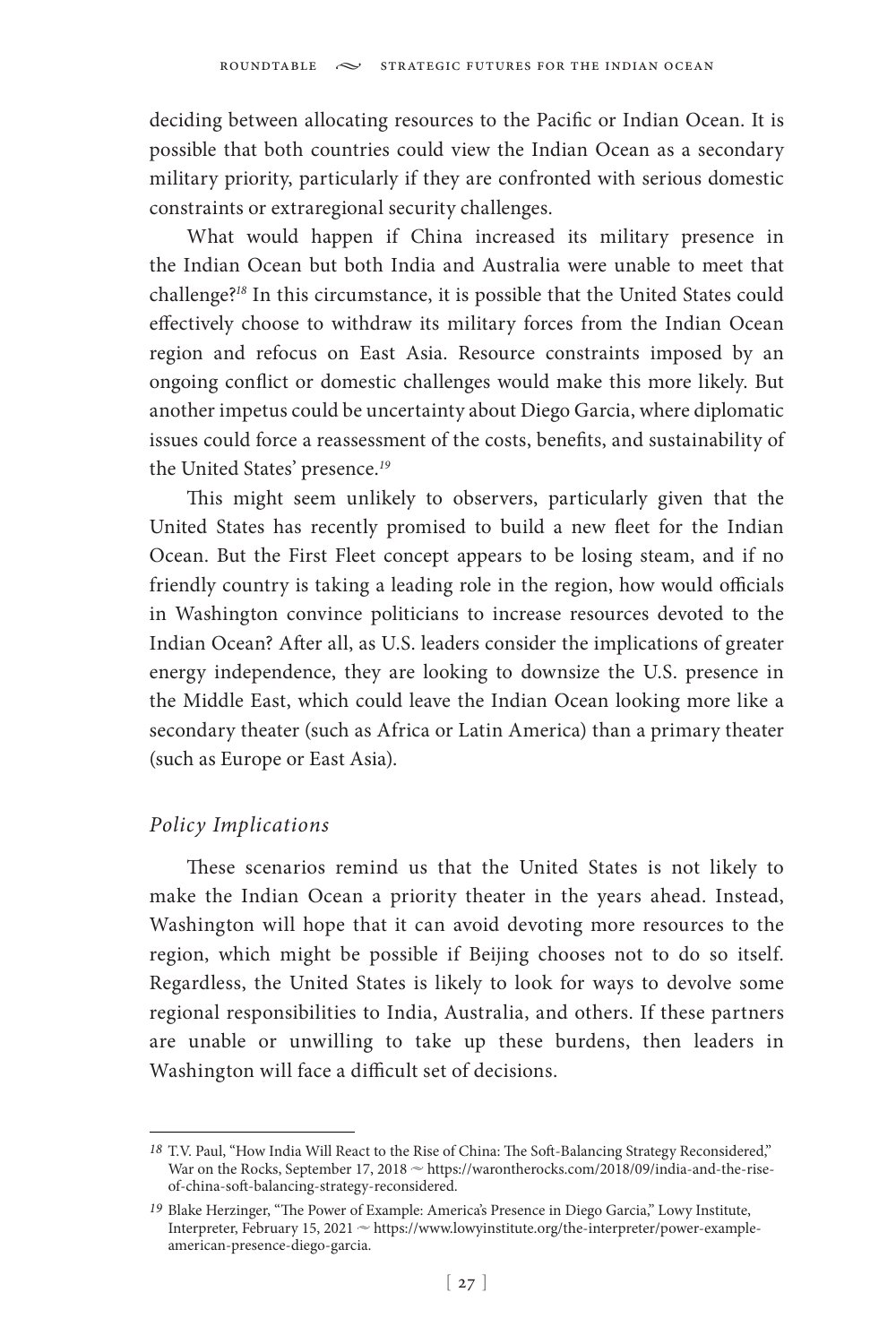The easiest way for U.S. allies and partners to avoid this scenario would be to convince the United States that the costs of maintaining a presence in the Indian Ocean are relatively low. Providing a long-term solution to the diplomatic situation with Diego Garcia would be one way to do this. Another would be to expand the number of easily accessible operating locations, potentially including India's Andaman and Nicobar Islands or Australia's Cocos Islands.*<sup>20</sup>* There are political and logistical challenges with gaining greater access to these and other locations (such as Darwin and Perth), but a concerted effort might overcome some of these barriers.*<sup>21</sup>*

Decreasing the challenges to operating from these facilities is one of the few ways that leaders in New Delhi or Canberra have to incentivize continued U.S. military engagement in the Indian Ocean. This is not to suggest that making it easier for U.S. forces to operate in the region would solve the larger resource trade-offs discussed here, but it might decrease the barriers to entry and thereby make a continued U.S. presence more likely. Nonetheless, observers should realize that the Indian Ocean is likely to be a secondary theater for the United States in the years ahead. Changing the Indo-Pacific Command's name was an important signal, but changing the U.S. military's underlying geostrategic thinking is a much more difficult challenge.

*<sup>20</sup>* Abhijit Singh, "Militarising Andamans: The Costs and the Benefits," *Hindustan Times*, July 29, 2020  $\sim$  https://www.hindustantimes.com/analysis/militarising-andamans-the-costs-and-the-benefits/ story-J3mGWFQS3NgLUiPYwIVb2N.html.

*<sup>21</sup>* Samuel Bashfield, "Australia's Cocos Islands Cannot Replace America's Troubled Diego Garcia," *Diplomat*, April 16, 2019  $\sim$  https://thediplomat.com/2019/04/australias-cocos-islands-cannotreplace-americas-troubled-diego-garcia.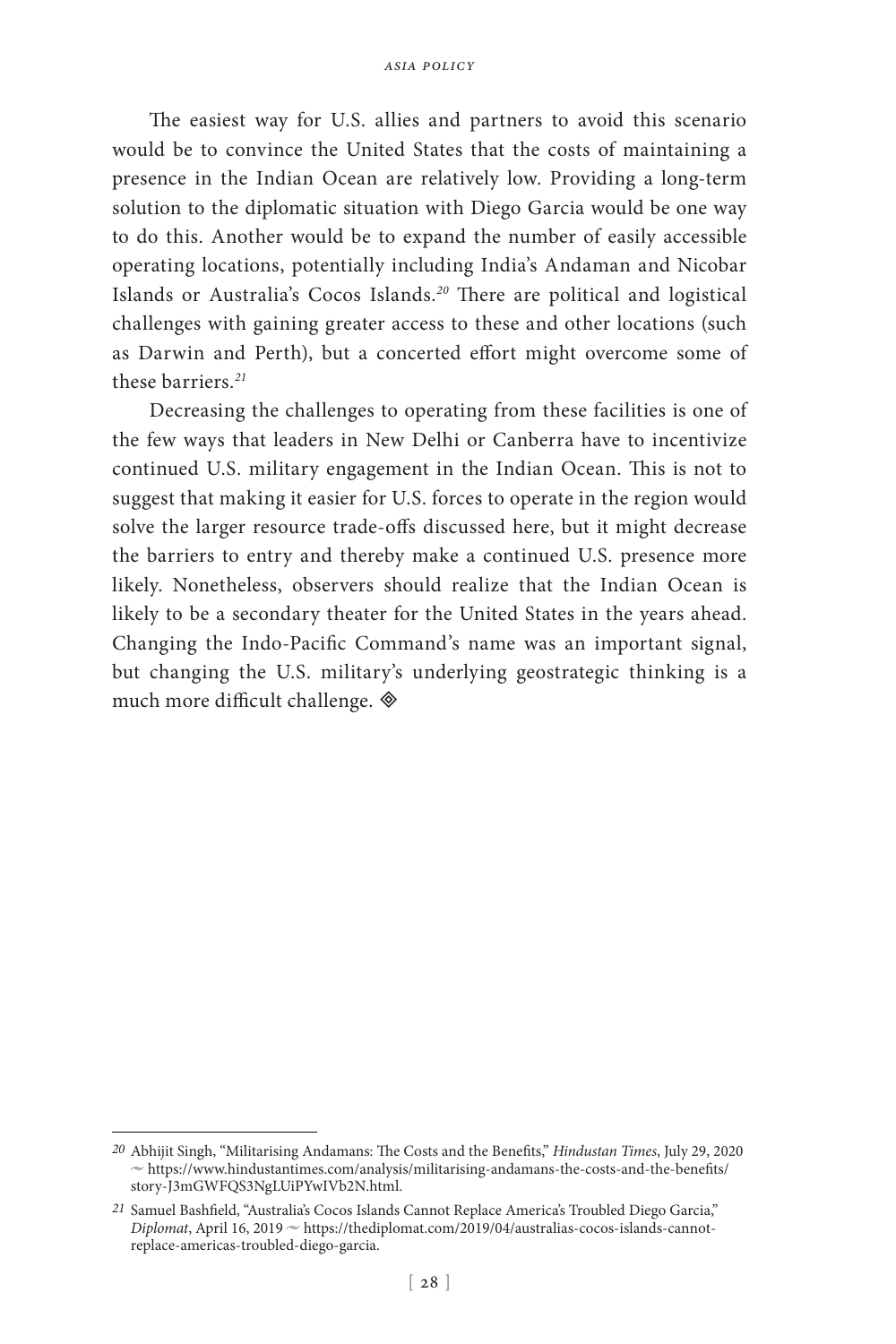## **Keeping China Out, the United States In, and Pakistan Down: India's Strategy for the Indian Ocean Region**

### *Rohan Mukherjee*

I ndia is a rising power with significant gaps in the translation of its economic potential into military power—gaps that may considerably ndia is a rising power with significant gaps in the translation of its widen due to the severe damage being wrought by the Covid-19 pandemic on India's economy and society. At a time when military spending relative to GDP has been declining for over a decade and personnel costs have until recently been rising at the expense of capital expenditures, the three scenarios in this exercise starkly demonstrate some of the external challenges that Indian policymakers might face in coming years. These challenges are all the more dangerous in a period when India, weakened by the pandemic, may be seen as an easier target and may itself respond aggressively to provocations for reasons of domestic or international reputation. Given these parameters, the scenarios highlight three important dimensions in which Indian thinking about the future of the Indian Ocean region will need to be flexible and sometimes run counter to dominant assumptions in New Delhi: capabilities, resolve, and partnerships.

If India faced a benign security environment, its domestic weaknesses would be less pernicious and the state would have a longer runway to build itself into a major world power. In fact, the opposite is true. The scenarios highlight two major external trends that must factor into India's strategic calculus: the relative decline in U.S. capabilities and interests in the Indian Ocean, and the relative increase in Chinese capabilities and interests in this region. Both of these factors eliminate the luxury of time and increase the pressure on India to make resource allocations and political choices suited to a range of near-term potential crises and geopolitical ruptures. On the one hand, India will need to enlarge its naval footprint in the Indian Ocean region to make up for a longer-term decline in U.S. presence. On the other hand, India will need to prepare for the full spectrum of challenges from China's expansion into this region, including adventurism along the Sino-Indian border, an increased People's Liberation Army (PLA) Navy presence in the Indian Ocean, deepening relationships between

**rohan mukherjee** is an Assistant Professor of Political Science at Yale-NUS College (Singapore). His research focuses on the grand strategies of rising powers and their impact on international security and order, with an empirical specialization in South Asia and East Asia. He can be reached at <rohan.mukherjee@yale-nus.edu.sg>.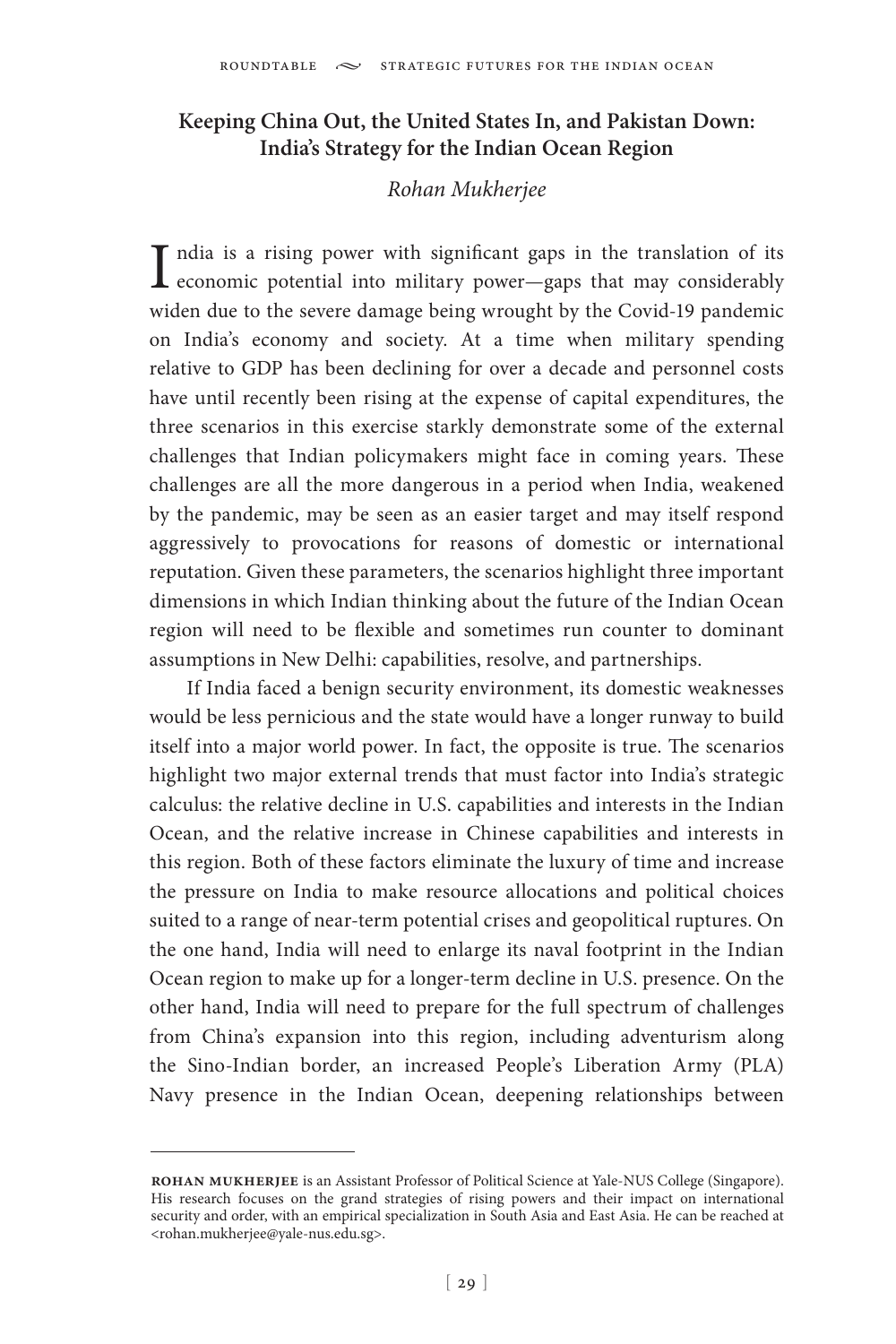China and Indian Ocean states, and even cyber intrusions and attacks on Indian infrastructure.

#### *India's Capabilities*

First, India's own capabilities will make a crucial difference to regional outcomes. This is not simply a matter of expenditure, which of course will matter, but also one of allocation. It is in China's interest to keep India tied down on its land frontiers and obsessed with the possibility of a two-front war. The working assumption of most Indian policy and defense planners is that India's major military engagements in the coming decades will be along the contested borders with Pakistan and China, respectively—an assumption further validated by the ongoing Sino-Indian standoff in Ladakh. The scenarios suggest, however, that ignoring sea power would be a grave mistake. In the extreme case of India continuing with its current naval strength without augmentation, the best the Indian Navy can do is provide coastal defense. Its existing resources are radically inadequate for sea denial—which the Indian Navy views as "an offensive measure, to reduce the adversary's freedom of action and to degrade his operations"—let alone sea control.*<sup>1</sup>*

India has hitherto benefited from the U.S. Navy's command of the seas in the Indian Ocean region. The U.S. Navy's ability to ensure freedom of navigation, protect maritime chokepoints, and slow the pace of China's maritime expansion into the region has allowed India to gradually develop its own naval capabilities and doctrine while devoting sufficient resources to countering land-based threats. A future scenario in which the United States withdraws from Diego Garcia or China takes hostile action against regional countries such as Indonesia would place considerable demands on the Indian Navy to assume a substantial share of the tasks fulfilled by the U.S. Navy today. To plan for such a role, Indian decision-makers will need to rethink the dominance of the army among the services or at least prioritize naval modernization and acquisition at a rate that can enable sea denial in the northern Indian Ocean.

### *India's Resolve*

The second dimension highlighted by the scenarios is the role of Indian resolve and risk-taking. India has traditionally been a status quo actor that has used force for defensive ends. This tendency was most pronounced in

*<sup>1</sup>* Indian Navy, *Ensuring Secure Seas: Indian Maritime Security Strategy* (New Delhi, October 2015), 72.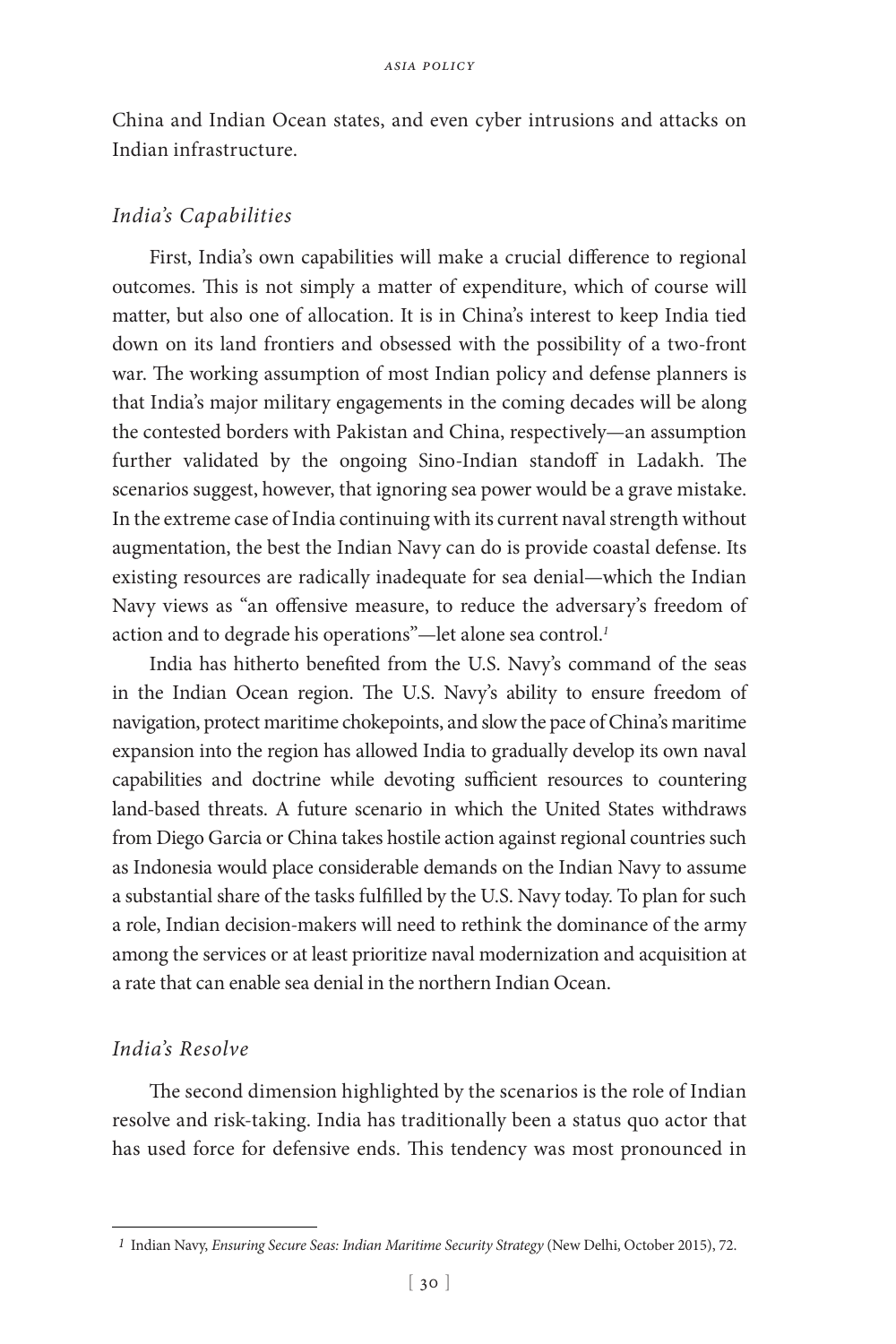the two decades after the Cold War, when India developed from a country that occasionally intervenes militarily in regional affairs into a sovereignty hawk that eschews force in most circumstances (except outright war). This equilibrium has once again shifted with the arrival of Prime Minister Narendra Modi on the national scene. India under Modi has displayed a willingness to both manipulate risk and use calibrated force. The country mobilized troops in response to Chinese activity in border areas such as Doklam in 2017 and Ladakh in 2020, as well as taking potentially escalatory actions in retaliation against Pakistan-sponsored terrorist attacks at Uri in 2016 and Pulwama in 2019.*<sup>2</sup>* India's signaling of resolve has arguably hit home. It is telling, for example, that official Chinese discourse has revived the old trope of India being a U.S. puppet, which was the Chinese Communist Party's view of India during the historical peak of Sino-Indian tensions in the 1960s and early 1970s.

While India seems more willing to take bold action to defend its interests, this pattern of behavior risks creating feedback loops of escalation over time in an environment of rising domestic nationalism. Put simply, successful retaliation in one crisis creates domestic pressure to equal or exceed expectations of a repeat performance in the next crisis—and there will be no shortage of crises. The scenarios highlight the dangers of going too far in the process of reducing Chinese influence in the Indian Ocean region. For example, there is an underlying sense in the Indian establishment that the threat of force will always exist as a last resort to bring other South Asian states into line if they stray too close to Beijing. However, as the scenario involving Maldives highlights, India might create significant dangers for itself by pursuing this logic in the extreme and setting down red lines such that force becomes the first resort. Changing India's military strategy from retaliation to prevention would not only alienate key regional states, it would also create friction in India's relations with external partners such as the United States, France, and Japan, which would be unwilling to endorse Indian preventive coercion of smaller states as a means of countering China.

## *India's Partnerships*

Across all scenarios, India's strategic partnerships with various Indian Ocean countries and external powers will have a significant impact on its

*<sup>2</sup>* Pia Krishnankutty, "Under Modi, India More Likely to Respond to Pakistan Provocation with Military Force: U.S. Intel," Print, April 14, 2021  $\sim$  https://theprint.in/diplomacy/under-modi-indiamore-likely-to-respond-to-pakistan-provocation-with-military-force-us-intel/639670.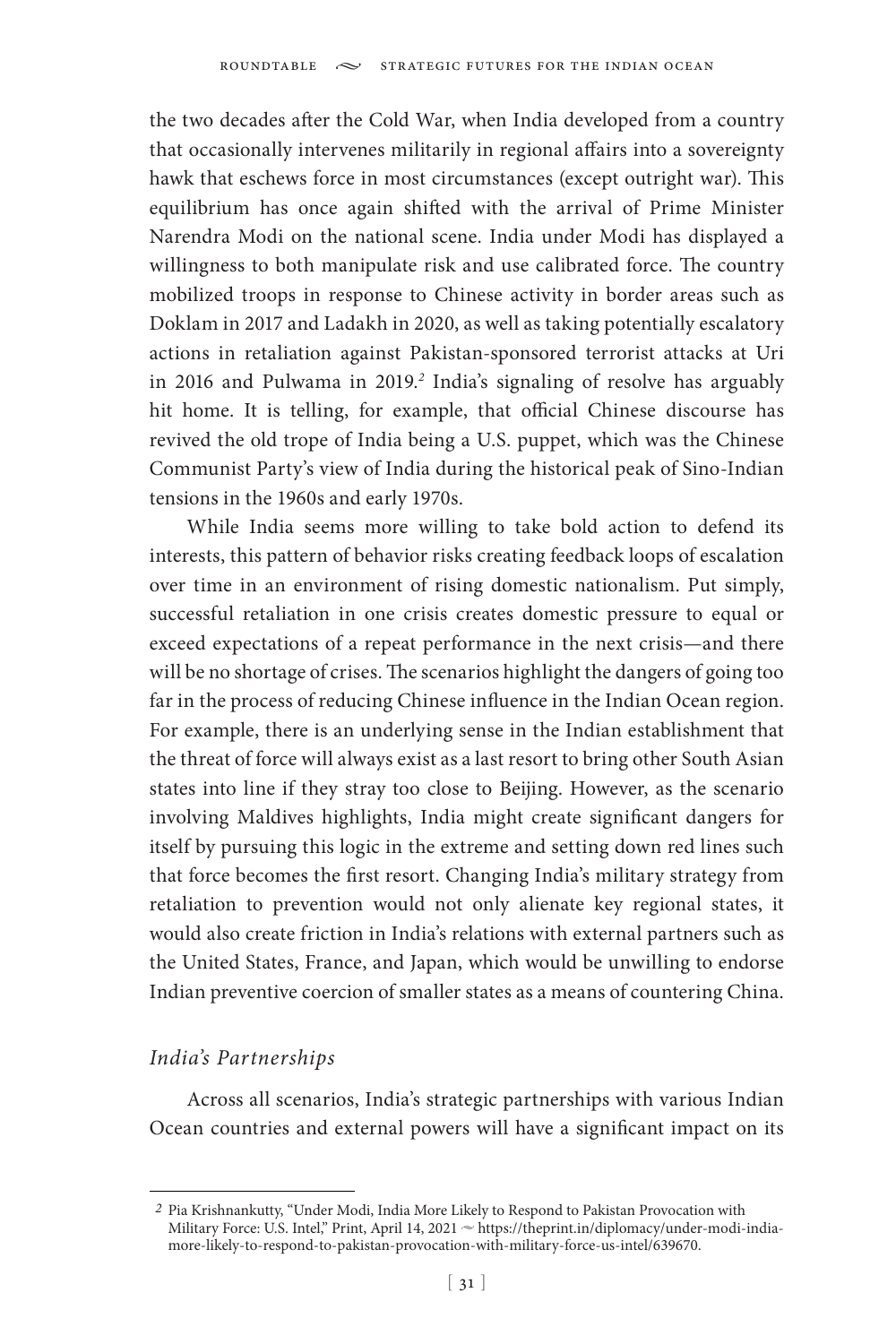future options. There are four ways in which partnerships will matter. First, if India is to place limits on China's expansion, New Delhi must at least begin with the eastern Indian Ocean region and maintain robust ties with states such as Myanmar, Malaysia, Singapore, Indonesia, Sri Lanka, and Maldives in order to increase the benefits to them of choosing India as a guarantor of maritime security and regional order.

Second, if India is to fill the gaps created by a declining U.S. presence at Diego Garcia, then political and economic relations with states in the western Indian Ocean region will be integral to maintaining regional order and security. Pakistan would need to be convinced to not act as a spoiler, and states more sympathetic to India such as Afghanistan, Iran, the United Arab Emirates, Oman, and Mauritius could share in the cost of increasing maritime awareness, conducting antipiracy efforts, and securing sea lanes. India could improve relations with states in the Horn of Africa to this end. Whether countering China or replacing the United States, deep economic and political engagement not only benefits both parties—that is, India and other states—but also reduces the cost of maintaining regional influence. Coercion, after all, is costly and counterproductive in that it will drive states further into China's orbit. Instead, building political coalitions in the Indian Ocean region can help create a consensus in favor of regional stability. This would in turn create collective pressure on any state that acts disruptively, as China might do in trying to bully Indonesia or buy out Maldives.

Third, India has much to gain from managing its partnership with Washington in a way that ensures some U.S. commitment to the Indian Ocean region, even in a future "West of Singapore" scenario. This partnership with the United States is mostly transactional, in that India benefits from U.S. defense cooperation and strategic coordination but ultimately prefers to manage disputes and crises with China unilaterally. Absent a treaty obligation, India is the least likely member of the recently rejuvenated Quad to possess the logistical ability and political will to assist fellow members (the United States, Japan, and Australia) in potential conflicts with China. Washington is not blind to this reality. Indeed, in a future scenario where the United States is forced to selectively retrench, hardly anyone in Washington will think twice about leaving India to manage the Indian Ocean region. To keep the United States committed so that India can have a longer path to developing its naval capabilities, New Delhi may well find it important to revisit its assumptions regarding the partnership. To this end, India could signal greater commitment to assisting the United States and its allies in potential future crises—for example, over Taiwan.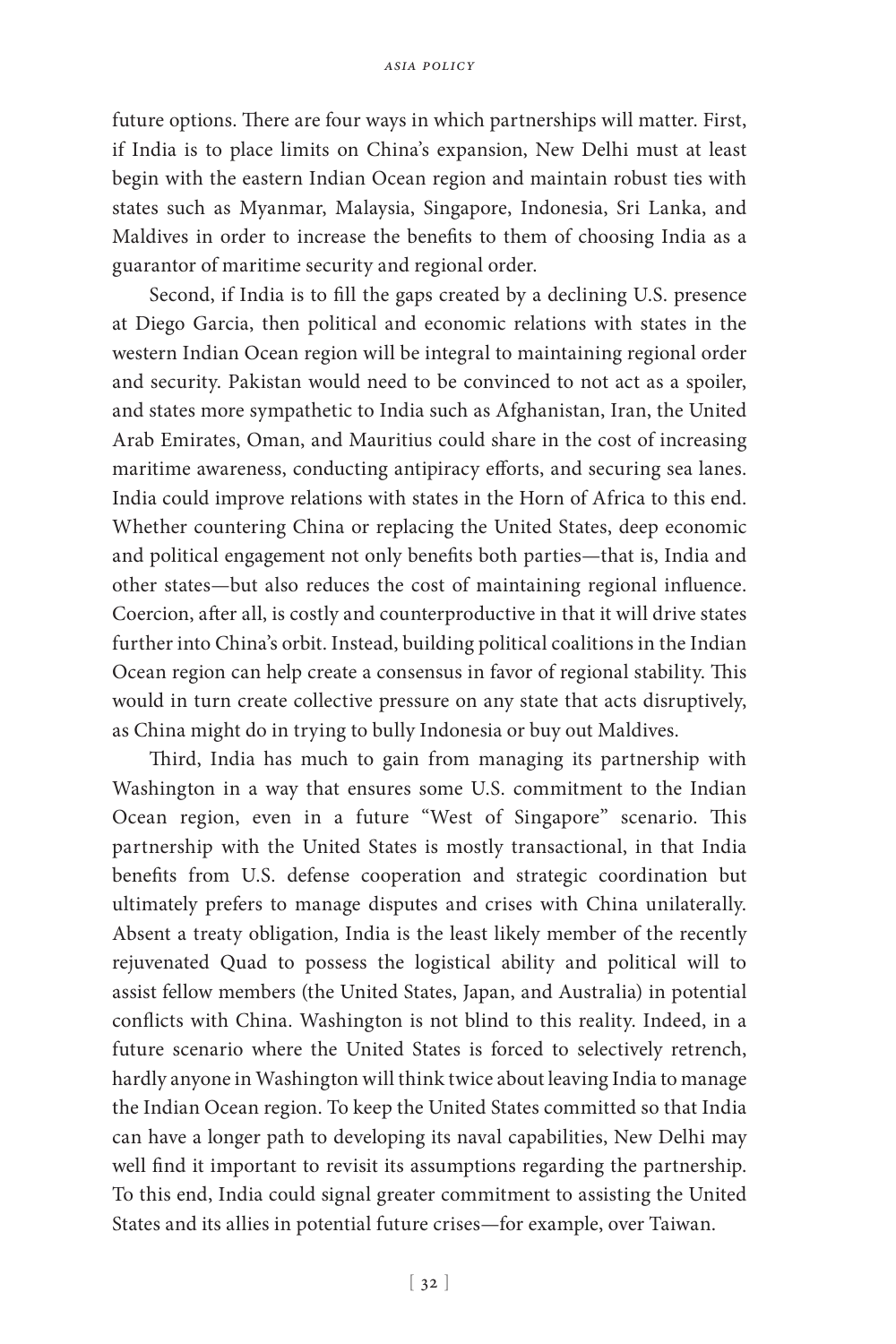Finally, none of the above rules out some sort of accommodation between India and China, which would be a worst-case outcome of U.S. retrenchment in conjunction with Chinese expansion in the Indian Ocean region. Given that the effects of the Covid-19 pandemic will last for years and that China has already emerged economically stronger than other powers in the Indo-Pacific, there may come a point when the material gap between China and India is so wide as to render insufficient any military or political resistance India can muster. India's current assumptions on this front are in flux. Although the Doklam crisis of 2017 was followed by the conciliatory Wuhan summit of 2018, as the Ladakh crisis has unfolded, India has stated that relations with China cannot return to business as usual so long as the PLA occupies disputed land along the border.*<sup>3</sup>* This assumption may need to be revisited if the respective material trajectories of the two countries diverge even more than they already have over the last three decades and the United States is unable to maintain its presence in the region.

To borrow a transatlantic formulation, India's current strategy for the Indian Ocean region can be described as designed to keep China out, the United States in, and Pakistan down. The scenarios suggest that achieving the first two goals (and indirectly the third) will depend on the way India allocates its military resources, responds to escalatory pressures in crises, and manages partnerships with regional countries and external powers, especially the United States.

*<sup>3</sup>* Anirban Bhaumik, "Business Cannot Be as Usual with China Unless PLA Restores Status Quo: India," *Deccan Herald*, September 4, 2020.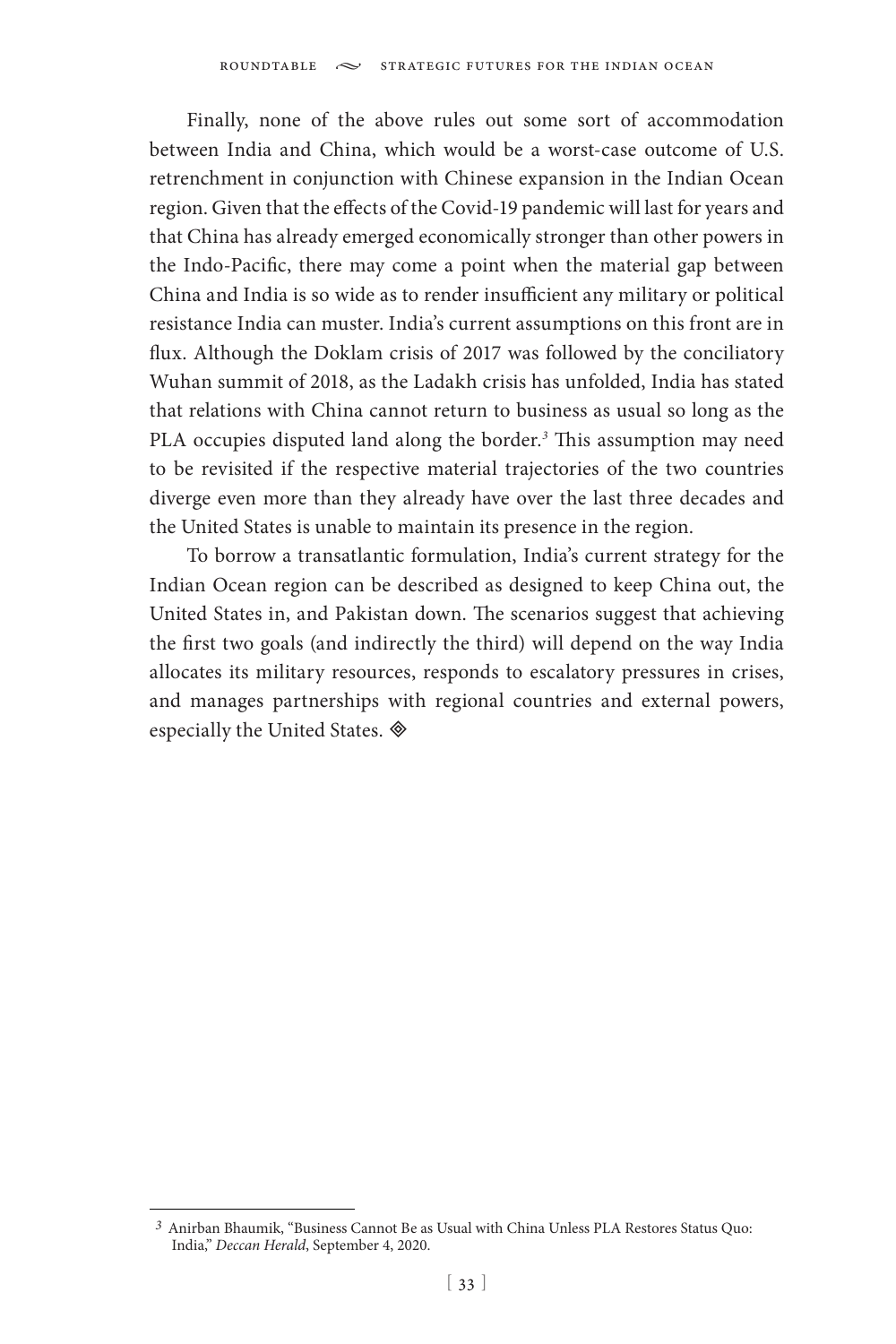## **From Deft Diplomacy to Rebalancing Hard Power: Australia and Indian Ocean Strategic Futures**

### *Peter J. Dean*

Australia is in a strategic age that is unprecedented in its history.<br>Since the end of World War II, Australia has largely lived in an Indo-Pacific dominated by uncontested U.S. hegemony. This reality is no more. Before this period, Australian security was largely achieved through its participation in the British Empire that provided maritime dominance in the Indian and Pacific Oceans. Since European colonization in 1788, Australia has been faced with only two major power shifts in the region that threatened British or U.S. maritime supremacy. The first was fleeting. In 1914, at the start of World War I, the German Navy's East Asia Squadron roamed the Pacific for a short time before being destroyed at the Battle of the Falkland Islands. The second, and more significant shift, was from the 1930s to 1945 with the rise of imperialist Japan and World War II.

Australia is now in a third such era of a changing balance of power. However, this time it looks fundamentally different. Once a strategic backwater in the Cold War, Australia now finds that its so-called tyranny of distance from the global centers of power and competition in Europe and the Middle East has been replaced by the power of proximity to the global geoeconomic center of gravity in the Indo-Pacific. Faced with a rising China and India, a United States in relative decline, and a rapidly evolving geostrategic landscape, Australia is having to readjust how it views and engages with the region while also dealing with its own relative decline.

Australia's response to the scenarios presented in the futures analysis presented here by Arzan Tarapore and David Brewster can be broken down into two types. The first type considers the need for deft diplomacy in response to a more illiberal India, whereas the second highlights the more strategically significant impacts of an Indian or U.S. retrenchment or withdrawal from the region.

### *An Illiberal India Challenging the Rules-Based Order*

The emergence of a more illiberal India in the Indian Ocean is in many ways the less problematic scenario for Australia. This assessment is based

PETER J. DEAN is the Chair of Defence Studies and Director of the University of Western Australia's Defence and Security Institute (Australia). He can be reached at <peter.dean@uwa.edu.au>.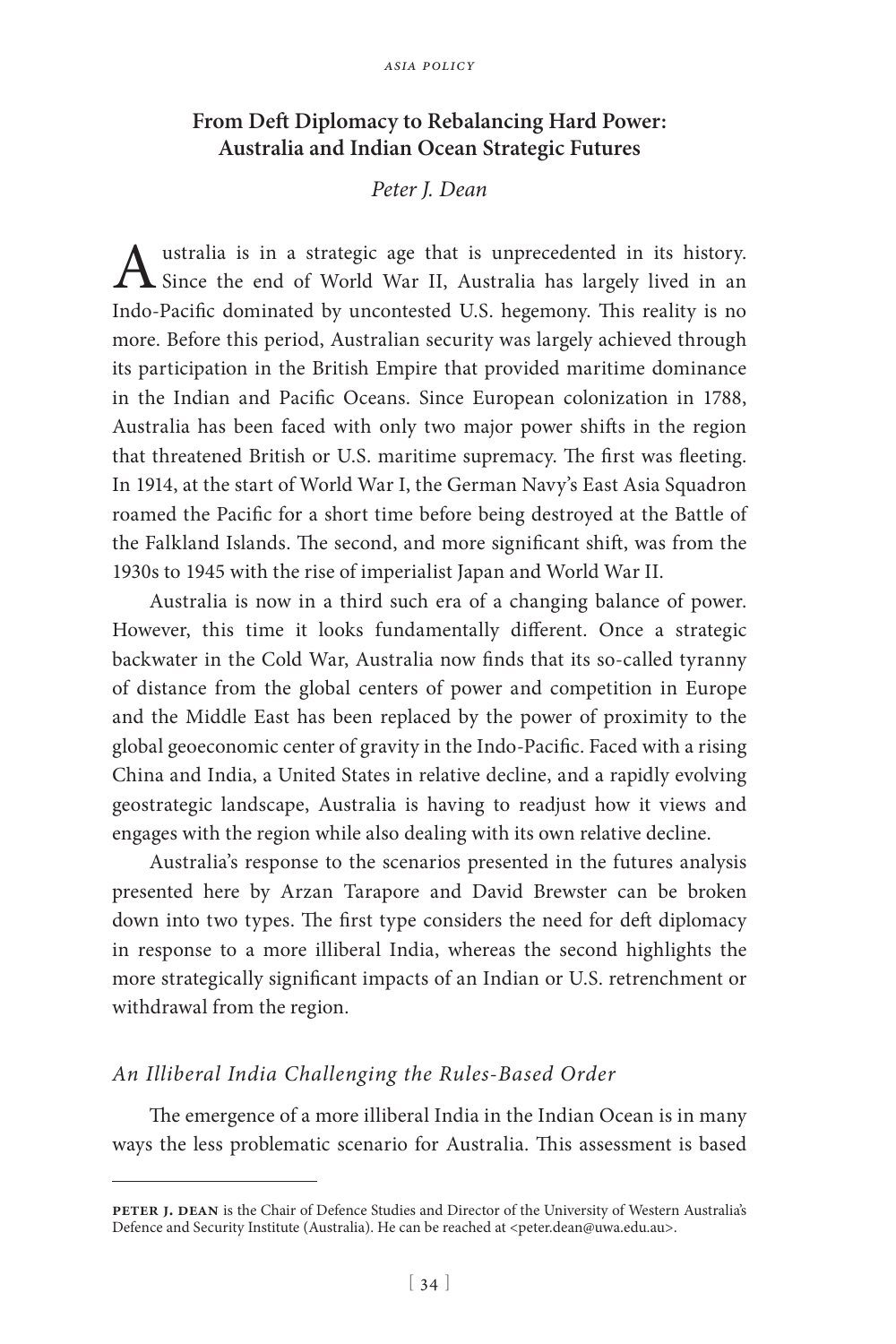on Australia's focus on preserving a balance of power in the Indian Ocean and its desire to ensure that the region is not dominated by an aggressive authoritarian China. This scenario, which is not predicated on a diminished role for the United States in the region, poses the challenge of balancing values and interests. To what extent does Australia conceive its relationship with India around support for the rules-based global order, and how much Indian presence in the Indian Ocean would be necessary to balance rising Chinese power? In this scenario, India's strong response to China conflicts with Australia's strong support for a rules-based global order.

This is not new territory for Australia. The country has always had to balance its support for the rules-based global order and its relationships with the great powers, especially its major alliance partners Great Britain and then the United States. This was evident in Australia's support for the U.S.-led invasion of Iraq in 2003, undertaken without a UN mandate and on the basis of dubious intelligence about weapons of mass destruction that proved to be false. This diplomatic balancing act between values and interests has been a core element of Australia's strategic diplomacy since the end of World War II, particularly during the Cold War. Ultimately, Australia has maintained its support for the rules-based global order, including calling out the illiberal behavior of its friends and allies, while taking a longer-term, pragmatic approach to bilateral relations and the regional balance of power.

A future scenario involving an illiberal India would thus present challenges to Australia's values and regional outlook. Although India-Australia relations and India's reputation internationally would be damaged, Australian pragmatism about the regional order and balance of power would ultimately prevail. As a result, such a scenario would not necessarily require Australian policymakers to radically reconsider their current assumptions as long as Australia's balance-of-power interests in the region were not adversely affected by an illiberal India such as this scenario outlines. The challenge here would be one of deft diplomacy to navigate through this scenario.

### *If India Steps Back*

An Indian or U.S. retrenchment or withdrawal from the Indian Ocean would present far more challenges to Australia's current assumptions about the region and its core interests. In terms of scenario one—India stepping back from the Indian Ocean—as Euan Graham from the International Institute for Strategic Studies has recently noted, current "long-term U.S.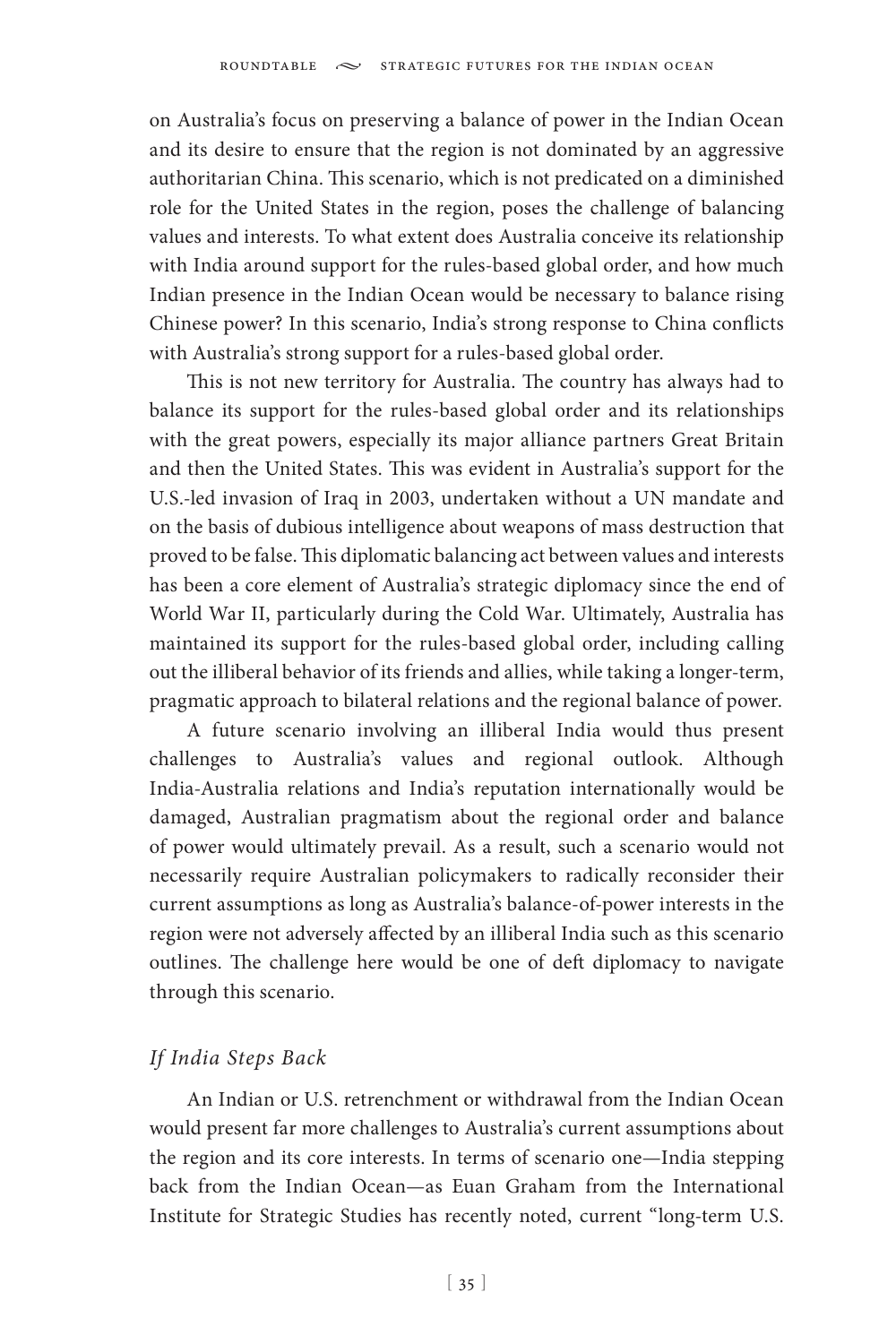[and Australian] hopes are likely to remain pinned on India stepping up as hegemon in the Indian Ocean."*<sup>1</sup>* A decline in India's relative military power in the region would strain Australia's limited resources and place even greater pressure on U.S. resources, which are already constrained by the United States' relative power decline in the Indian Ocean, domestic political and economic conditions, and global commitments.*<sup>2</sup>*

In this scenario, Australia would have to address major strategic consequences of the loss of a significant maritime partner. Diplomatically, Canberra would have to deploy greater effort and energy in its soft power in the Indian Ocean—a capability that has been in atrophy for decades due to chronic government underfunding.*<sup>3</sup>* Australia would also have to focus on strengthening regional institutions and broadening multilateral and minilateral groupings, as well as stepping up engagement with key partners in the Indian Ocean like Indonesia, Singapore, and Malaysia. It would also have to look at enhancing cooperation with "extraregional" or geographically peripheral countries such as the United Kingdom, France, and other EU countries. The risk here is that Australia would need to expend major diplomatic effort and capital for potentially little material return.

Militarily, Australia would need to make strong moves to significantly increase the Royal Australian Navy's presence in the Indian Ocean, as well as to make effective use of air and land power. Australia already bases half of its navy in the region, including its entire submarine fleet. Any increase in capability to Australia's west would need to be coupled with a major increase in the infrastructure in Western Australia and the country's Indian Ocean territories to support sustained military forces and operations. The Australian Defence Force (ADF) could refocus its force posture to the west, including the positioning of a high proportion of the army's proposed long-range land-based strike assets on the west coast of Australia as well as forward deployments of these and other assets to Indian Ocean territories such as Christmas Island and the Cocos (Keeling) Islands. In addition,

*<sup>1</sup>* Euan Graham, "Reposturing U.S. Defence to the Indo-Pacific," International Institute for Strategic Studies, March 2,  $2021 \approx$  https://www.iiss.org/blogs/analysis/2021/03/reposturing-us-defence-tothe-indo-pacific.

*<sup>2</sup>* See Van Jackson, "America's Indo-Pacific Folly: Adding New Commitments in Asia Will Only Invite Disaster," *Foreign Affairs*, March 20, 2021  $\sim$  https://www.foreignaffairs.com/articles/ asia/2021-03-12/americas-indo-pacific-folly.

*<sup>3</sup>* The 2020 budget did include a \$198 million boost to increase Australia's diplomatic presence in the Indo-Pacific, but the details of this effort have yet to be made clear. See David Speers, "Australia's Deteriorating China Relationship Had Silent Influence over Some Budget Priorities," ABC (Australia), May 13, 2021  $\sim$  https://www.abc.net.au/news/2021-05-13/australia-china-relationshipsilent-influence-over-budget/100134288.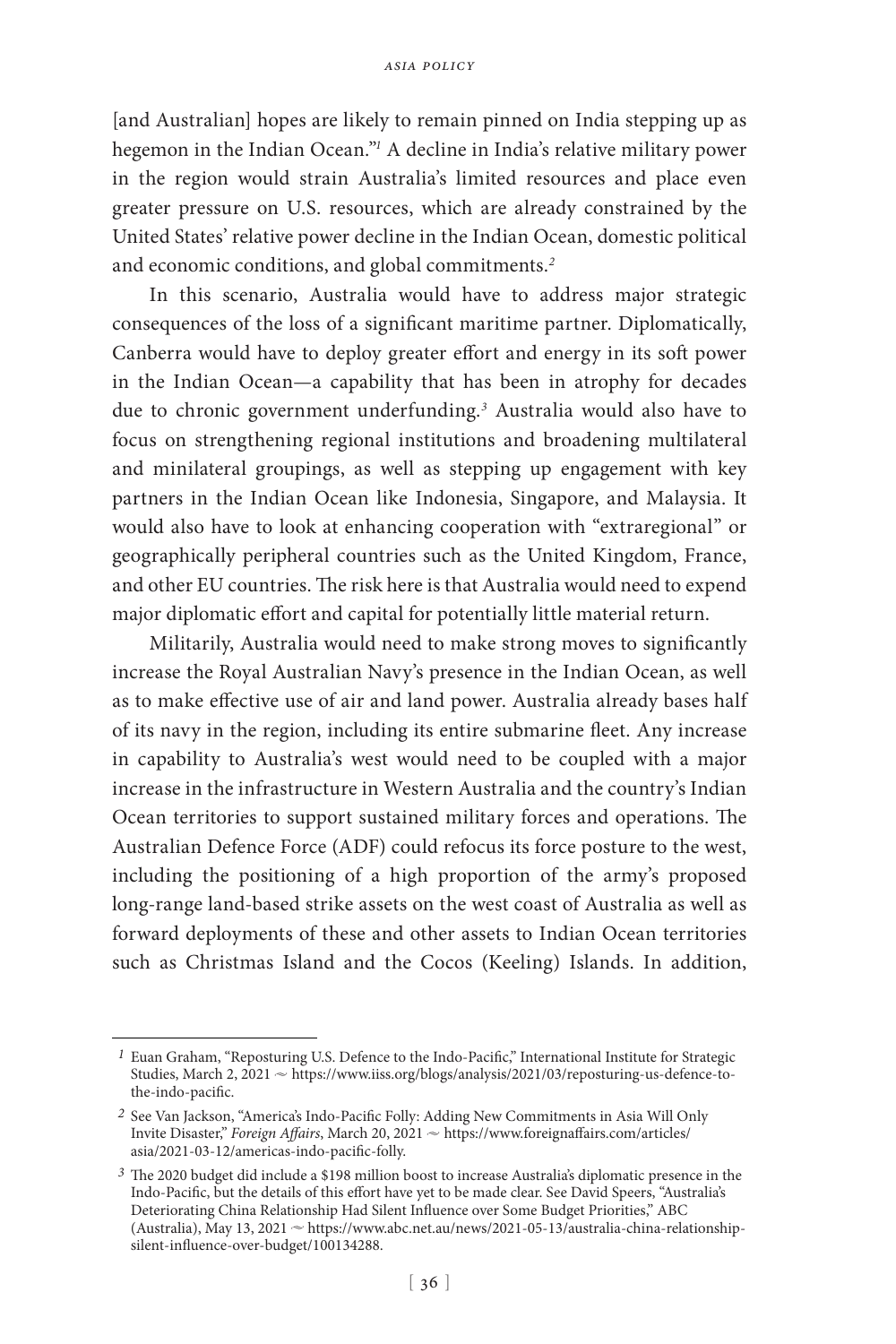the ADF would need to re-posture air force assets to the west, especially maritime patrol aircraft (both manned and unmanned).

This scenario would bring to the fore a persistent issue in Australia's grand strategy—the tension between its interests in the Pacific Ocean (and especially the southwest Pacific) and those in the Indian Ocean. This is the reality of its two-ocean geography. A key question for Australian policymakers would be whether the country has the ability to persuade New Zealand to step up its engagement in the Pacific and to encourage greater U.S. involvement in the South Pacific. The first option is unlikely, and the second is also doubtful given the United States' declining relative power and more pressing U.S. strategic interests in East Asia and even the Indian Ocean.

As a self-described "middle power" with limited resources, Australia may well be forced to choose between its interests in each ocean in any scenario involving a reduction in Indian or U.S. resources from the Indian Ocean region. Alternatively, significant investment in additional military and diplomatic resources would be required if a two-ocean strategy proved persistent and the commitment to the Pacific Step-up was maintained. However, this would come at a significant financial cost and have an impact on domestic policy areas, further straining an Australian economy already buffeted by the Covid-19 pandemic.*<sup>4</sup>*

#### *U.S. Withdrawal from the Indian Ocean*

While problematic, the impact on Australia from scenario two is not as dire as the policy implications of a full U.S. withdrawal from the Indian Ocean. In this last scenario sketched by Tarapore and Brewster, Australia would be faced with all of the decisions outlined above along with a host of others. Specifically, the country would have to choose between its interests in the southwest Pacific and its western approaches—namely the Indian Ocean and Southeast Asia. Given the relative weight and scale of Australia's Indian Ocean interests, in terms of both their economic and strategic importance, the only thing that would constrain a predetermined choice to pivot to the Indian Ocean would be the cultural, historical, and emotional links for Australia to the South Pacific. The impact of such cultural and historical ties on strategy should not to be underestimated.

*<sup>4</sup>* It should be noted here that Australia and South Korea are the only two developed nations to have their economies grow during this pandemic, but the long-term impact remains unclear.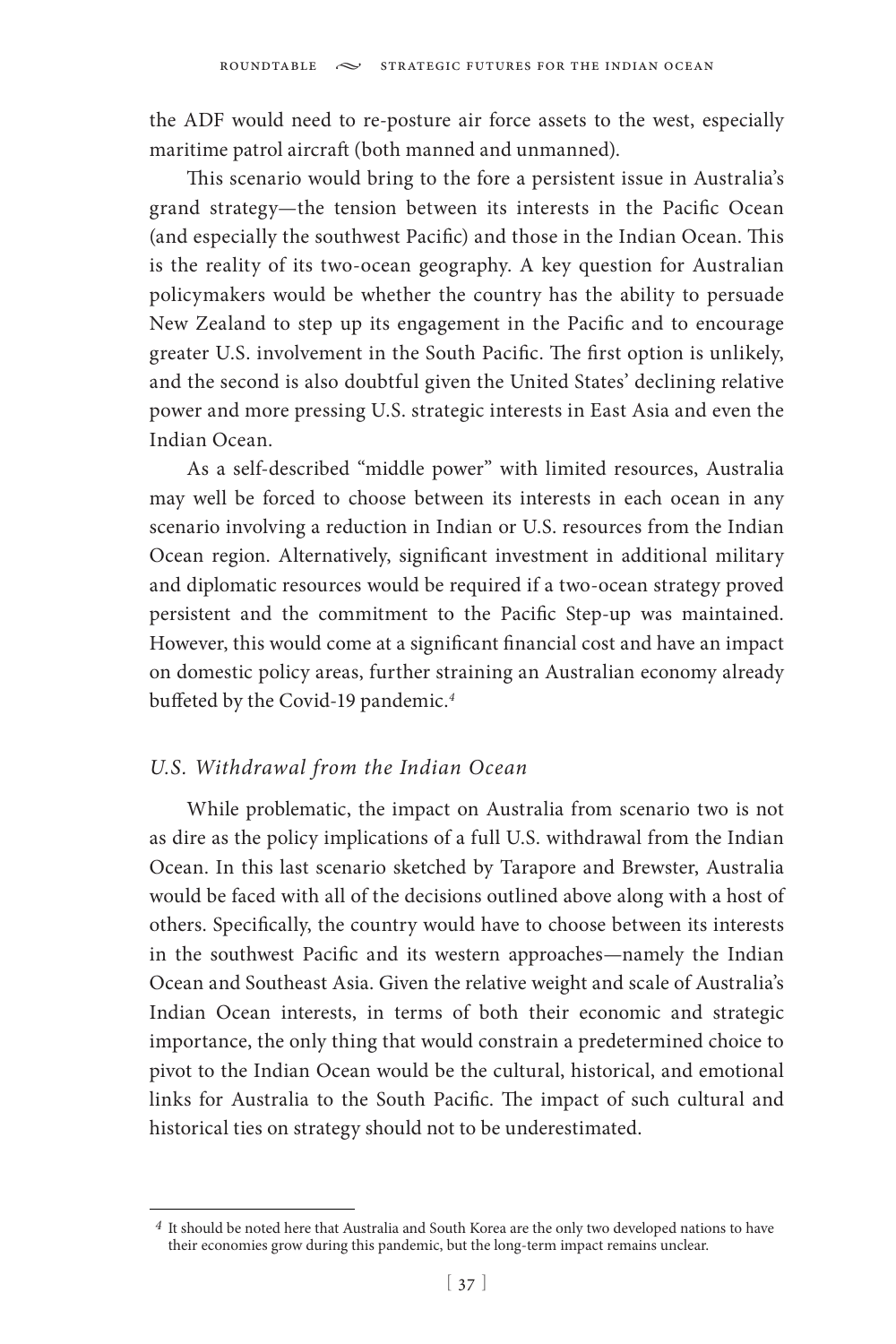The Australian Defence Strategic Update in 2020 called for the ADF to develop an independent deterrence effect and greater self-reliance.*<sup>5</sup>* Given the centrality of the U.S.-Australia alliance to Australian foreign and defense policy, the United States' withdrawal from the Indian Ocean would require all the measures outlined above for scenario one, but with the additional burden of developing a rapid-response capability. One option would be to expedite expansion of bilateral military cooperation with India to ensure a favorable balance of power in the Indian Ocean. This could be difficult, given the slow pace of the bilateral defense and security relationship, but such a strategic future may well provide incentives to both sides given the critical role of U.S. power in the Indian Ocean at present and the military outcomes outlined in this scenario.

In addition, the potential threat of China closing the northern Indian Ocean to commercial traffic in this scenario would focus the ADF on the Indian Ocean and also on a higher tempo of operations. This would strain the ADF's ability to maintain its presence in the region and prepare for what could eventually involve kinetic operations. As with the first scenario, Australia would have to look at different multilateral and minilateral groups and at enhancing cooperation in extraregional or geographically peripheral countries such as the UK and France. The key question here is what, if any, military resources these partners might be able to provide.

All these measures would lead to increased spending on defense and security for Australia, but they also raise a series of key questions—particularly if a conflict with Taiwan were imminent—that would have to be asked, assessed, and answered. This is especially pertinent to the issue of what Australia's commitments would be under the U.S.- Australia alliance regarding the ADF's involvement in direct military operations around Taiwan. Would it be acceptable to U.S. commanders for Australia to concentrate the ADF in the Indian Ocean and thus not have major assets available in the South and East China Seas or the broader Pacific Ocean? The key issue here is a relative understanding over resource allocation. In this situation, what would the United States expect of Australia in the southwest Pacific and Indian Ocean compared with in Southeast Asia and East Asia more broadly? Moreover, would this sort of deal be both in Australia's interests and within its capabilities?

<sup>&</sup>lt;sup>5</sup> Department of Defence (Australia), *2020 Defence Strategic Update* (Canberra, July 2020)  $\sim$  https:// www1.defence.gov.au/sites/default/files/2020-11/2020\_Defence\_Strategic\_Update.pdf; and Department of Defence (Australia), 2020 Force Structure Plan (Canberra, July 2020) ~ https:// www1.defence.gov.au/sites/default/files/2020-11/2020\_Force\_Structure\_Plan.pdf.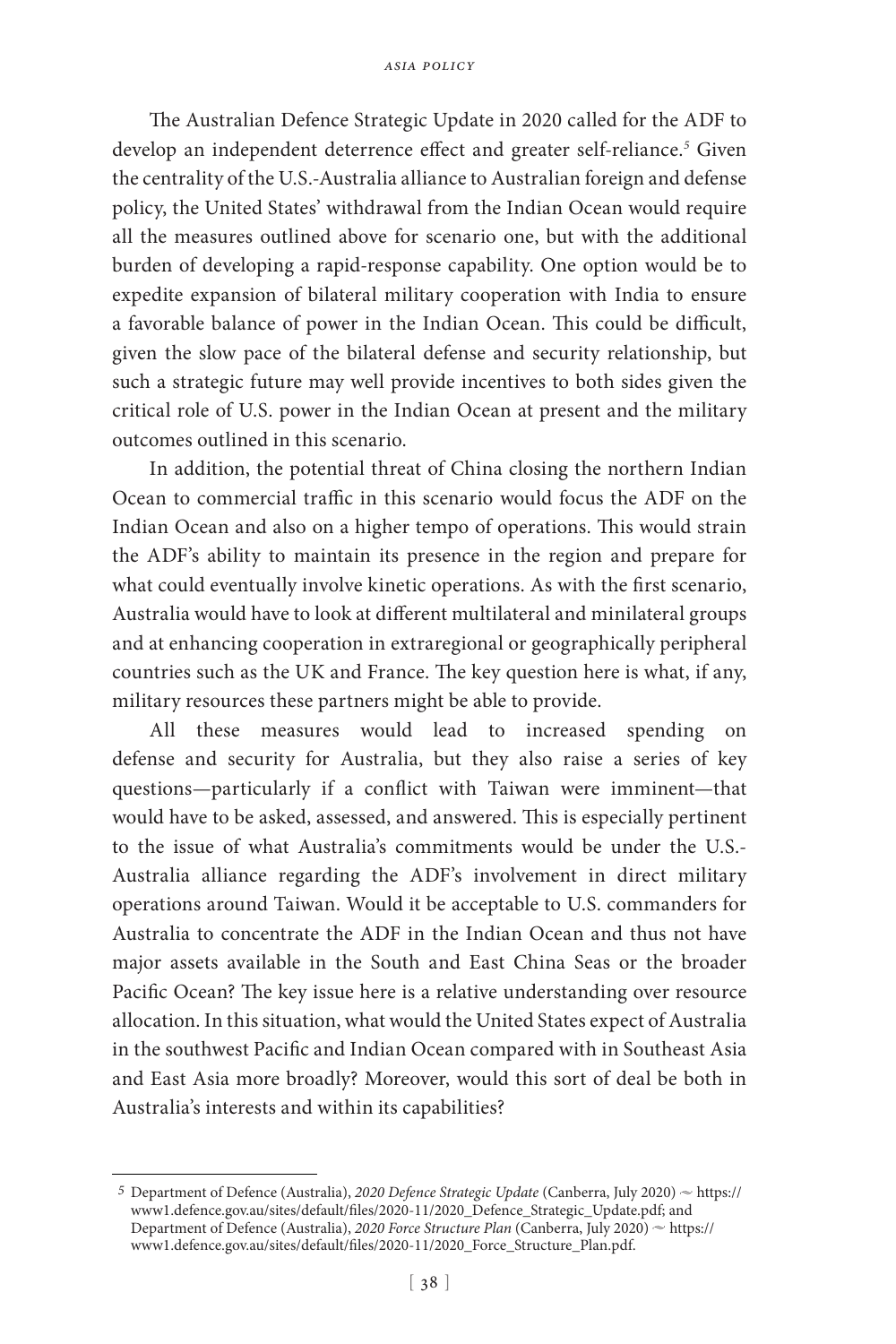### *Conclusion*

Each of these scenarios presents challenges for Australian policymakers and demands close assessment. What has been demonstrated over the last five years is how quickly the strategic environment can change. The most immediate question for Australia is whether it is appropriately balancing its strategic efforts between its two oceans. Given the fact that the current government has pulled resources from Southeast Asia and the Indian Ocean to fund its Pacific Step-up initiative, which seems directly reactive to Chinese moves in the Pacific and the Indo-Pacific more broadly, the answer to this must be no.*<sup>6</sup>* Without a rebalance of strategic focus and resources westward, Australia risks being caught unprepared to respond to future scenarios in the Indian Ocean that carry far greater strategic consequences than almost anything that could occur in the South Pacific.  $\otimes$ 

*<sup>6</sup>* Hervé Lemahieu, "The Case for Australia to Step Up in Southeast Asia," Brookings Institution, October 2020 u https://www.brookings.edu/research/the-case-for-australia-to-step-up-in-southeast-asia.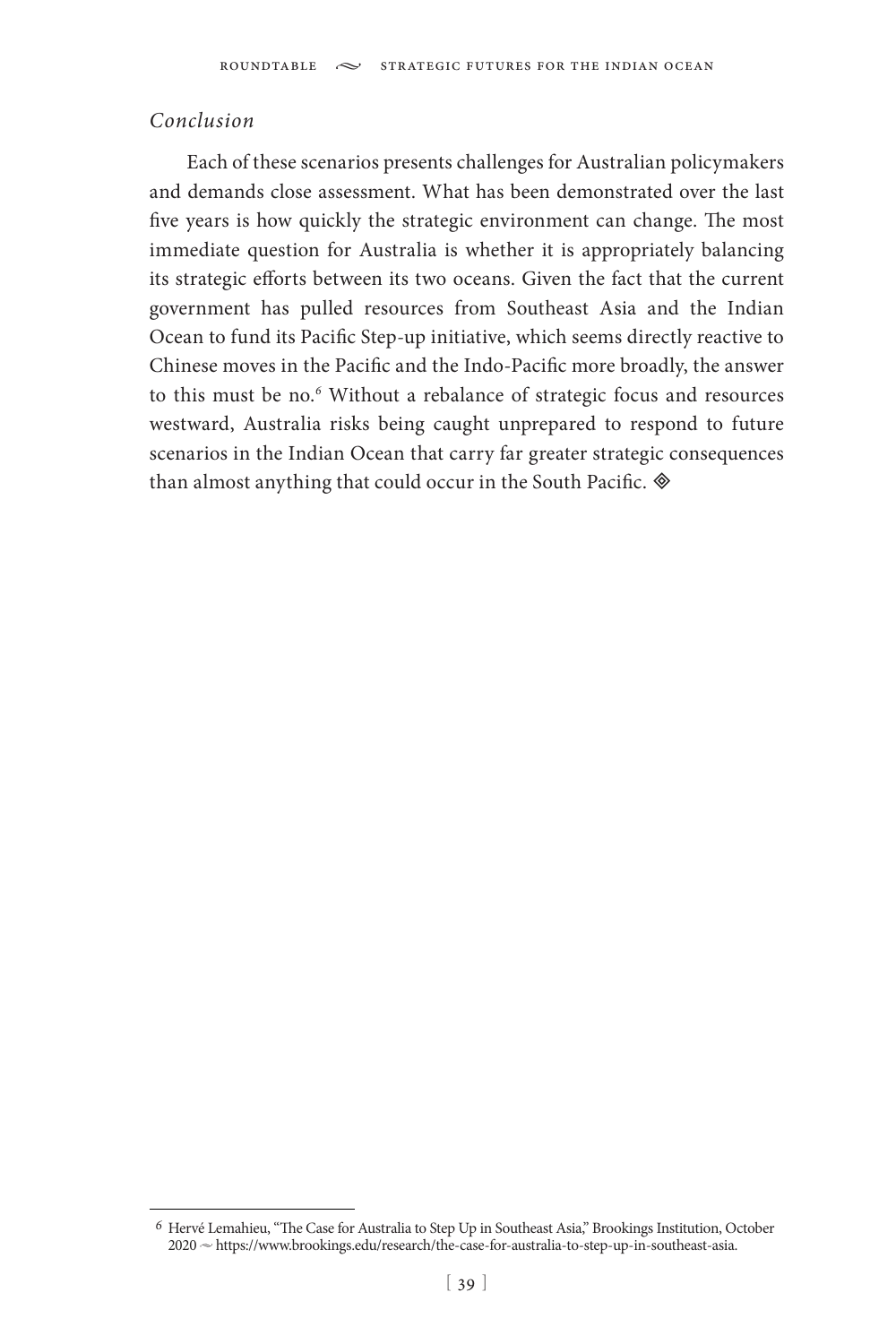## **Can Minilaterals Deliver a Security Architecture in the Indian Ocean?**

## *Kate Sullivan de Estrada*

The opening decades of the 21st century have made new demands of Asia's regional conviction Asia's regional security landscape. Both China's rise and uncertainty over the security commitments of the United States in the region have fueled a resurgence of traditional security concerns. The national security interests of U.S. treaty allies such as Japan, South Korea, and Australia have grown more diverse, even as previously nonaligned states, especially India, increasingly value strategic partnership with the United States in the shape of military transfers, logistical access, and capacity building.*<sup>1</sup>* The same power transition that put first Asia and then the wider Indo-Pacific region at the center of world politics has driven demand for greater status parity among global and regional powers and an appetite for less hierarchical forms of diplomatic and security collaboration. Minilaterals, as small and flexible forms of closely networked cooperation, have addressed several of these challenges and hold promise—to some—as a bridge from the post–World War II bilateral alliance system of the United States to a new regional security order.*<sup>2</sup>*

### *Minilaterals: Tolerant of Diversity or Disguising Dissonance?*

The advantages of minilaterals are several. On traditional security issues, they can function as multipliers of military and economic capabilities and accelerators of in-group exchange. At the same time, minilaterals are "diversity tolerant." They permit relative policy autonomy among members because their agendas are flexible, ad hoc, and issue-focused, and they avoid the requirement that smaller powers

**kate sullivan de estrada** is Associate Professor in the International Relations of South Asia at the Oxford School of Global and Area Studies and the Department of Politics and International Relations, University of Oxford (United Kingdom). She can be reached at <kate.sullivan@area.ox.ac.uk>.

*<sup>1</sup>* William T. Tow, "Minilateral Security's Relevance to U.S. Strategy in the Indo-Pacific: Challenges and Prospects," *Pacific Review* 32, no. 2 (2019): 232–44; and Rajeswari Pillai Rajagopalan, "Rise of the Minilaterals: Examining the India-France-Australia Trilateral," *Diplomat*, September 17, 2020  $\sim$  https:// thediplomat.com/2020/09/rise-of-the-minilaterals-examining-the-india-france-australia-trilateral.

*<sup>2</sup>* Michael J. Green, "Strategic Asian Triangles," in *Oxford Handbook of the International Relations of Asia*, ed. Saadia Pekkanen, John Ravenhill, and Rosemary Foot (New York: Oxford University Press, 2014), 758–74.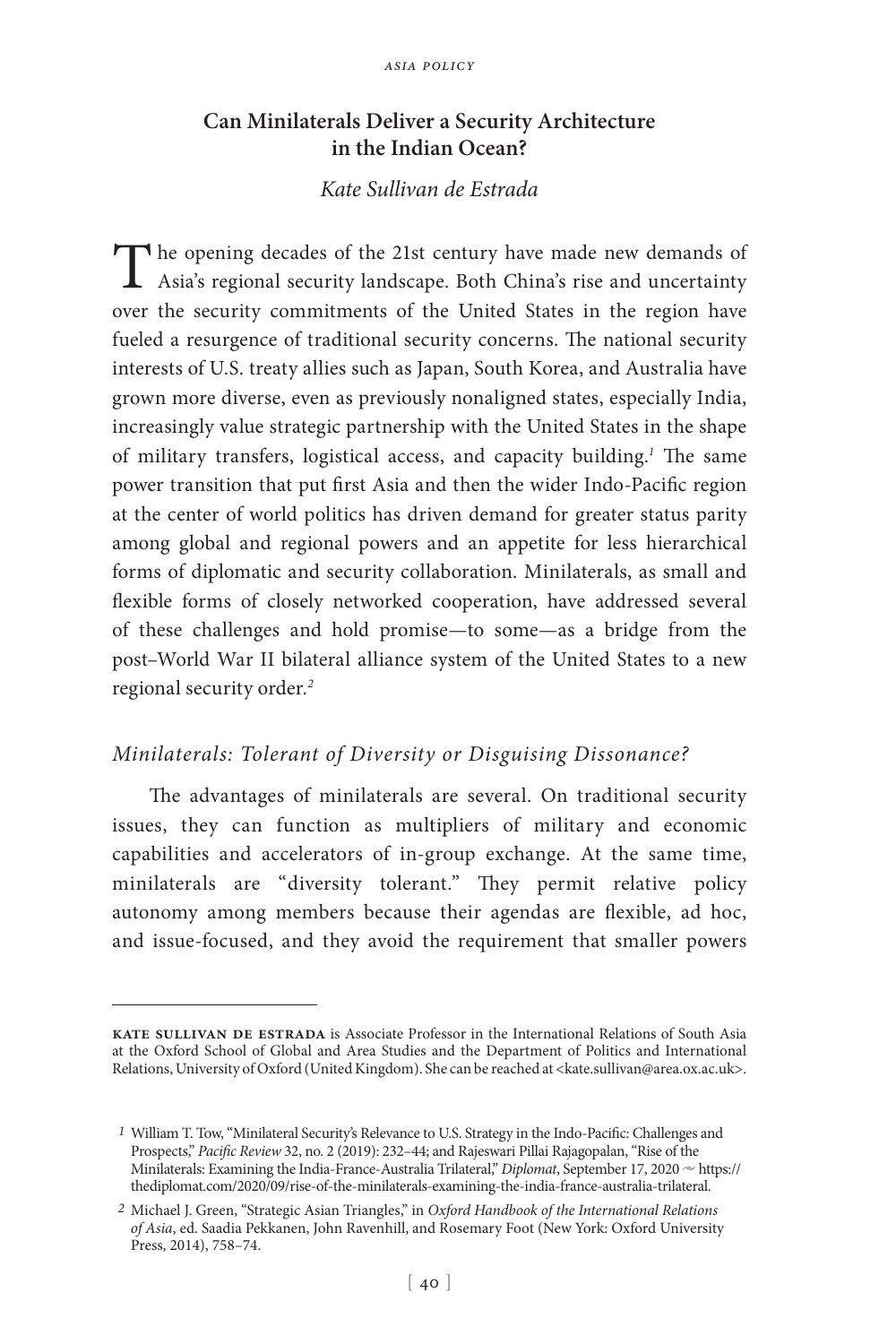doggedly serve the strategic goals of larger powers.*<sup>3</sup>* They also reduce the risk of free-riding. Minilaterals can function as a site for the coordination of political dialogue outward and the sharing of intelligence inward and as a potential mechanism for the re-legitimation of global norms, such as those centered on maritime governance.*<sup>4</sup>*

Minilaterals can also, however, disguise dissonant agendas. In the Indian Ocean, for example, the U.S.-dominated Quad has an Indo-Pacific remit that seeks to fold India into a balancing coalition against China. Yet the stakes are somewhat higher for India as the only Quad member to share a land border—and a fractious one—with the Asian giant.*<sup>5</sup>* Australia, Japan, and India share an interest in enmeshing the United States in the region, a drive that was particularly pronounced during the Trump administration.*<sup>6</sup>* The priorities of three of the Quad members are concentrated in the Pacific, while India is more focused on the Indian Ocean region.*<sup>7</sup>* A further area of dissonance is that the growing enthusiasm for the Quad—manifest most prominently in the group's convening of its first leader-level summit in 2021—has not been matched by growing U.S., Japanese, and Australian commitments in the Indian Ocean.

This tacit asymmetry of security interests across the two "theaters" of the Indian and Pacific Oceans has so far worked for Quad members. Yet challenging scenarios such as those presented in this strategic futures exercise can quickly marginalize the balancing potential of ad hoc and informal minilaterals: their greatest virtue—flexibility—becomes their greatest weakness. Crisis situations put hard bipolarity and the potential for great-power conflict center stage, shifting the calculations of weaker, regional powers. Shifts in the internal politics of member states can remove or lessen the domestic bases of support for minilaterals—as exemplified by the first, short-lived incarnation of the Quad in 2007 and 2008 that fell afoul of changes in leadership in Japan and Australia. Other core minilaterals, such as the Australia-Japan-India, Australia-India-France, and Australia-India-Indonesia trilaterals, may prove less fragile as they are

*<sup>3</sup>* Rajesh Basrur and Sumitha Narayanan Kutty, "Modi's India and Japan: Nested Strategic Partnerships," *International Politics* (2021)  $\sim$  https://doi.org/10.1057/s41311-021-00288-2.

*<sup>4</sup>* Ibid.; Robert Falkner, "A Minilateral Solution for Global Climate Change? On Bargaining Efficiency, Club Benefits, and International Legitimacy," *Perspectives on Politics* 14, no. 1 (2016): 87–101.

*<sup>5</sup>* Rahul Roy-Chaudhury and Kate Sullivan de Estrada, "India, the Indo-Pacific and the Quad," *Survival* 60, no. 3 (2018): 181–94.

*<sup>6</sup>* H.D.P. Envall, "The Quadrilateral Security Dialogue: Towards an Indo-Pacific Order?" S. Rajaratnam School of International Studies, Policy Report, September 2019  $\sim$  https://www.rsis.edu.sg/ rsis-publication/idss/the-quadrilateral-security-dialogue-towards-an-indo-pacific-order.

*<sup>7</sup>* Roy-Chaudhury and Sullivan de Estrada, "India, the Indo-Pacific and the Quad."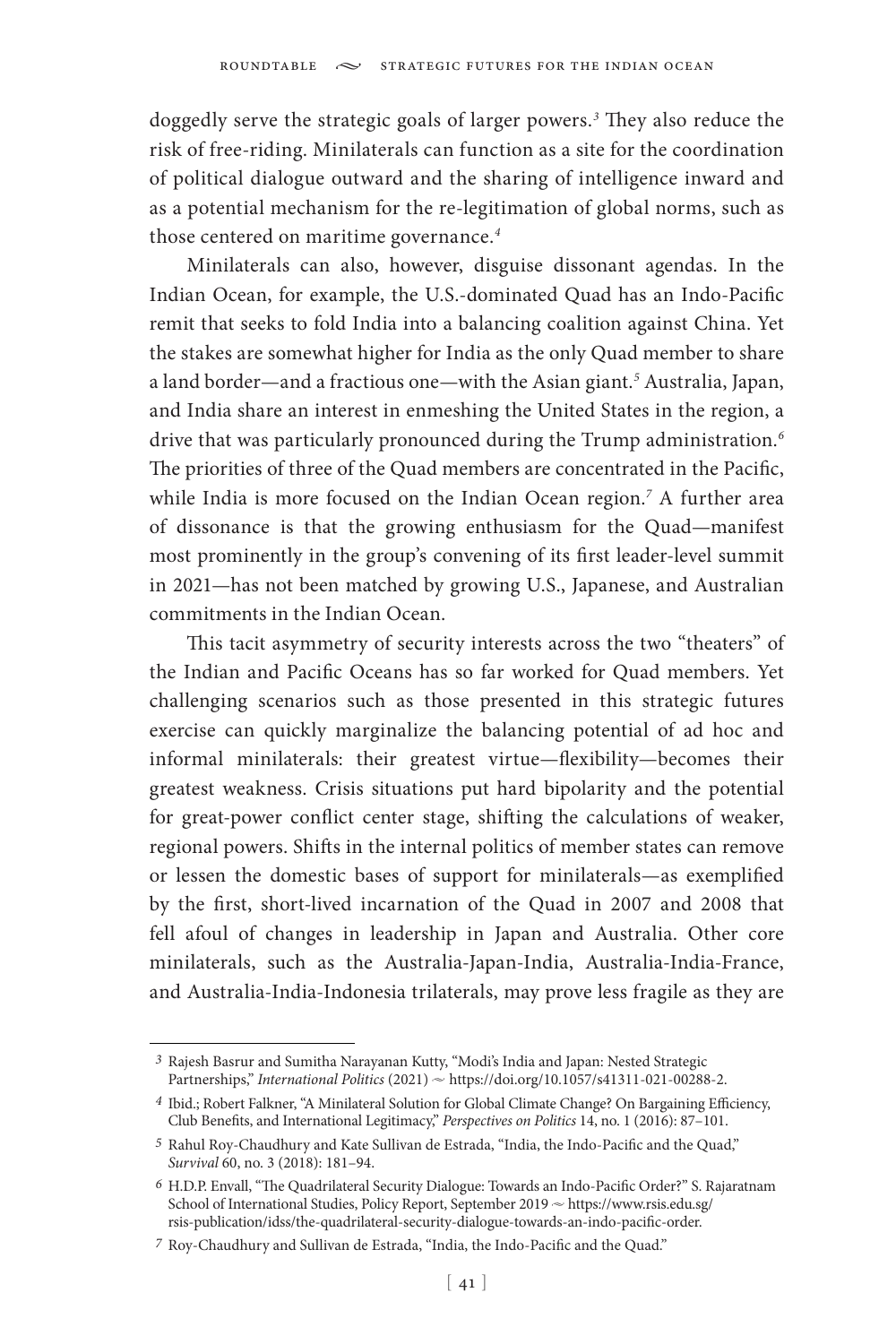primarily forums of economic and political coordination. Yet without the participation of the United States, their balancing capacity vis-à-vis China is less meaningful.

### *The Performance of Minilaterals across the Three Scenarios*

In scenario one of the strategic futures exercise ("Not India's Ocean"), minilaterals, especially the Quad, would continue to matter for two reasons: legitimacy and influence. To maintain the trust and a spirit of shared regional ownership, and given India's long-standing and difficult-to-reverse claims to primacy over the Indian Ocean, other Quad partners would likely seek India's counsel on and endorsement of regional actions, if not its military input. Conversely, India would seek to leverage the Quad as a forum for continued political influence so as to retain a say in any actions in or adjacent to the Indian Ocean or to prevent unwanted actions in its "maritime backyard."

Nonetheless, India could fall back on two tried and tested methods for retaining influence while eschewing military participation. The first of these is brokerage: New Delhi could seek to serve as a broker between the two sides of the conflict. This could, paradoxically, see India growing closer to China. The second is soft balancing: India may seek to mobilize a wider audience among the Indian Ocean littoral states and other interested countries—through multilateral forums and other minilateral groupings—with the aim of exerting collective pressure to reduce tensions. Here, India would deliver social and diplomatic value rather than material capabilities, putting the Quad's flexible ethos to the test. This could strain the cohesion of a Quad narrowly defined as a balancing enterprise, yet enhance the capacity of a Quad conceived as a diversified forum for managing regional security crises.

Scenario two ("An Illiberal International Order") is—to this author—the least credible of the three scenarios. A more plausible framing could see a recently ousted government in Maldives challenging the new, incumbent government and its acceptance of Chinese technical aid (a prelude to irreversible dependency). The ousted government would request Indian assistance to restore its rule. India would use its sophisticated diplomatic machinery at the international and regional levels to package its presence in Maldives in a normatively palatable way. This would not be unlike New Delhi's marshaling of a self-defense rationale in the 1971 Indo-Pakistan war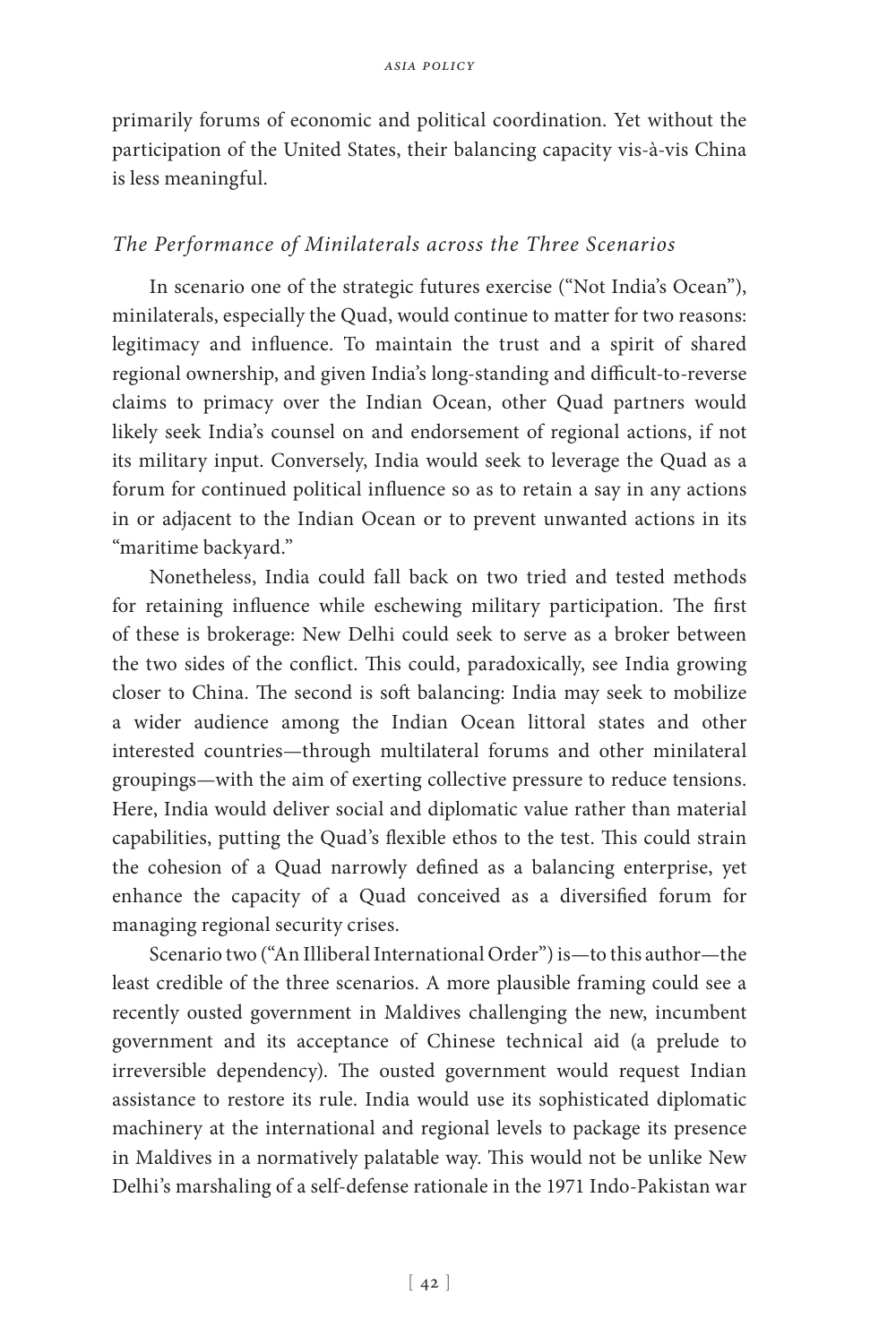because humanitarian arguments were yet to emerge as normatively salient.*<sup>8</sup>* India's enduring narrative that every regional intervention to date has been in response to a local "invitation" (real or rhetorical) seems unlikely to change.

The rhetorical defense of these actions would be of critical importance because of the audience logics of India's Indian Ocean followership—the littoral states of the region that New Delhi seeks to lead in a manner that is "consultative, democratic and equitable."*<sup>9</sup>* Non-Indian members of the region's minilaterals may step up their engagement through these forums in an attempt to seek behind-the-scenes influence with a view to reining India in. New Delhi may seek to leverage the uptick in engagement through minilaterals to project external legitimation of its actions.

In scenario three ("The United States' West of Singapore Moment"), regardless of the direction of British policy, Mauritius may well welcome the continued presence of U.S. basing on Diego Garcia—either because the alternatives look far worse or because there would be powerful inducements to do so, perhaps from India. Could the reason for U.S. departure instead simply be disinvestment in the region at an opportune moment of flux? This is the scenario in which India will be keenest to push for a more proactive regional security architecture. Likely partners could include France and, perhaps paradoxically, the United Kingdom—countries that share both basing facilities and interests in the western Indian Ocean. Minilaterals will become more salient and important for India as balancing mechanisms at the same moment as they become more costly and burdensome to others.

Unless the United States and its allies on the UN Security Council, the UK and France, have completely given up on a rules-based international order or any semblance of international crisis management, it seems very unlikely that a nuclear-armed India would be left to fight a war with a nuclear-armed China alone. Australia, even if facing challenges in Southeast Asia and the southwest Pacific, could hardly afford to ignore the risks that Chinese control of Indian Ocean waters would pose to its dependence on trade and security across that maritime span.*<sup>10</sup>*

*<sup>8</sup>* Nicholas J. Wheeler, *Saving Strangers: Humanitarian Intervention in International Society* (Oxford: Oxford University Press, 2002).

 $^9$  Kate Sullivan de Estrada, "Putting the SAGAR Vision to the Test,"  $\it{Hindu}$ , April 22, 2020  $\sim$ https:// www.thehindu.com/opinion/op-ed/putting-the-sagar-vision-to-the-test/article31399219.ece.

<sup>&</sup>lt;sup>10</sup> David Brewster, "Australia's Second Sea: Facing Our Multipolar Future in the Indian Ocean," Australian Strategic Policy Institute, Special Report, March 19, 2019.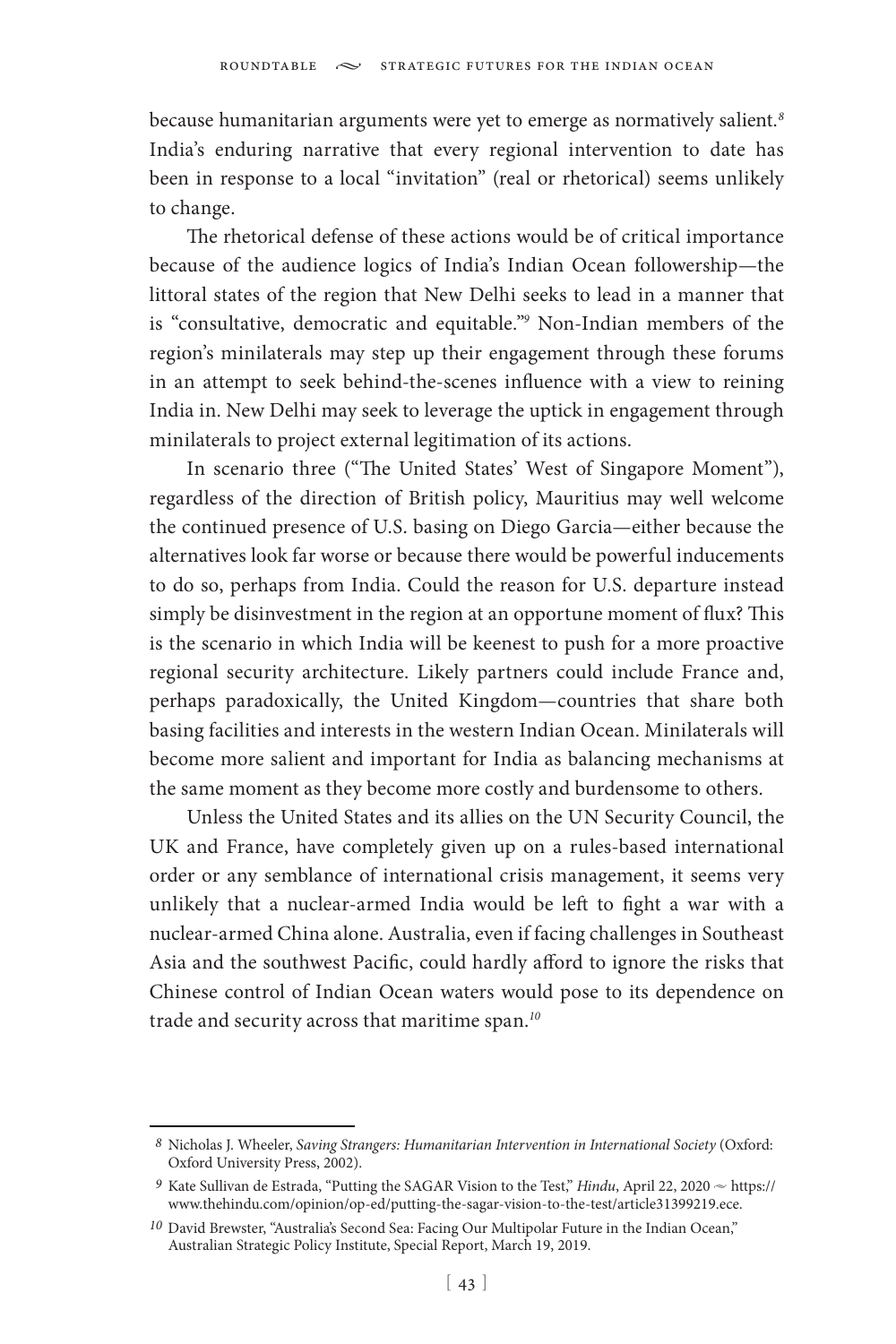In all scenarios, will any of the aforementioned minilaterals manifest as a regional security architecture in the Indian Ocean? What we are likely to see are various manifestations of India going it alone while seeking to leverage minilaterals to gain influence and legitimacy—and in scenario three, to conjure emergency military assistance. In all three scenarios, we also cannot rule out rapprochement between India and China as a least-worst option, and the necessary corollary of a demotion of the significance of minilaterals as security responses to Chinese dominance, at least for India.

### *The Social Purposes of Minilaterals*

While minilaterals generate attention for their potential to deliver a security architecture, their broader "social purposes" are typically underplayed in analyses. The above account addresses this neglect. Appreciating the value of the social purposes of minilaterals guards against exaggerating their narrow balancing potential. It also permits a more nuanced set of prognoses about what they can tangibly deliver. Internally, minilaterals permit the building of trust, the convergence of policy agendas and perhaps also values, and steps toward mutual accountability. Externally, they can deliver greater legitimacy through the regional distribution of public goods, enhance the status and influence of less powerful members, and reinforce international norms.

Minilaterals may promise opportunities for security collaboration, but they cannot operate outside their wider international context. Global institutions and the arbiters of power that work through (and sometimes outside) them remain of primary consequence. Minilaterals may seek to patch over long-standing material and social asymmetries, but they mask rather than eschew power imbalances within world politics writ large.  $\otimes$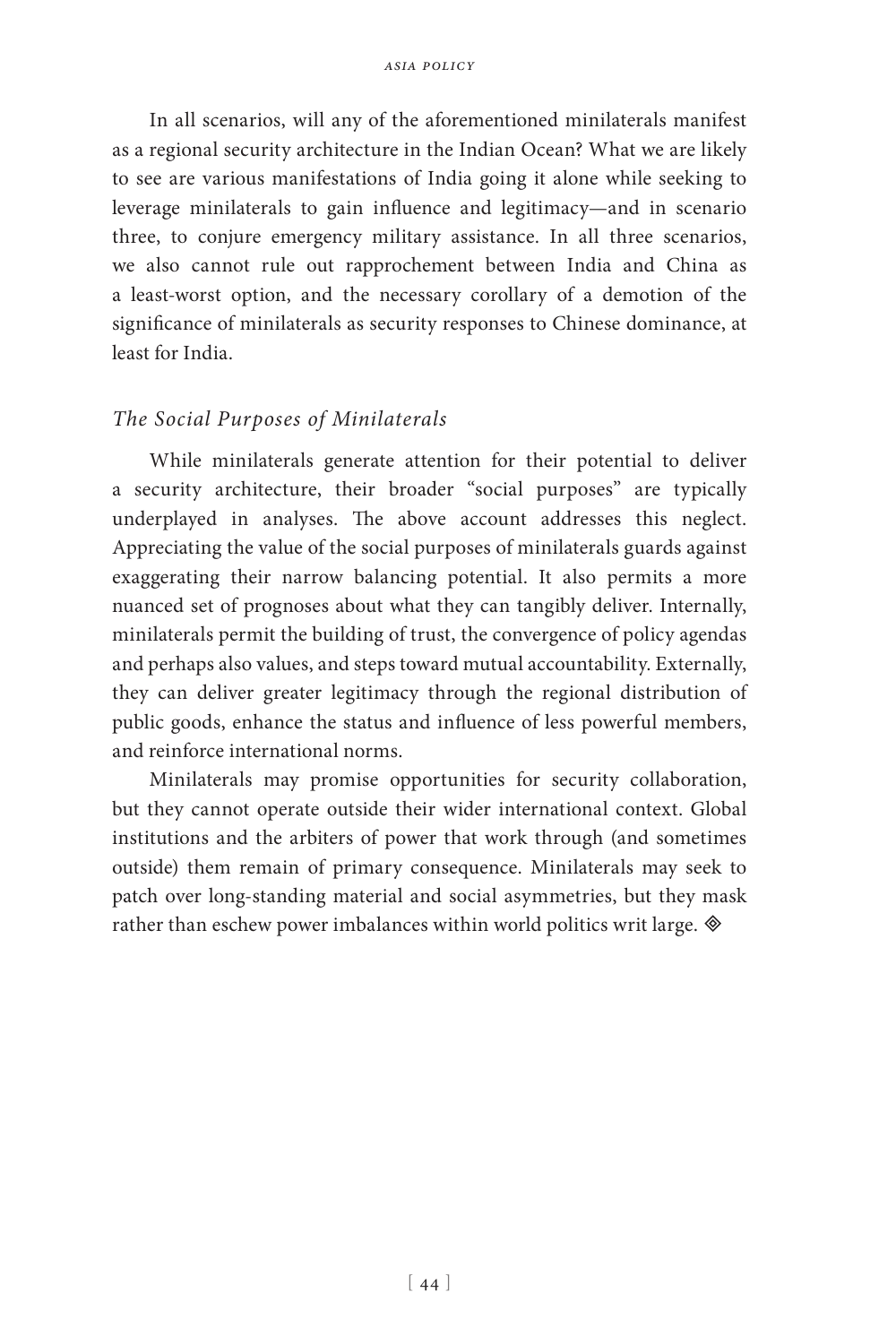#### **Small-State Responses to Strategic Dynamics in the Indian Ocean**

### *Caitlin Byrne*

The Indian Ocean is a vast and dynamic domain. Yet, much like its Pacific counterpart, it is too easily cast as a great emptiness, and too frequently the strategic dynamics shaping it are underestimated and underexamined.<sup>1</sup> By drawing us to consider major/minor trends and their implications for the decades ahead, this activity encourages more creative and critical engagement in the possible and alternative futures of the Indian Ocean—with particular attention to the primacy of India and the supporting role of the United States.

The scenarios presented in this roundtable highlight the complex dynamics at play, bring key vulnerabilities to the fore, and expose blind spots in strategic policy thinking. In particular, while conventional wisdom suggests that the great powers are jostling for power and influence in the Indian Ocean region, these scenarios also raise the interesting opposite problem: What happens if traditionally powerful states like India and the United States retrench from the region? This essay draws attention to three influential dynamics that might emerge: (1) the potential for a power vacuum in the Indian Ocean, (2) the evolving agency of littoral and island states, and (3) the need to sustain strategic Indo-Pacific partnerships. Each of these themes is discussed in turn, followed by a brief discussion of the potential implications for Australia.

#### *A Power Vacuum in the Indian Ocean*

To begin, it is worth restating the significance of India's evolving leadership role in the Indian Ocean, bolstered by the presence of strategic partners, notably the United States. As Arzan Tarapore has observed, "India remains the most consequential strategic actor in the Indian Ocean region,

**caitlin byrne** is the Director of the Griffith Asia Institute at Griffith University (Australia). She is also a Fellow of the Australian Institute for International Affairs and Faculty Fellow of the University of Southern California's Center for Public Diplomacy (United States). Her research is focused on Australian diplomacy with a special interest in Australia's engagement in the Asia-Pacific region. She can be reached at <c.byrne@griffith.edu.au>.

*<sup>1</sup>* Former U.S. secretary of state Mike Pompeo's suggestion that the United States and Australia as neighbors were "united rather than divided by the vast emptiness of Pacific waters" clearly rankled Pacific leaders. See Nic McClellan, "The Americans Are Coming," *Inside Story*, April 15, 2021.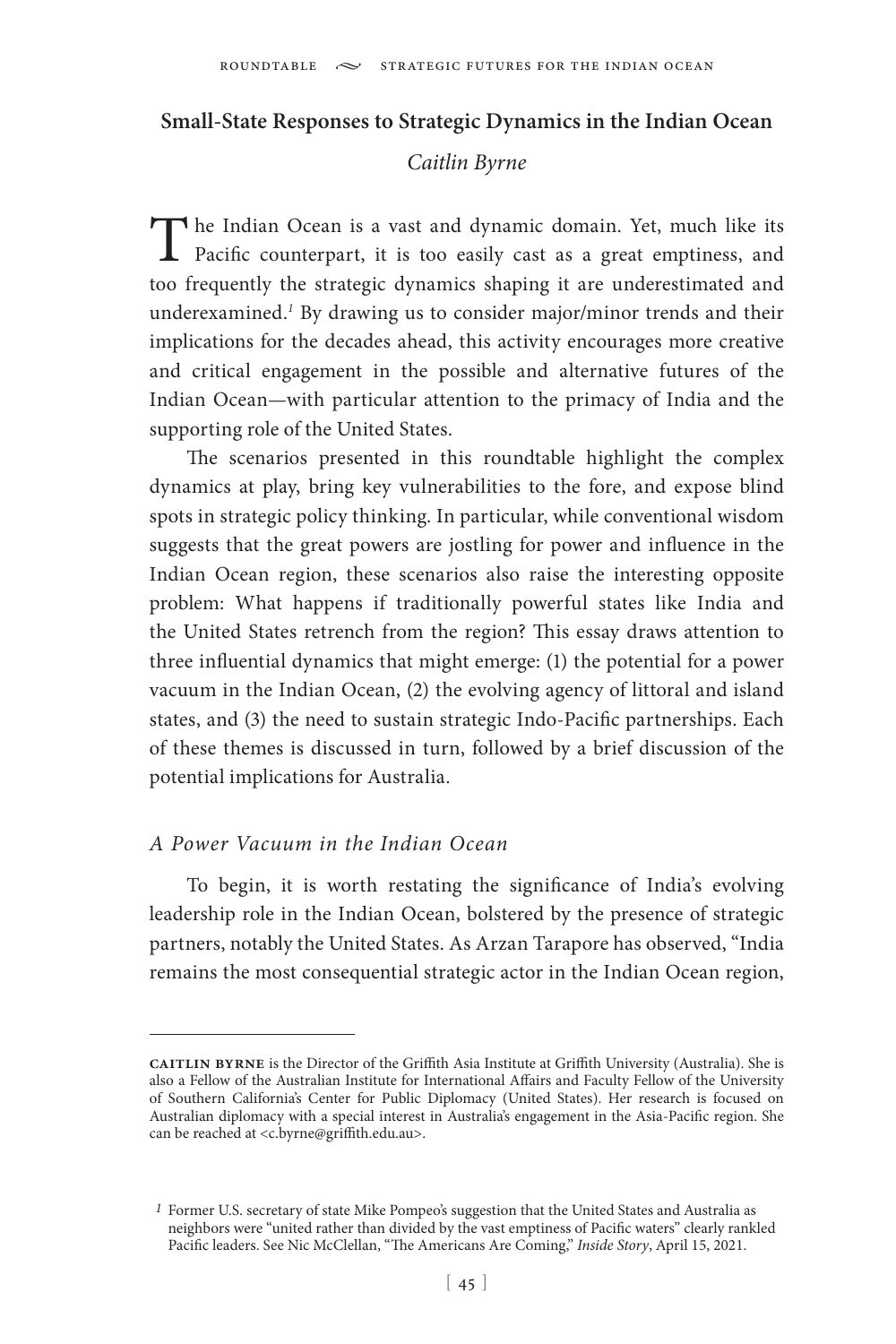by virtue of its geographic centrality, economic and military power, and abiding networks of influence across the region."*<sup>2</sup>* Should India pull away from playing such a consequential role, the resultant power vacuum would see "stepped up maneuvering" from a range of states seeking to fill it.*<sup>3</sup>*

India's past trajectory reveals the nation's tendency to distraction alongside an ambivalent (or at least complacent) assumption of regional leadership, including in the maritime domain.*<sup>4</sup>* With no shortage of potential distractions—whether arising from internal crises, political divisions, or external border hostilities—India could well turn its interest and investment away from the Indo-Pacific toward continental concerns.

Of course, no single actor would be as well-positioned to replace India's significant position in the Indian Ocean. China makes for an obvious protagonist, with a significant presence in the region already and a growing influence throughout the Indian Ocean littoral among small island states. But it is not the only actor with aspirations for this ocean. Drawing on the rhetoric of "old friendship" and "joint engagement," others, including Russia and Iran, may well seek to take advantage of a preoccupied India to enhance their own strategic presence in the maritime domain. Not to be left behind, European powers, including France and Germany, would look to ramp up their engagement to ensure that all-important maritime transit lines remain unimpeded in the emerging contest for hegemony in the ocean.

Quite separate to the challenge posed by state actors jostling for position in an Indian Ocean power vacuum is the potential for the proliferation of violent nonstate actors. With a plethora of activities ranging from piracy to terrorism to transnational crime to illegal fishing, these actors would jeopardize the security of the maritime domain, bringing serious implications for the littoral and island states. Overall, the result would likely be a further contest that destabilizes Indian Ocean strategic dynamics into the longer term.

*<sup>2</sup>* Arzan Tarapore, "Building Strategic Leverage in the Indian Ocean," *Washington Quarterly* 43, no. 4 (2020): 229.

*<sup>3</sup>* Similar concerns were raised when the British announced their intention to withdraw from the Indian Ocean in 1968. See Don Oberdorfer, "Superpowers Jockeying to Fill Power Vacuum in the Indian Ocean," *Washington Post*, March 18, 1977.

*<sup>4</sup>* Darshana M. Baruah and Yogesh Joshi, "India's Policy on Diego Garcia and Its Quest for Security in the Indian Ocean," *Australian Journal of International Affairs* 75, no. 1 (2021): 35–59.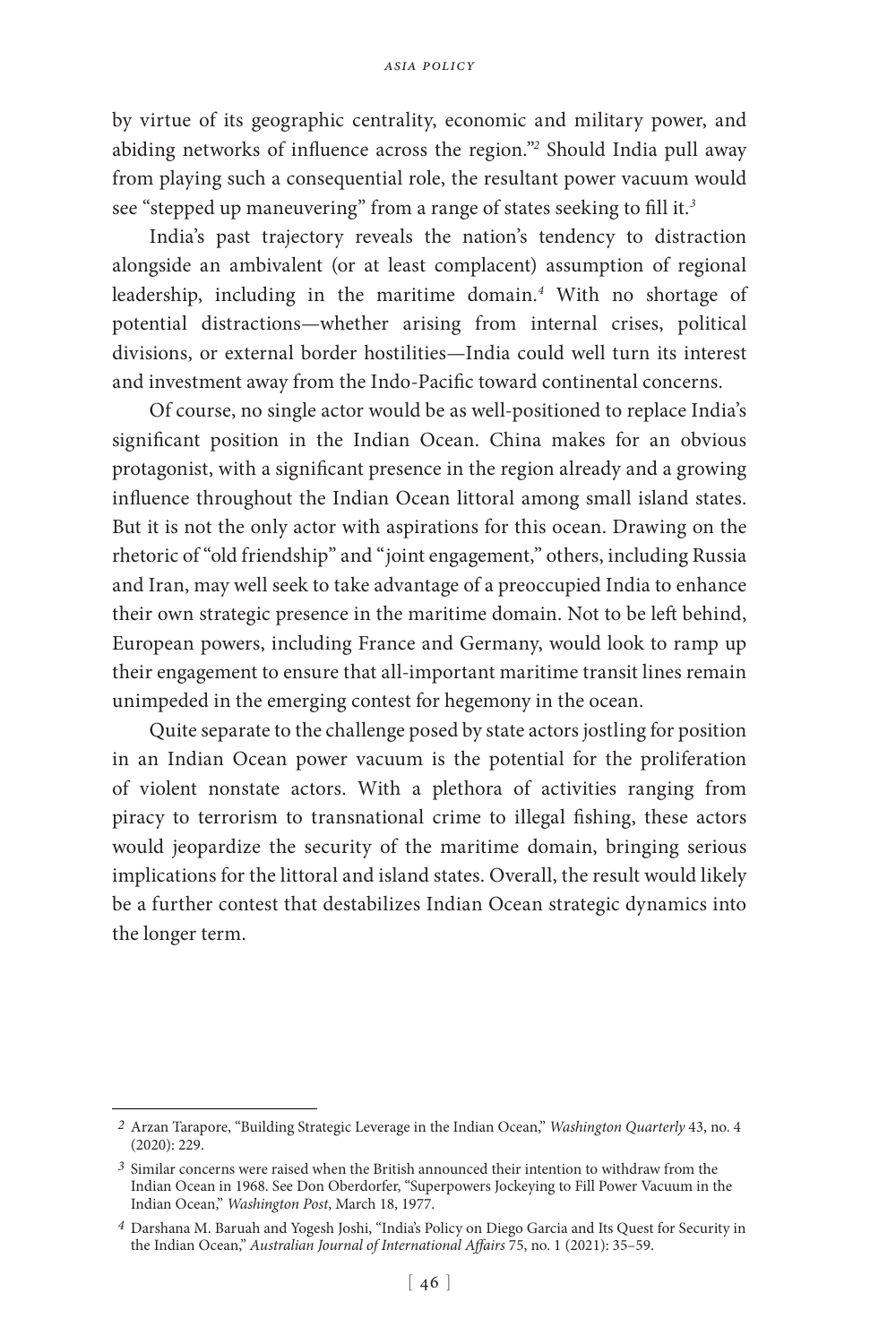### *The Significance of Indian Ocean Littoral and Island States*

Cultivating the favorable disposition of littoral and island nations states has been a central component of India's regional statecraft. Yet, as Darshana Baruah and Yogesh Joshi have noted, in the absence of any significant competition, "India ignored and often took for granted its relationship with its maritime neighbors."*<sup>5</sup>* Should India's attention lapse further, the interests and agency of littoral and island states may prove influential in setting the regional agenda.

China has already been active in cultivating influence across the small island states of the region, targeting states such as Sri Lanka, Madagascar, Maldives, Seychelles, and Mauritius with lucrative infrastructure, economic, and cultural offerings. Although yielding uneven success to date, these activities provide a foundation from which China could exert significant influence on Indian Ocean issues, while marginalizing others, especially India, in the process.

The small island states of the Indian Ocean are not passive bystanders. They bring their own difficult histories, complex identities, regional associations, and future aspirations to the table.*<sup>6</sup>* It should also be expected that they will seek to advance their own interests, exercising agency and exploiting their increasingly strategic position in the region in the process. While not yet having established the same kind of collective diplomatic clout as Pacific Island nations, Indian Ocean island states are well placed to act collectively in multilateral forums to advance their shared interests.

Territorial claims to Diego Garcia in the Chagos Archipelago provide a case in point. As the Mauritian claim for sovereignty over the British Indian Ocean Territory gains traction and support within the international community, the archipelago is likely to become symbolic of the broader ambitions of island states and their pursuit of agency.

Currently a British territory home to a U.S. military base, Diego Garcia offers a strategic Indo-Pacific asset. But with increasing contestation from within the region, ongoing support for the United States' presence is not assured. India's currently ambiguous position, in which support for Mauritian sovereignty (and more broadly moral support for processes of decolonization) is balanced with support for the British and U.S. presence, will be untenable over the long term. By contrast, China's unsurprisingly

*<sup>5</sup>* Baruah and Joshi, "India's Policy," 43.

*<sup>6</sup>* Derek McDougall, "Sino-Indian Competition in the Indian Ocean Island Countries: The Scope for Small Island Agency," *Journal of the Indian Ocean Region* 16, no. 2 (2020): 125.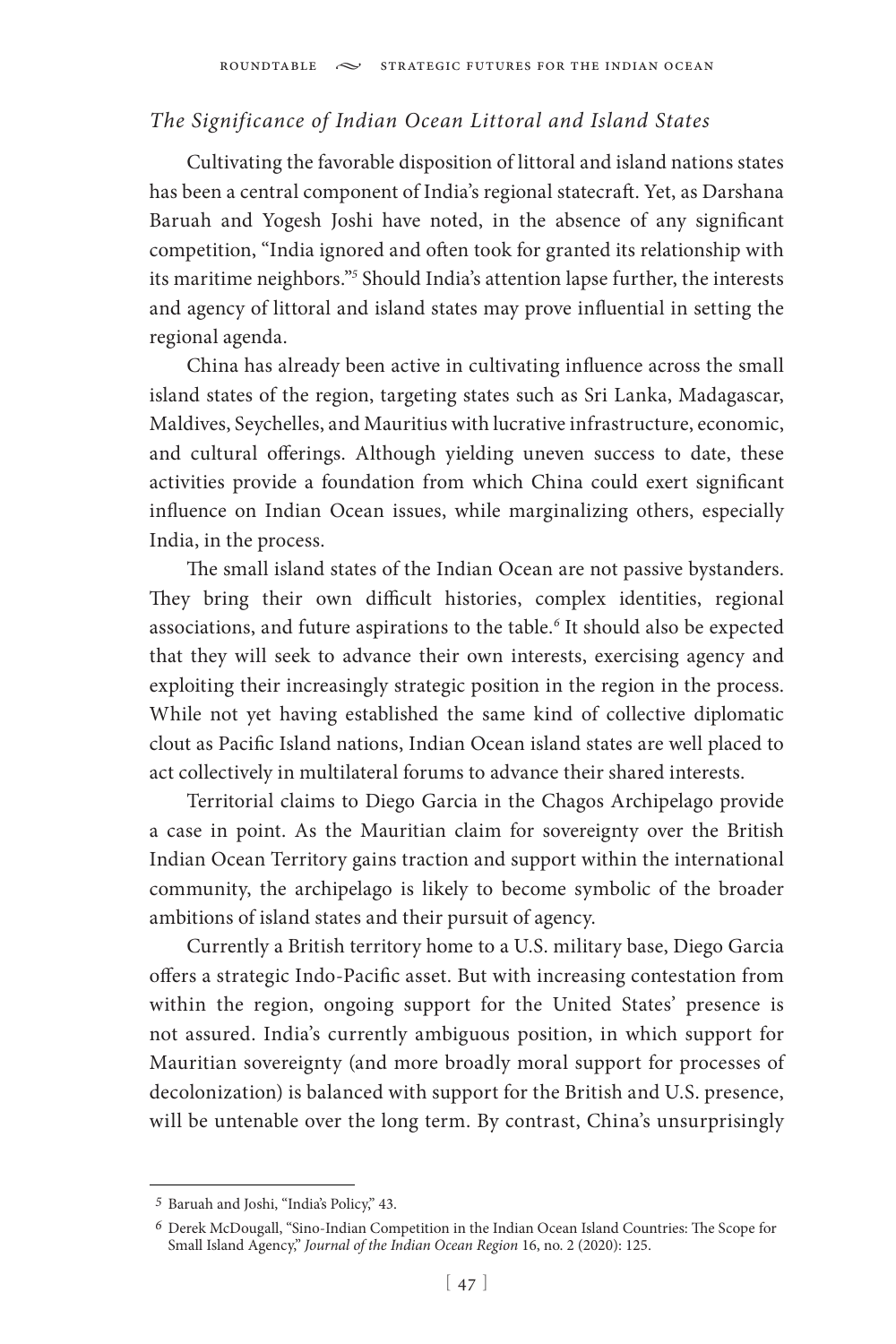unambiguous support for Mauritian sovereignty is viewed favorably by small states in the region and could tip the balance of support from Indian Ocean island states toward China, with long-term implications for regional order.

#### *Strategic Partnerships in the Indo-Pacific*

The evolving strategic partnership that exists between India, the United States, Australia, and Japan as members of the Quad is based on a common underlying commitment to secure a free and open Indo-Pacific. Largely motivated by a mission to counterbalance China's increasing assertion of power and influence, the quartet reflects a broadly shared interest in preserving and protecting a liberal international rules-based order within the region.

The credibility of the narrative is underpinned by the extent to which the four partners commit to the region through their visible presence and the degree to which they each adhere to or contravene the rules-based order that they jointly support. Any waver or deviation—including as the result of withdrawal from the region (as scenarios one and three suggest)—will test the durability of the Indo-Pacific concept itself.

Consideration of the implications of various scenarios for the Indian Ocean region underscores the need for expanding the nature of like-minded Indo-Pacific partnerships, both within the Quad grouping and beyond. A Quad Plus approach, which might engage others with existing connections and interests in the ocean, offers value. With existing interests in the Indian Ocean maritime domain, France, the United Kingdom, and South Africa, alongside Southeast Asian partners such as Singapore, Indonesia, and Malaysia, could play a constructive role in such a cooperative Quad Plus framework.

Regardless, greater investment in multidimensional traditional and public diplomacy will be required to secure the ongoing commitment of Quad partners, especially India and the United States, while also shoring up key strategic partnerships and strengthening necessary architecture to manage and enforce international rules and regulations.

### *Implications for Australia*

For Australia, any disruption to Indo-Pacific dynamics brings further challenges as the nation reorients its political discourse, diplomatic and military effort, and public support toward the protection of the maritime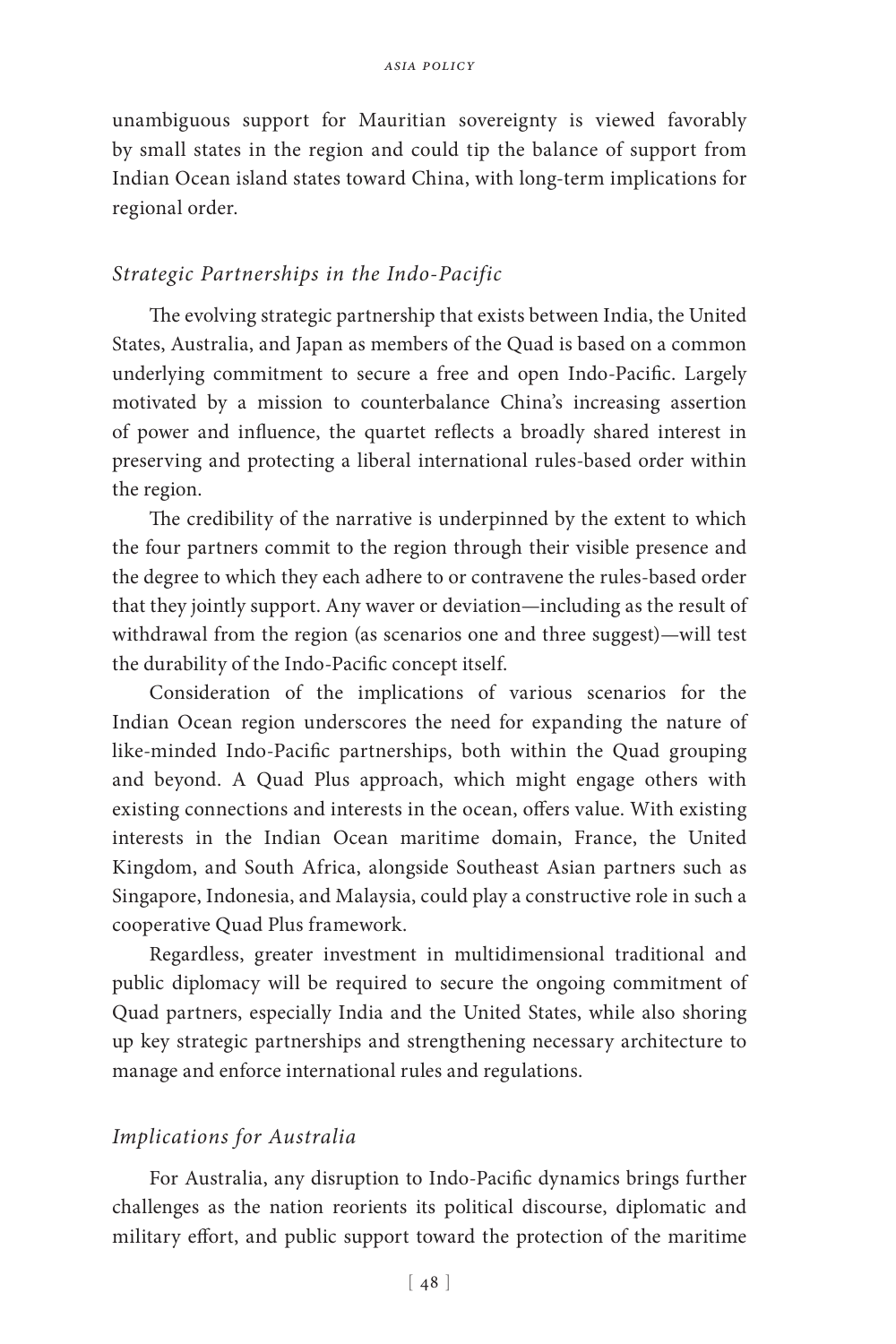domain to its west. Scenarios one and three, forecasting withdrawal by India and the United States respectively, are perhaps the most dire.

In both cases, it is not clear that Australia's capabilities in the immediate, medium, or long term would be fit for a larger Indian Ocean presence and role, or whether Australia would want to take on the political burden that such a larger role would require. With initial vulnerabilities exposed in the northern Indian Ocean, Australia might look to shore up its presence in the Cocos/Keeling Islands and Christmas Island. However, further pressure to monitor access to the Antarctic via the Southern Ocean gateway will place an increased burden on the nation, creating the case for a more significant military presence on the western seaboard.

Diplomatically, Australia must consider the implications of any gravitational pull to the west, including an increased focus on small island states, territories, and emergent or informal institutions across the Indian Ocean. Greater attention to the preferences of Eastern African states would also play a role in expanded diplomatic efforts. Yet any reorientation toward the west could compromise existing capabilities, credibility, and trust that has been built up over recent years elsewhere, especially in Australia's near Pacific neighborhood. Pacific Island nations will pay close attention, and any lapse in or diminished commitment to the Pacific Step-up initiative will drive some states closer to China as a preferred strategic partner.

For Australia, the dual burden of significant military engagements toward both west and east creates a capacity conundrum with both immediate- and longer-term political, diplomatic, and strategic implications. Against this backdrop, the domestic political environment is likely to become turbulent. Domestic audiences, fatigued by the health and economic impacts of the Covid-19 pandemic and ongoing disruption to global supply chains, will be reluctant to support upsizing diplomatic or military investments or engaging in potential confrontations without any convincing justification.

New anxieties about the world could spark a return to the "populate or perish" arguments of old, prompting a major reassessment of Australia's immigration and settlement strategies, with an emphasis on building the population along the Western coastline. At the same time, nationalist and xenophobic political forces are urging Australia to rebuild its sovereign capacities and retreat from global and regional engagement altogether. The narrative of a "free and open Indo-Pacific" will have little impact if domestic audiences are overcome with anxiety about the outside world.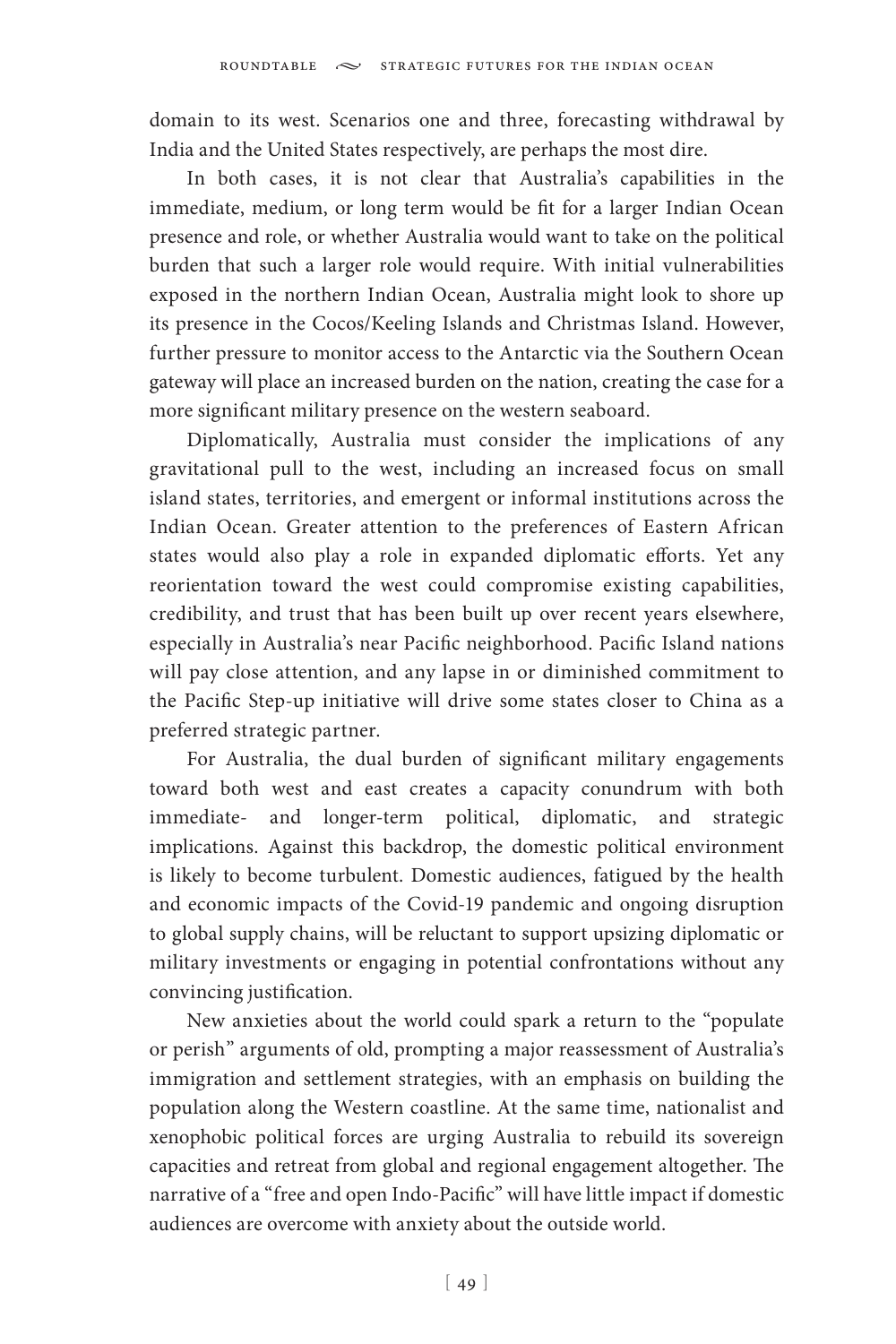The possibility that India or the United States might withdraw from their longstanding engagement in the Indian Ocean is rarely contemplated. Yet the impact on regional dynamics would be significant, with long-term implications for Australia's international policy and positioning. In short, Australia might consider what is required now to ensure that the necessary leadership capacities, resilient and integrated policy mechanisms, and informed public audiences are in place to safeguard against any internal and external volatility that might arise from the Indian Ocean's uncertain future.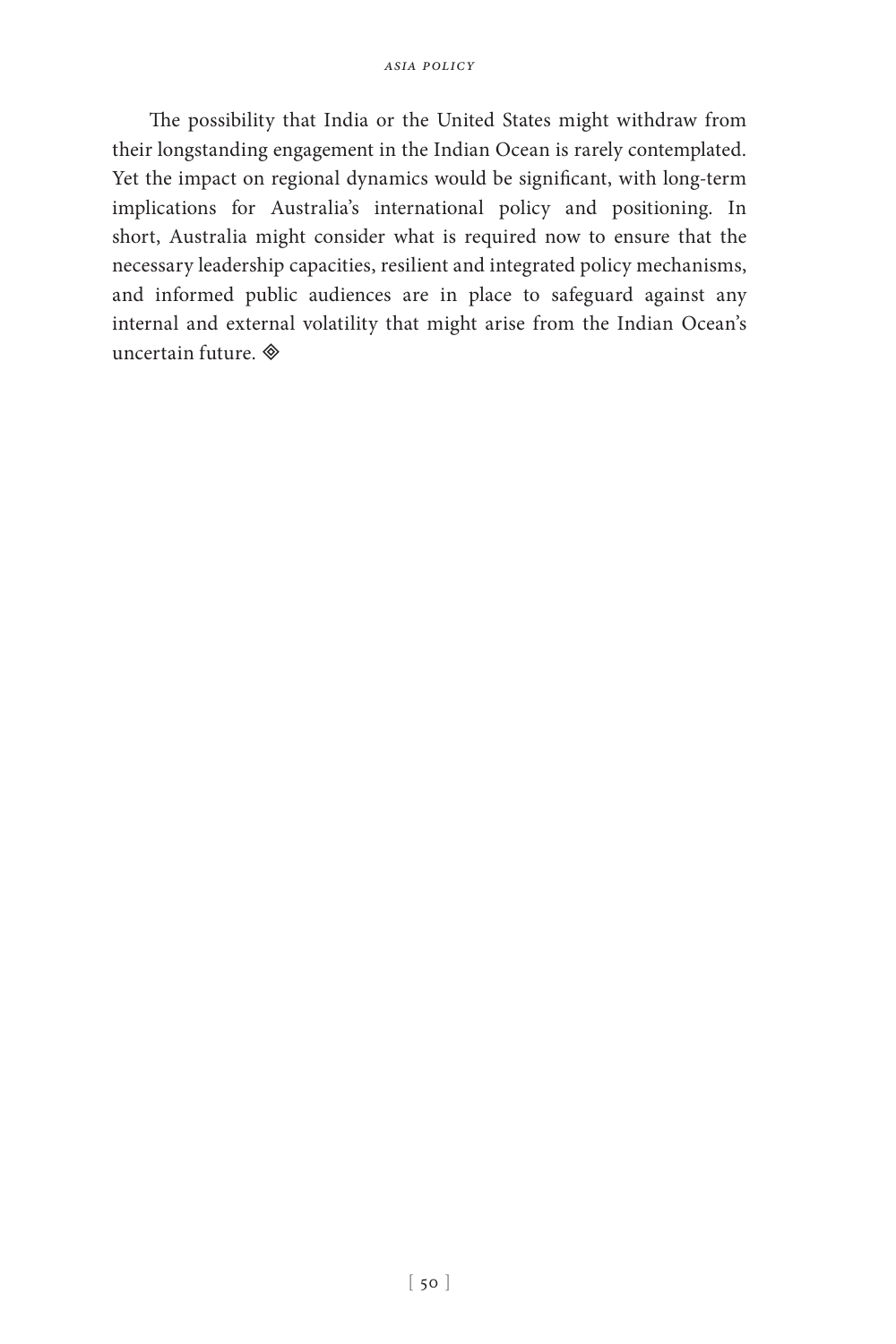## **Conclusion: Strategic Policy in the Indian Ocean Region**

### *Arzan Tarapore*

As the United States and China compete for primacy in the Indo-Pacific,<br>the Indian Ocean remains largely free of heavily militarized disputes comparable to those in the western Pacific Ocean that could flare into war. As a result, policymakers in Washington, Canberra, and other like-minded capitals have pursued approaches to an Indian Ocean defined by relatively low strategic risk. They expect that over the long term a steadily rising India, supported by an engaged United States and other partners, will be able to manage the challenge posed by China's growing influence. In other words, these states assume stable strategic preferences among the major powers and a largely favorable balance of power in the Indian Ocean. As this alternative futures project has illustrated, however, those assumptions are contestable, and plausible disruptive scenarios would carry enormous security implications for all concerned actors.

If existing assumptions are disputable, how can strategic policy hedge against them? The various contributions to this roundtable have revealed a wide range of policy concerns arising from the future scenarios—but several common themes have also emerged. For example, the prospect of a closer U.S.-India partnership in the Indian Ocean may be a key driver of a more assertive Chinese presence, but it may also be an important bulwark against Chinese influence. Either way, multiple contributors regarded such strategic partnerships as a particularly consequential variable in future policy settings.

This concluding essay outlines five key findings of this alternative futures project, synthesized from the scenarios and the roundtable discussion of policy implications. Together, they represent a checklist of sorts—considerations that policymakers in Washington, Canberra, and like-minded capitals should deliberately and explicitly weigh to maximize the effectiveness and resilience of strategic policy toward the Indian Ocean region.

**arzan tarapore** is the South Asia Research Scholar at the Walter H. Shorenstein Asia-Pacific Research Center at Stanford University (United States). He is also a Senior Nonresident Fellow at the National Bureau of Asian Research (NBR) and the author of the NBR report "Exploring India's Strategic Futures" (2020). He can be reached at <arzant@stanford.edu>.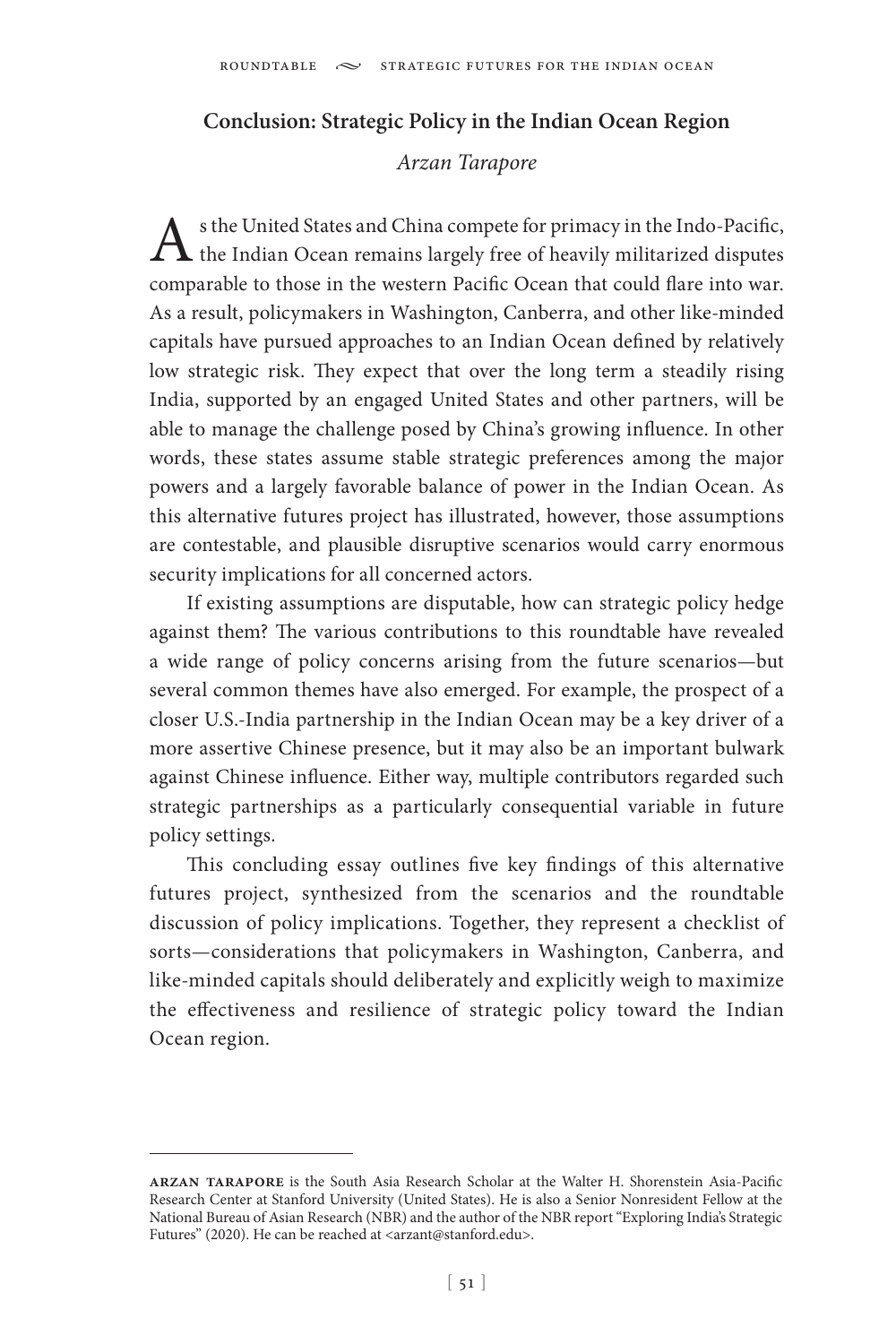# *Understand the Relative—and the Absolute—Importance of the Indian Ocean*

For all the major security actors in the Indian Ocean region, the ocean has traditionally been of secondary importance, as they face greater or more urgent threats elsewhere. As the scenarios showed, this is certainly true of India, which has always devoted a far greater share of defense resources to managing continental threats from Pakistan and China. It is also true of Australia, which traditionally prioritizes the adjacent areas of Southeast Asia and the South Pacific, although its *2020 Defence Strategic Update* did reconceptualize the country's immediate region to include the "northeast Indian Ocean."*<sup>1</sup>* As Zack Cooper argues in this roundtable, this is also true of the United States, which—despite its newfound focus on the expanded contiguous region of the Indo-Pacific—recognizes that the first and second island chains in the western Pacific must dominate its military planning. And as Hu Bo argues in this roundtable, this is true of China, which similarly regards its adjacent waters as its area of primary strategic interest.

This recognition carries several policy implications. First, secondary importance is not the same as negligible importance. For all these states, the Indian Ocean is home to critical energy and trade routes. The security of sea lanes, if nothing else, demands a certain minimum level of strategic attention. Second, given those interests, regional states should creatively search for cost-effective policy instruments to build and maintain influence, rather than basing plans on unrealistic expectations of lavish future resource allocations. Third, the relative importance of the Indian Ocean may rise if there is a sudden shift in the balance of power—especially if the United States sharply reduces its presence or China accelerates its expansion. In that case, the Indian Ocean will assume added strategic salience. Regional states such as India, Australia, and their partners will accordingly face a sharper dilemma between competing strategic priorities. If history is any guide, they will only reluctantly and belatedly adjust their policies in the wake of reduced U.S. commitments.

### *Manage Ongoing Uncertainty about Chinese Plans*

The rapid expansion of Chinese military interests and capabilities has brought with it uncertainty over China's future plans. In just a decade, China went from having a negligible expeditionary capability to maintaining a

*<sup>1</sup>* Department of Defence (Australia), *2020 Defence Strategic Update* (Canberra, July 2020), 6.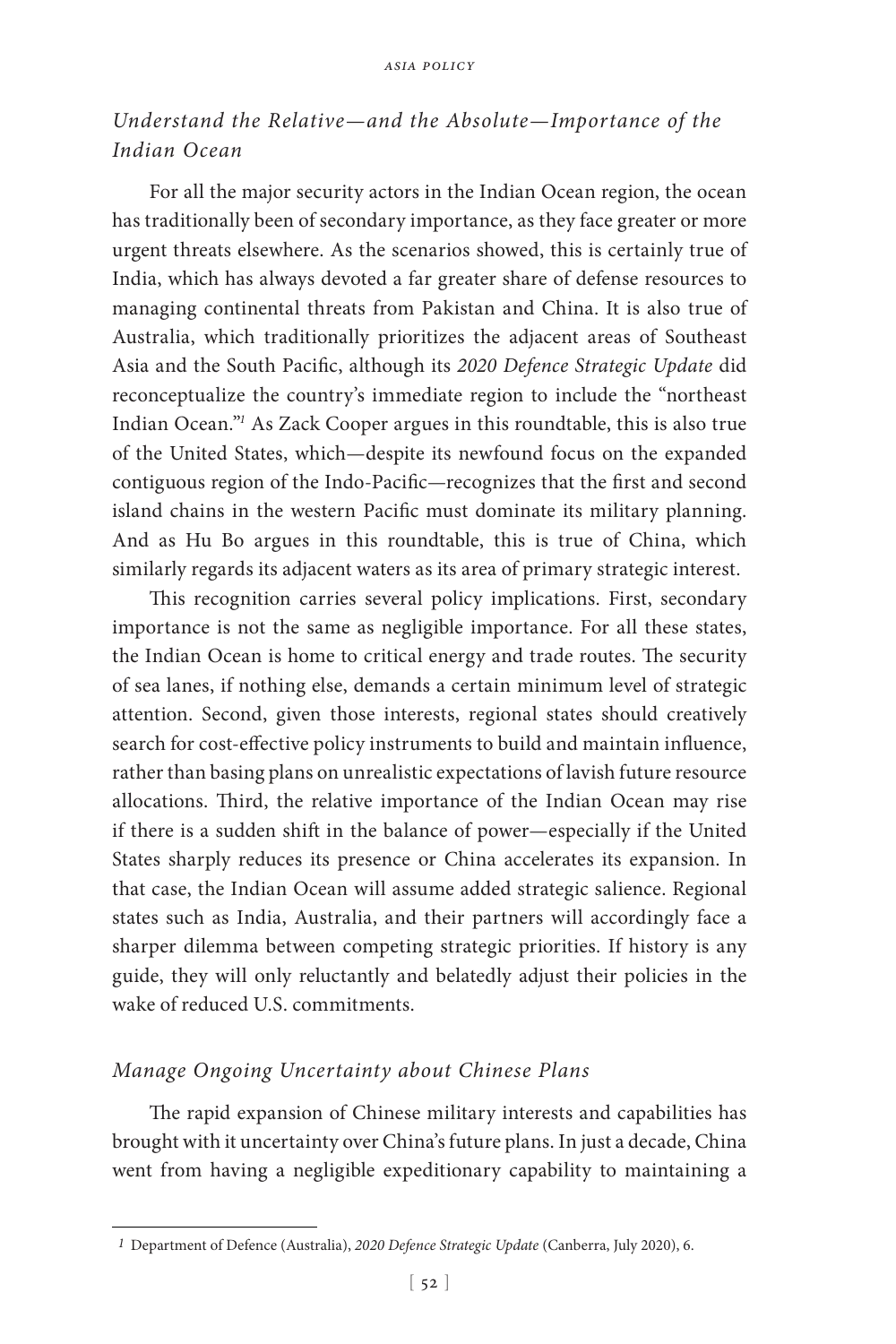permanent naval task force and establishing its first overseas military base on the Indian Ocean rim.

What will the next decade bring? Current trends in naval shipbuilding and official doctrinal texts suggest that China plans to continue expanding its naval presence in the Indian Ocean. But as Hu argues, the shape and pace of that expansion are contingent on a number of factors. He pointedly warns that U.S., Indian, and like-minded states' policies will be a chief determinant of China's strategic approach. And as Caitlin Byrne argues in this roundtable, China probably stands to gain an advantage from any reduction in U.S. or Indian strategic influence. But China's record in securing influence is also mixed, and small regional states retain significant agency in exploiting strategic competition and forging their own partnerships.

Policymakers and planners in the United States, India, and Australia thus must decide how elastically they should respond to China's expansion. Given resource scarcity and other priorities, these states may be tempted to craft a relatively inelastic response that counts on their existing military presence and political influence, as well as on Chinese assurances of modest and benign intentions, to calculate that a muted strategic policy will suffice. Or, suddenly seized of the strategic risk of Chinese expansion, they may conclude that they have no choice but to redouble their military posture and aggressively campaign for regional influence. Either response must be cognizant of the associated risks—an overly sanguine policy may inadvertently cede influence, while an overly militarized policy in the Indian Ocean may inadvertently provoke a more frantic Chinese expansion.

## *Clarify the Goals of Policy*

Recent policy statements across many countries have declared their objective of promoting a "free and open Indo-Pacific" or variations thereof. By casting China as a revisionist that is challenging the U.S.-sponsored international order, proponents of this norms-centered formulation have implied that the liberal international order is essentially synonymous with a favorable balance of power against China. In fact, as scenario two ("An Illiberal International Order") showed, defending norms may come at the expense of the balance of power, and vice versa. As Peter J. Dean illustrates in his roundtable essay, this dilemma is particularly acute for middle powers such as Australia, which places the importance of values prominently in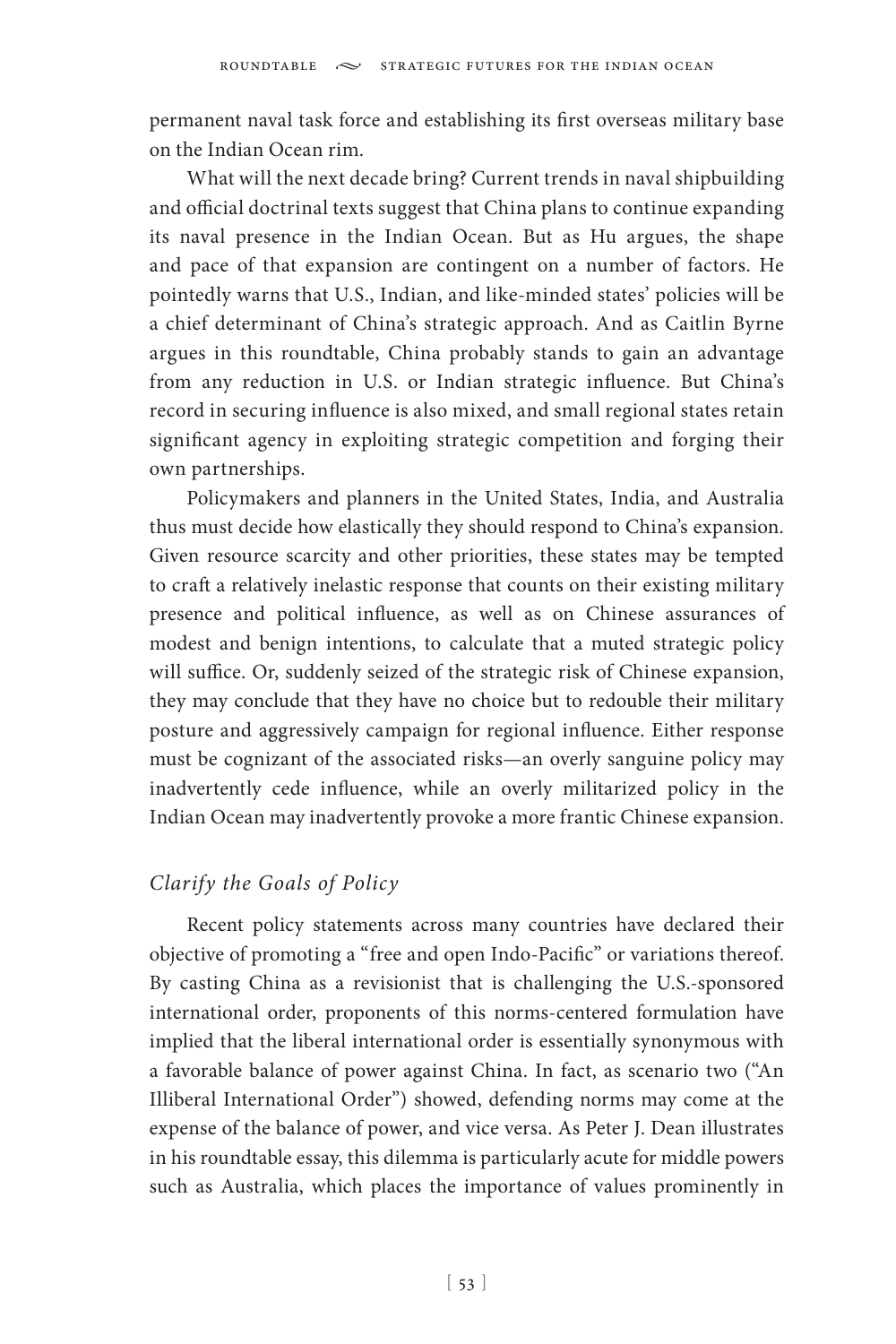its diplomacy. Canberra and others may face invidious trade-offs between defending interests and promoting values.

Over time, policymakers will increasingly be compelled to make decisions on issues that today remain hypothetical quandaries. The Quad, for example, bills itself as a collective of like-minded democracies, but in the future how willingly will it work with nondemocracies for the sake of counterbalancing Chinese influence? Indeed, what may be the impact of Quad members themselves suffering democratic backsliding? Similarly, as China's presence in the Indian Ocean grows, like-minded partners will need to distinguish between Chinese activities that are benign, those that are possibly risky to regional stability, and those that are genuine threats. This clarity on the goals of policy is necessary in part for political reasons—a consistent and transparent policy approach is more likely to win regional influence than a series of nakedly opportunistic actions. The clarity is also important for pragmatic reasons—*ex ante* determinations of what Chinese actions are acceptable or unacceptable will encourage policymakers to allocate scarce resource to only the most troublesome security problems.

### *Tailor the Use of Military and Nonmilitary Tools*

Given the absence of highly militarized territorial disputes and the prevalence of nontraditional security threats in the Indian Ocean, policymakers should carefully calibrate their toolkits. At the extreme, some analysts suggest that the United States or India could gain leverage over China by threatening its sea lines of communication in the Indian Ocean. More generally, even if a robust military buildup were feasible—which is questionable—it would not be sufficient to manage the region's security risks. It may even be counterproductive. The strategic challenges posed by China's expansion are not all readily addressed with conventional military capabilities.

Nonconventional security policies, spanning from military training to law-enforcement assistance, for example, are likely to be more effective and cost less. Further, some strategic priorities in the Indian Ocean are wholly unrelated to China. Many regional states, for example, are primarily concerned by the threats associated with climate change. Nontraditional security challenges, ranging from gray-zone coercion to dwindling fish stocks, require a whole-of-government response in which military activities play only a supporting role. If the United States, Australia, and like-minded partners seek to manage regional security, as well as gain an advantage in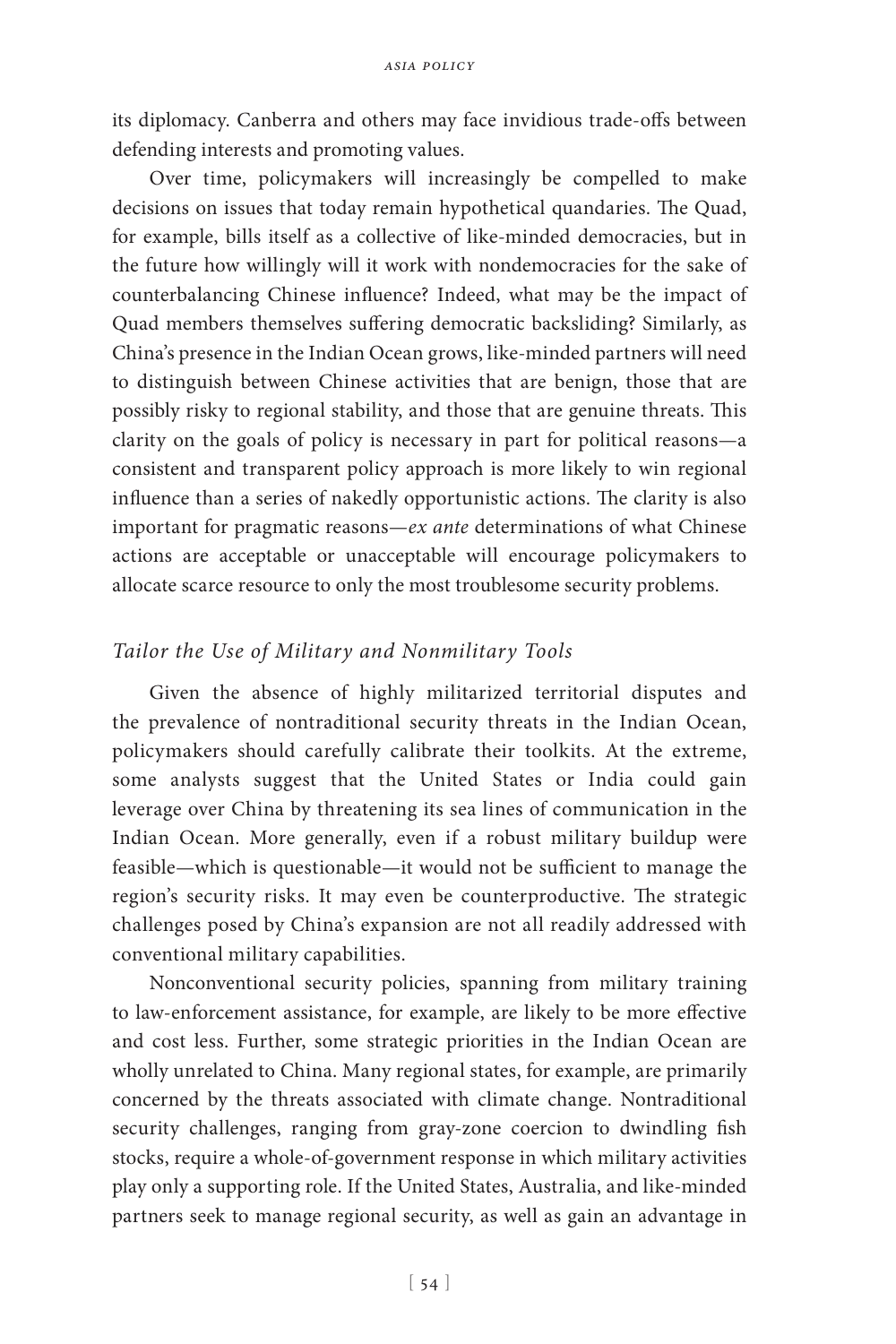strategic competition with China, they should be sensitive to local states' priorities and support them in building resilience against the risks that these states face.

Conventional military capabilities are necessary, but they too must be tailored for strategic effect. An undue emphasis on procuring or deploying large and highly visible prestige platforms may have unintended effects. Quite apart from burdensome costs, a general militarization of the Indian Ocean could raise regional suspicions or accelerate China's military expansion. Further, Hu argues in this roundtable that the presence of several capable navies in the region, armed with precision standoff weapons, renders strategies for achieving sea control untenable. The navies of the United States, India, Australia, and others are still doctrinally committed to seeking sea control. However, they should not pursue a force posture in the Indian Ocean that neglects relatively cheaper sea-denial capabilities, including shore-based and air-launched missiles.

## *Be Flexible on the Shape and Purpose of Partnerships*

Given the scale and complexity of possible strategic risks in the Indian Ocean, policymakers in Washington, New Delhi, Canberra, and like-minded capitals have no choice but to rely on security partnerships. New informal minilateral groupings among the major actors—from the headline-grabbing Quad to nascent ones such as the Australia-India-Indonesia trilateral—have become commonplace in the Indo-Pacific. They at a minimum enable strategic policy coordination among partners and, more ambitiously, may allow partners to pool complementary resources, as in the Quad's vaccine initiative. Critically, however, even loose minilaterals can serve to signal political commitments to partners and possibly limit the political influence of rivals. For example, in Rohan Mukherjee's pithy formulation in this roundtable, India's strategy for the Indian Ocean seeks "to keep China out, the United States in, and Pakistan down."

New alignments like the Quad, or even the U.S.-India partnership, lack the firm security guarantees of the traditional U.S.-centered alliance system. Instead, as Kate Sullivan de Estrada shows, they bring new advantages of flexibility. Given the aforementioned uncertainty over China's intentions, such partnerships are well-equipped to adopt a risk-management approach to regional security. With no formal charter or mission, they allow partner states to join together in issue-based coalitions to address the strategic need of the hour, including nontraditional threats such as pandemics and